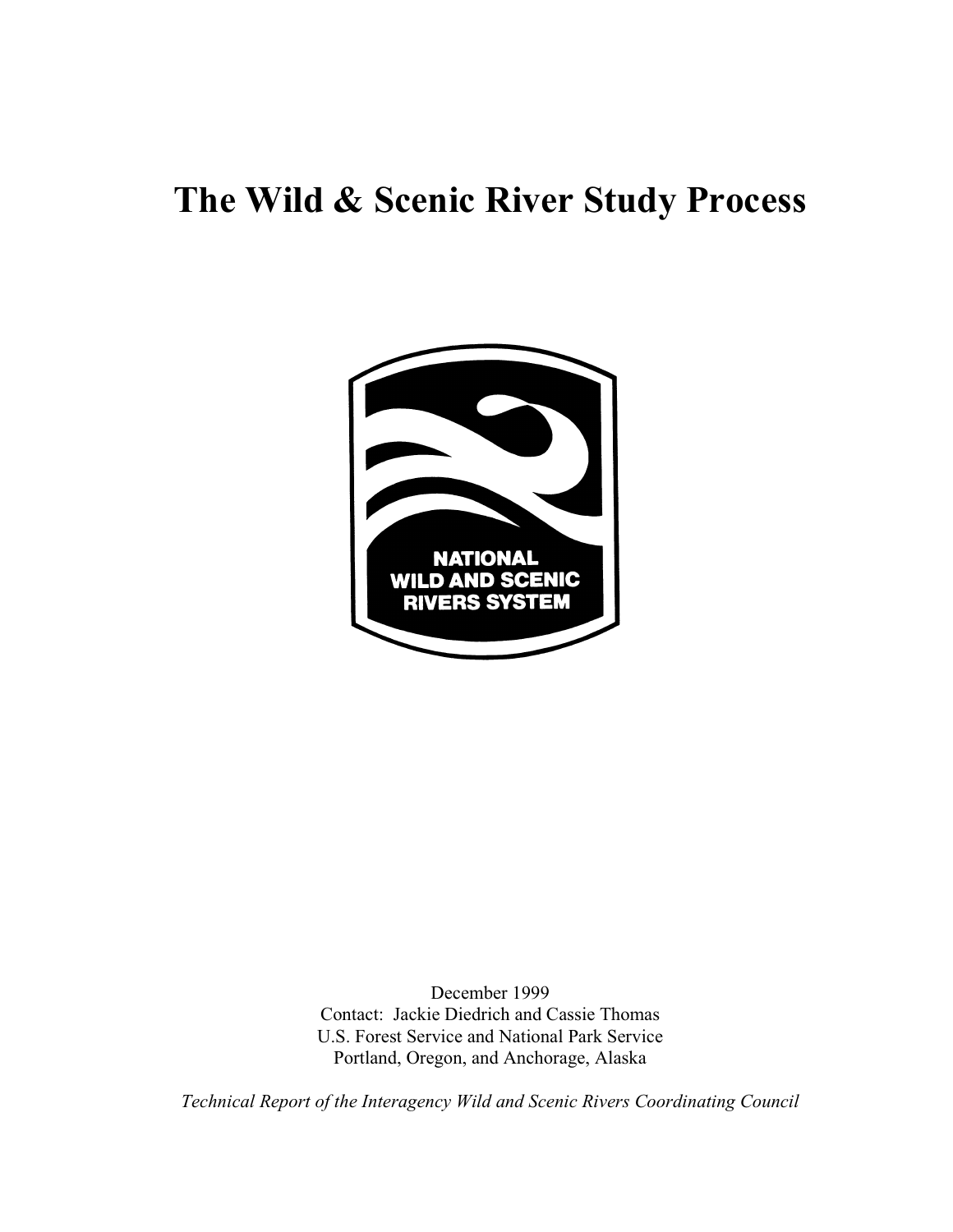# **Acknowledgments**

This paper is based on the efforts and experience of many dedicated wild and scenic river planners. The authors would especially like to thank Lon Kelly for his detailed review of early drafts and the following case study authors: Bureau of Land Management—Lon Kelly and Terry O'Sullivan; National Park Service—Dan Haas, John Haubert, and Jamie Fosburgh; and U.S. Forest Service—Jim Chu, Phil Horning, Lionel Lemery, and Sue Spear.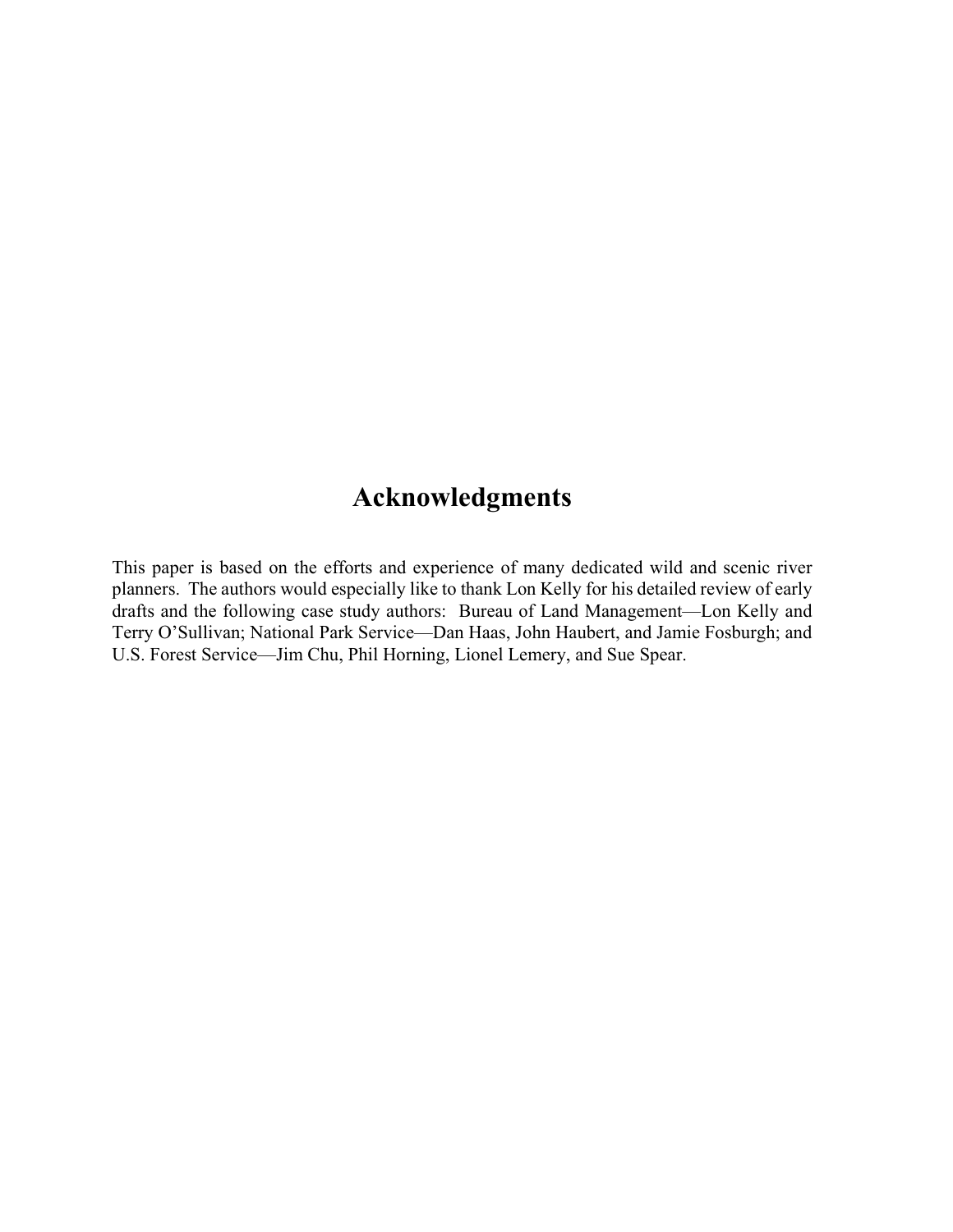# **The Wild & Scenic River Study Process**

# *Table of Contents*

| Protective Management for Congressionally Authorized Study Rivers $(5(a))$ 5 |  |
|------------------------------------------------------------------------------|--|
|                                                                              |  |
|                                                                              |  |
|                                                                              |  |
|                                                                              |  |
|                                                                              |  |
|                                                                              |  |
|                                                                              |  |
|                                                                              |  |
|                                                                              |  |
|                                                                              |  |
|                                                                              |  |
|                                                                              |  |
|                                                                              |  |
|                                                                              |  |
|                                                                              |  |
|                                                                              |  |
|                                                                              |  |
|                                                                              |  |
|                                                                              |  |
|                                                                              |  |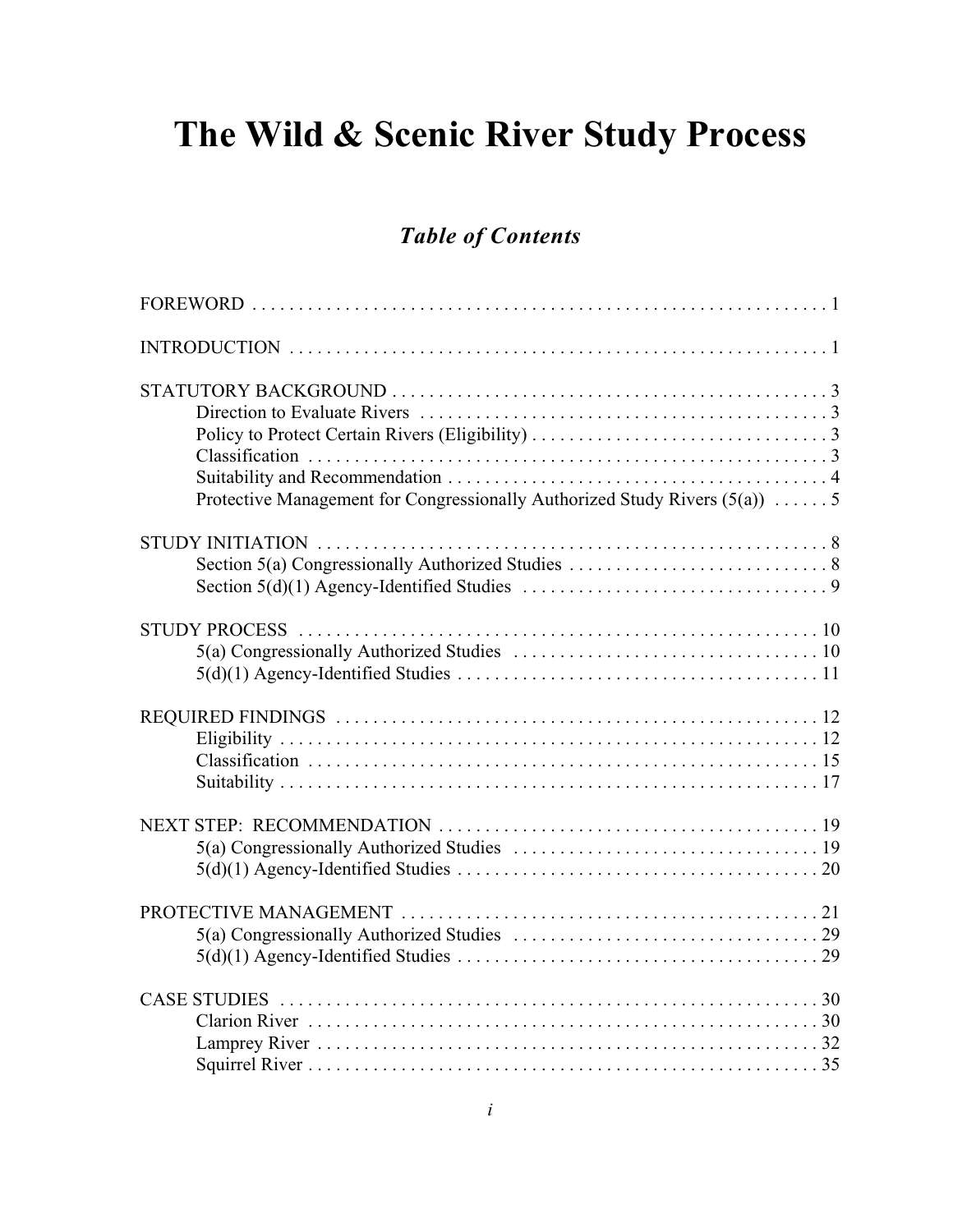*Interagency Wild & Scenic Rivers Coordinating Council*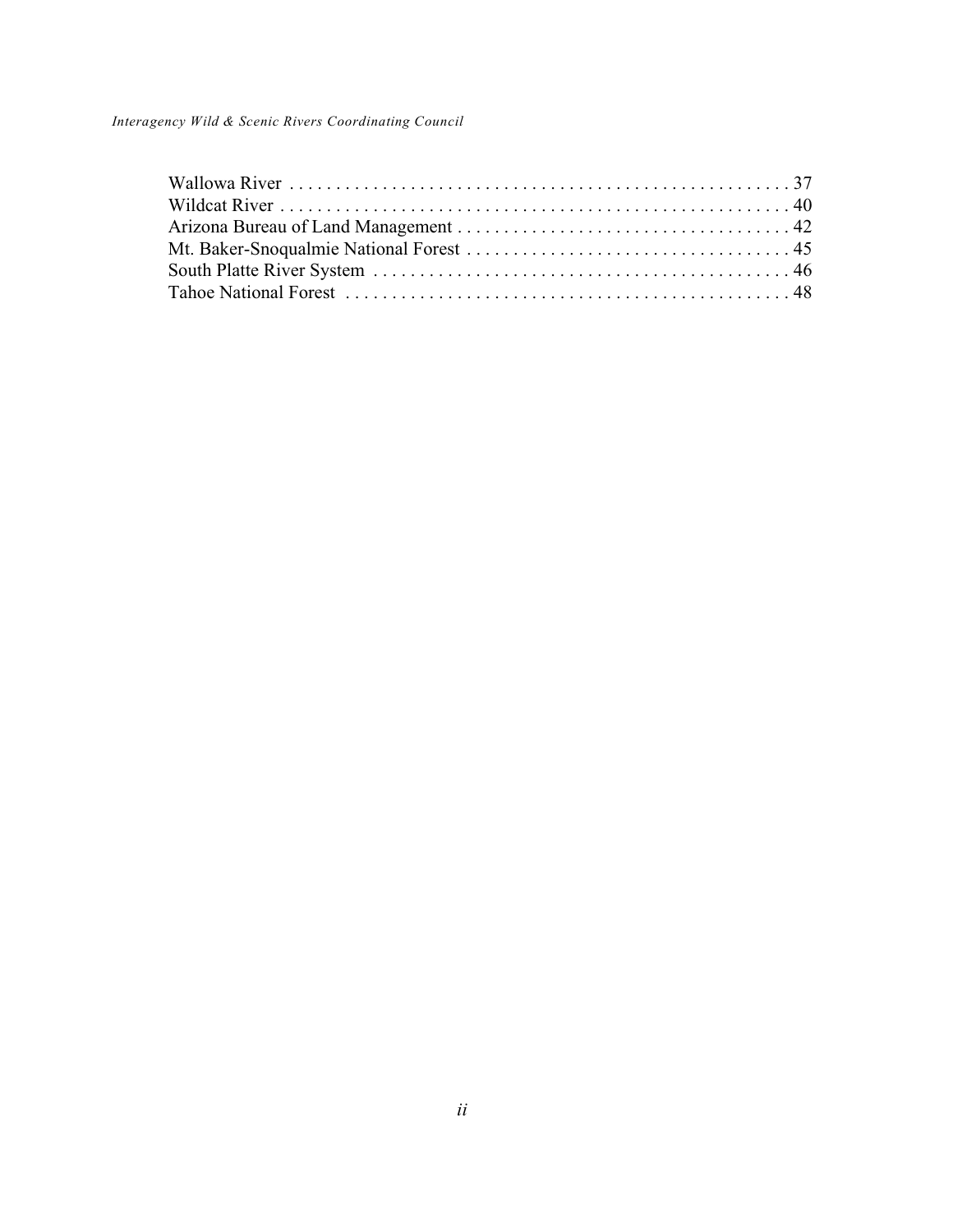# **The Wild & Scenic River Study Process**

# **FOREWORD**

Most rivers are added to the National Wild and Scenic Rivers System (National System) through federal legislation, after a study of the river's eligibility and suitability for designation by one or more of the four federal agencies<sup>1</sup> responsible for wild and scenic rivers (WSRs).<sup>2</sup> Congress authorizes a study by adding the river to Section 5(a) of the Wild and Scenic Rivers Act (Act). Agencies are also required to consider and evaluate rivers on lands they manage for potential designation while preparing their broader land and resource management plans under Section  $5(d)(1)$  of the Act.

The steps in the evaluation process are the same regardless of how a river is identified for study; however, there are important differences in statutory protection and in study intensity. This paper compares and contrasts the WSR study process for congressionally authorized and agencyidentified study rivers as a basis for increasing consistency in agency application and public understanding.

# **INTRODUCTION**

Congress identified 27 rivers for study with the enabling legislation in 1968; by December of 1999, 136 rivers had been identified for study by either the Secretary of the Interior or the Secretary of Agriculture through Section 5(a). Of this total, 43 have been added to the National System. In recent years, thousands of rivers have been identified for study through a provision of the Act which was little noticed originally. Section  $5(d)(1)$  directs federal agencies to consider the potential of WSRs in their planning processes, and its application has resulted in numerous individual river designations and statewide legislation (e.g., Omnibus Oregon Wild and Scenic Rivers Act, P.L. 100-557; Michigan Scenic Rivers Act, P.L. 102-249).

Section  $5(d)(1)$  has also resulted in preparation of the Nationwide Rivers Inventory (NRI) by the Secretary of the Interior. The NRI lists rivers and river segments that appear to meet minimum

<sup>&</sup>lt;sup>1</sup> Bureau of Land Management, National Park Service, U. S. Fish and Wildlife Service, and U.S. Forest Service.

 $2$  Rivers may also be added to the National System through "instant" designations, whereby Congress amends the Act to designate the river without a prior study, or, under the provisions of Section  $2(a)(ii)$  of the Act, rivers may be added through an administrative action by the Secretary of the Interior based on a state governor's request. The latter process is described in detail elsewhere in this *Reference Guide*.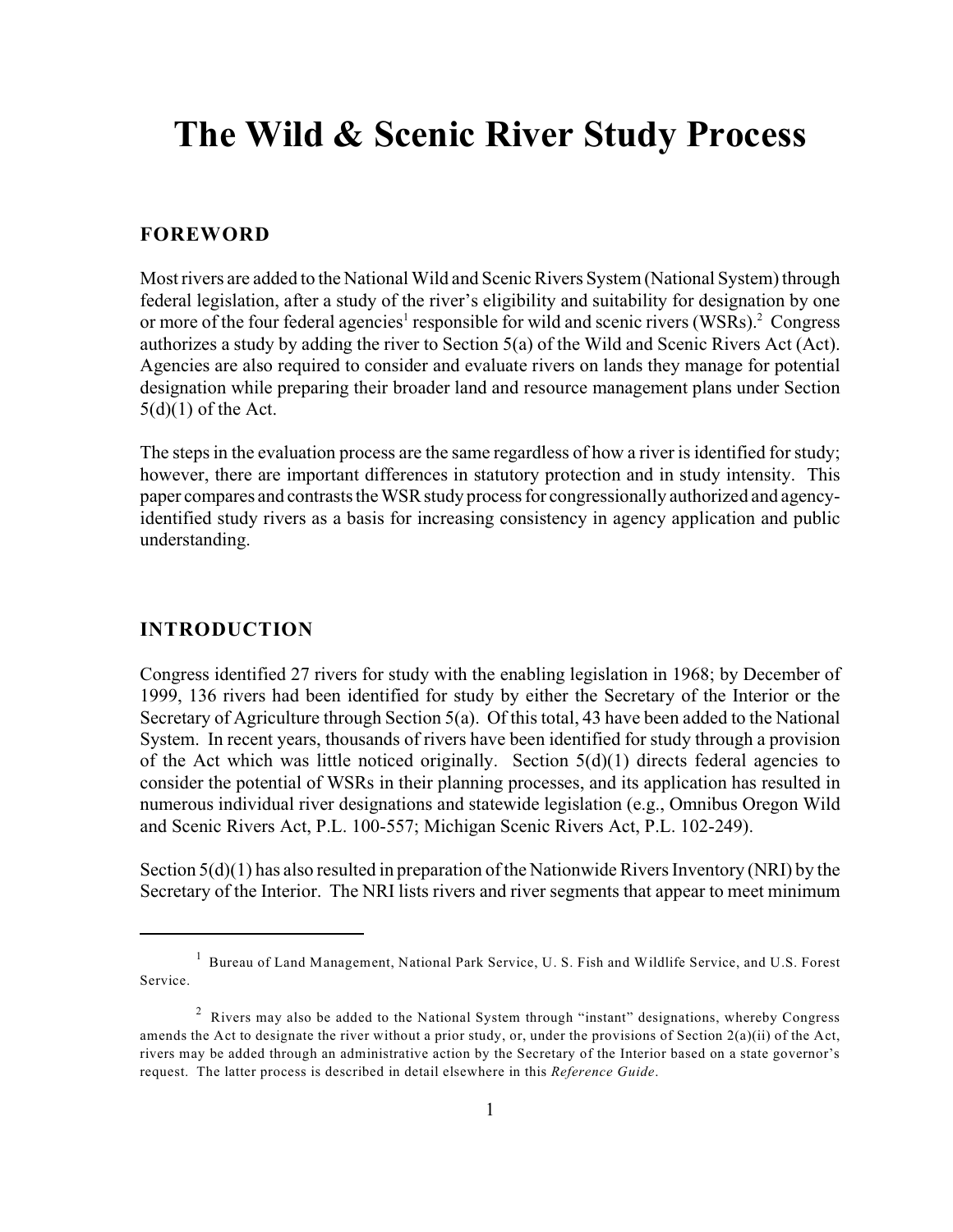Act eligibility requirements based on their free-flowing status and resource values, and which are therefore afforded some protection from the adverse impacts of federal projects until such time as they can be studied in detail. $3$ 

Both  $5(a)$  and  $5(d)(1)$  studies require determinations to be made regarding the candidate river's eligibility, classification and suitability. Eligibility and classification represent an inventory of existing conditions. Eligibility is an evaluation of whether a candidate river is free-flowing and possesses one or more outstandingly remarkable values (ORVs). If found eligible, a candidate river is analyzed as to its current level of development (water resources projects, shoreline development, and accessibility) and a recommendation is made that it be placed into one or more of three classes—wild, scenic or recreational.

The final procedural step, suitability, provides the basis for determining whether or not to recommend a river as part of the National System. A suitability analysis is designed to answer the following questions:

- 1) Should the river's free-flowing character, water quality, and ORVs be protected, or are one or more other uses important enough to warrant doing otherwise?
- 2) Will the river's free-flowing character, water quality, and ORVs be protected through designation? Is it the best method for protecting the river corridor? In answering these questions, the benefits and impacts of WSR designation must be evaluated and alternative protection methods considered.
- 3) Is there a demonstrated commitment to protect the river by any nonfederal entities who may be partially responsible for implementing protective management?

Shared procedural steps and contrasts in statutory protection and study intensity are considered in detail in the following sections.

<sup>&</sup>lt;sup>3</sup> Maintained by the National Park Service, the NRI was compiled in part to fulfill Section 5(d)(1)'s mandate that federal agencies consider impacts on potential WSRs in all agency "planning for the use and development of water and related land resources." This inventory, originally completed in 1982 and updated in 1993, seeks to identify such rivers based on the Act's basic eligibility criteria. Under a Presidential Directive issued in 1979, each federal agency, as part of its normal planning and environmental review processes, is required to take care to avoid or mitigate adverse effects to rivers in the NRI.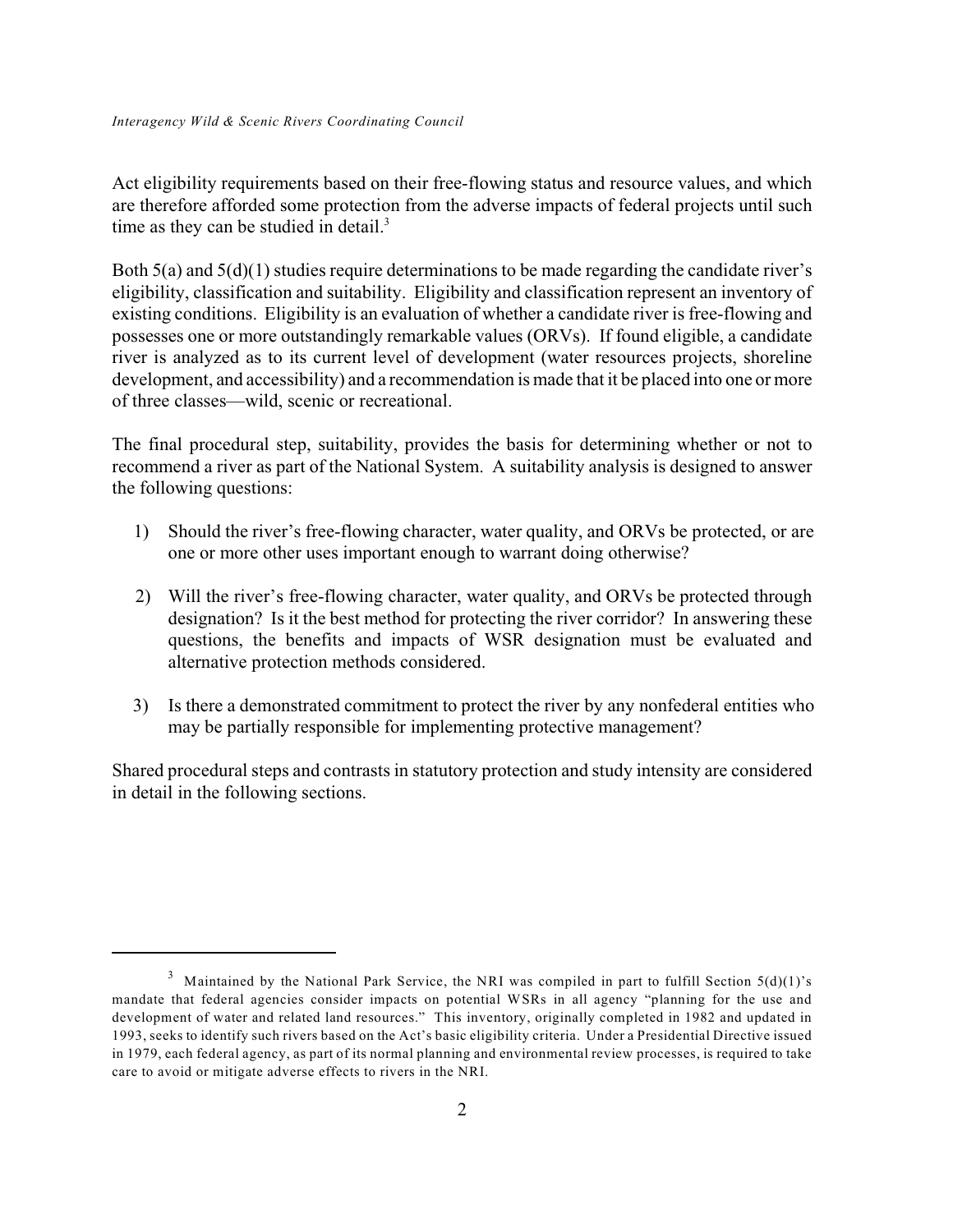## **STATUTORY BACKGROUND**

The following sections of the Act describe aspects of the study process identified in Sections  $5(a)$  and  $5(d)(1)$  and the protective management provided by statute for congressionally authorized study rivers:

#### **Direction to Evaluate Rivers**

- Section 5(a): Lists rivers authorized for study as potential additions to the National System.
- Section 5(d)(1): *In all planning for the use and development of water and related land resources, consideration shall be given by all federal agencies involved to potential national wild, scenic and recreational river areas, and all river basin and project plan reports submitted to the Congress shall consider and discuss any such potential. The Secretary of the Interior and the Secretary of Agriculture shall make specific studies and investigations to determine which additional wild, scenic and recreational river areas within the United States shall be evaluated in planning reports by all federal agencies as potential alternative uses of the water and related land resources involved.*

#### **Policy to Protect Certain Rivers (Eligibility)**

Section 1(b) in part: *It is hereby declared to be the policy of the United States that certain selected rivers of the Nation which, with their immediate environments, possess outstandingly remarkable scenic, recreational, geologic, fish and wildlife, historic, cultural, or other similar values, shall be preserved in free-flowing condition, and that they and their immediate environments shall be protected for the benefit and enjoyment of present and future generations.*

#### **Classification**

- Section 2(b) in part: *Every wild, scenic or recreational river in its free-flowing condition, or upon restoration to this condition, shall be considered eligible for inclusion in the National Wild and Scenic Rivers System and, if included, shall be classified, designated, and administered as one of the following:*
	- *1) Wild river areas -- Those rivers or sections of rivers that are free of impoundments and generally inaccessible except by trail, with*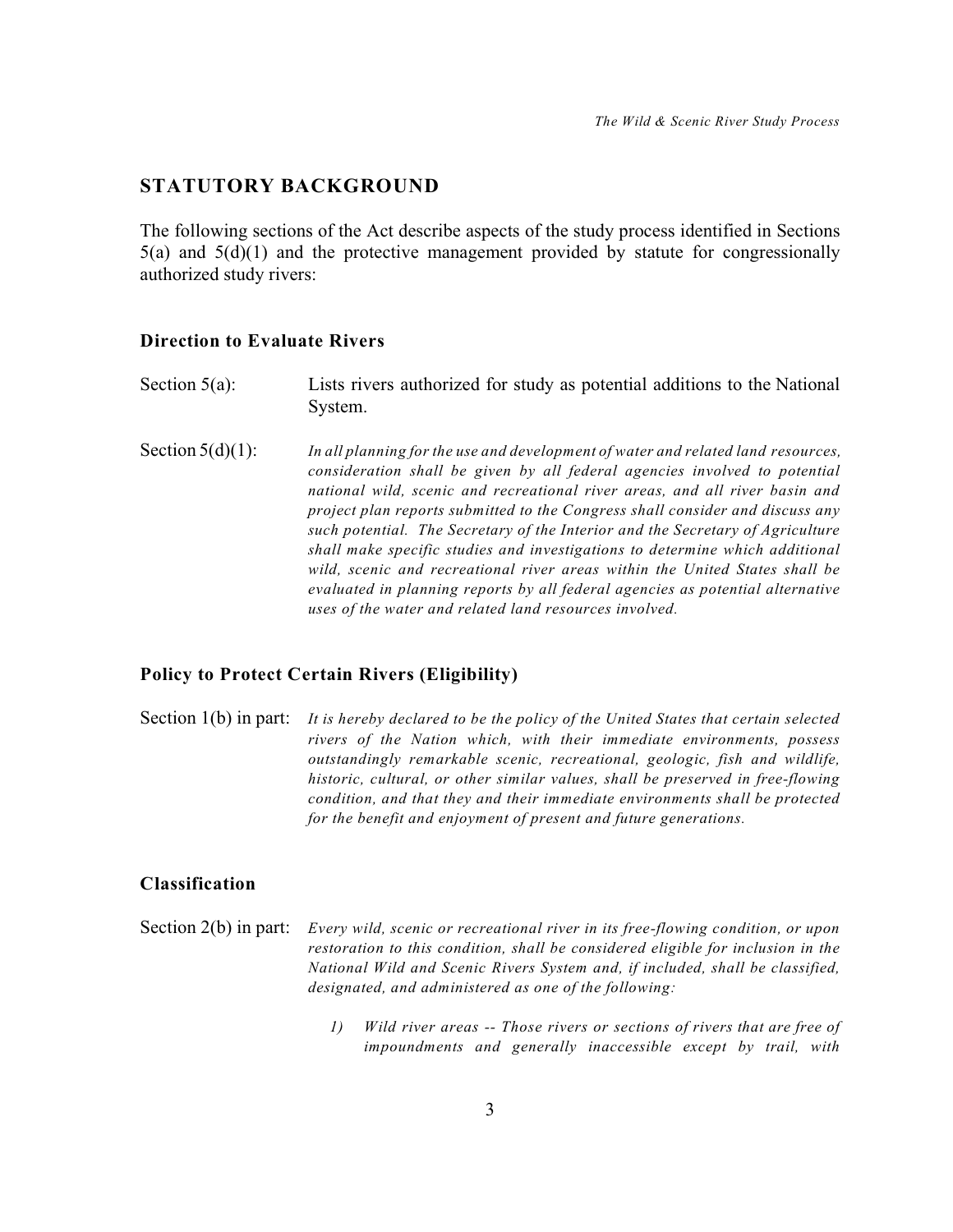*watersheds or shorelines essentially primitive and waters unpolluted. These represent vestiges of primitive America.*

- *2) Scenic river areas -- Those rivers or sections of rivers that are free of impoundments, with shorelines or watersheds still largely primitive and shorelines largely undeveloped, but accessible in places by roads.*
- *3) Recreational river areas -- Those rivers or sections of rivers that are readily accessible by road or railroad, that may have some development along their shorelines, and that may have undergone some impoundment or diversion in the past.*

#### **Suitability and Recommendation**

Congress identified the factors to be considered and documented as a basis for determining the suitability of a river for the National System in Sections 4(a), 5(c) and 6(c).

- Section 4(a) in part: *The Secretary of the Interior or, where national forest lands are involved, the Secretary of Agriculture or, in appropriate cases, the two Secretaries jointly shall study and submit to the President reports on the suitability or nonsuitability for addition to the national wild and scenic rivers system of rivers which are designated herein or hereafter by the Congress as potential additions to such system. . . . In conducting these studies the Secretary of the Interior and the Secretary of Agriculture shall give priority to those rivers:*
	- *(i) with respect to which there is the greatest likelihood of developments which, if undertaken, would render the rivers unsuitable for inclusion in the national wild and scenic rivers system, and*
	- *(ii) which possess the greatest proportion of private lands within their areas. . . . Each report, including maps and illustrations, shall show among other things the area included within the report; the characteristics which do or do not make the area a worthy addition to the system; the current status of landownership and use in the area; the reasonably foreseeable potential uses of the land and water which would be enhanced, foreclosed, or curtailed if the area were included in the national wild and scenic rivers system; the federal agency (which in the case of a river which is wholly or substantially within a national forest, shall be the Department of Agriculture) by which it is proposed the area, should it be added to the system, be administered; the extent to which it is proposed that such administration, including the costs thereof, be shared by state and local agencies; and the estimated cost to the United States of acquiring necessary lands and interests in land*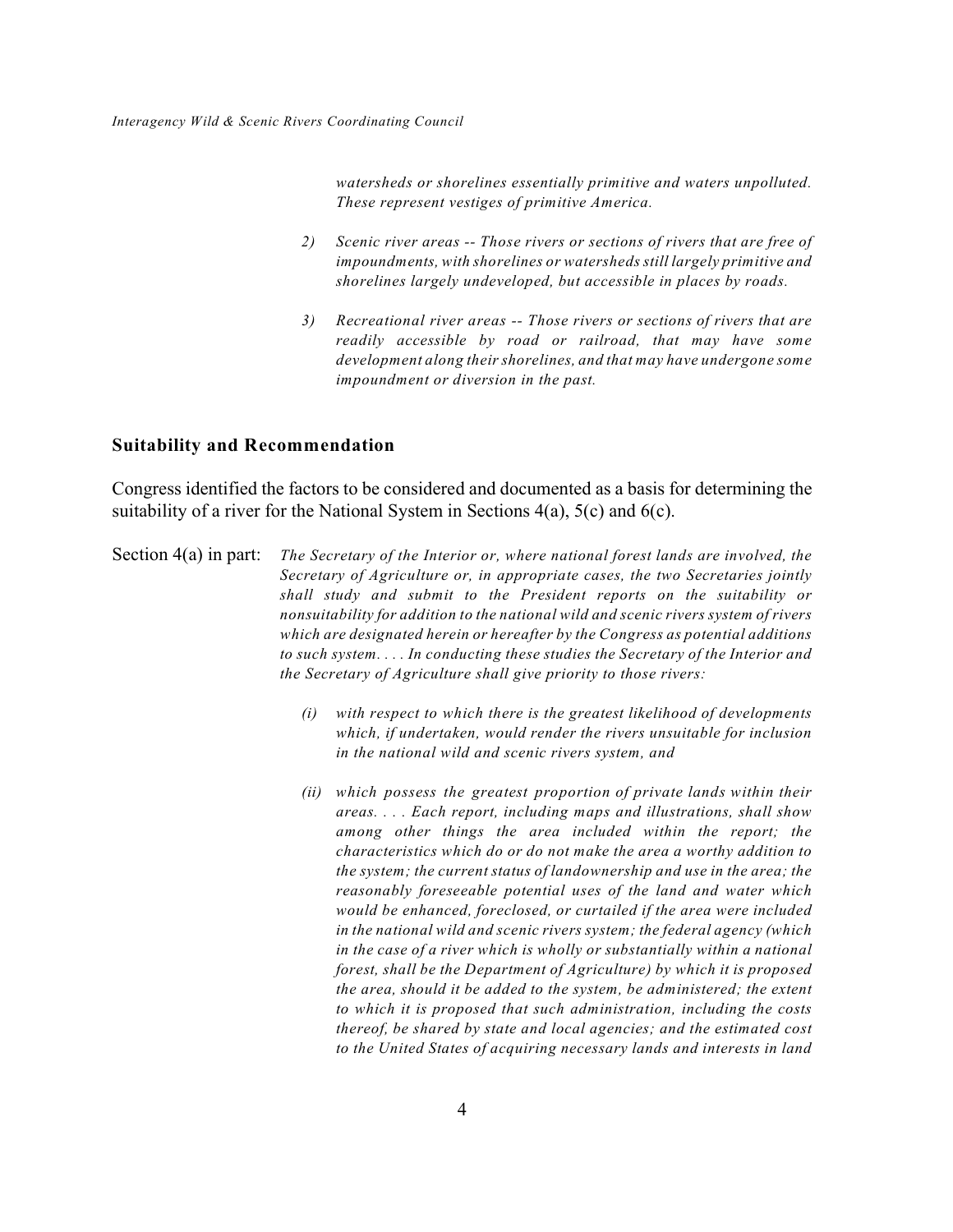*and of administering the area, should it be added to the system. Each such report shall be printed as a Senate or House document.*

Section 4(b): *Before submitting any such report to the President and the Congress, copies of the proposed report shall, unless it was prepared jointly by the Secretary of the Interior and the Secretary of Agriculture, be submitted by the Secretary of the Interior to the Secretary of Agriculture or by the Secretary of Agriculture to the Secretary of the Interior, as the case may be, and to the Secretary of the Army, the Secretary of Energy, the head of any other affected Federal department or agency and, unless the lands proposed to be included in the area are already owned by the United States or have already been authorized for acquisition by Act of Congress, the Governor of the State or States in which they are located or an officer designated by the Governor to receive the same. Any recommendations or comments on the proposal which the said officials furnish the Secretary or Secretaries who prepared the report within ninety days of the date on which the report is submitted to them, together with the Secretary's or Secretaries' comments thereon, shall be included with the transmittal to the President and the Congress.*

Section 5(c): *The study of any of said rivers shall be pursued in as close cooperation with appropriate agencies of the affected state and its political subdivisions as possible, shall be carried on jointly with such agencies if request for such joint study is made by the state, and shall include a determination of the degree to which the state or its political subdivisions might participate in the preservation and administration of the river should it be proposed for inclusion in the national wild and scenic rivers system.*

Section 6(c) in part: *Neither the Secretary of the Interior nor the Secretary of Agriculture may acquire lands by condemnation, for the purpose of including such lands in any national wild, scenic or recreational river area, if such lands are located within any incorporated city, village or borough which has in force and applicable to such lands a duly adopted, valid zoning ordinance that conforms with the purposes of this Act. . . .*

#### **Protective Management for Congressionally Authorized Study Rivers (5(a))**

Sections 7(b) and (c): *(b) The Federal Power Commission [FERC] shall not license the construction of any dam, water conduit, reservoir, powerhouse, transmission line, or other project works under the Federal Power Act, as amended, on or directly affecting any river which is listed in section 5, subsection (a), of this Act, and no department or agency of the United States shall assist by loan, grant, license, or otherwise in the construction of any water resources project that would have*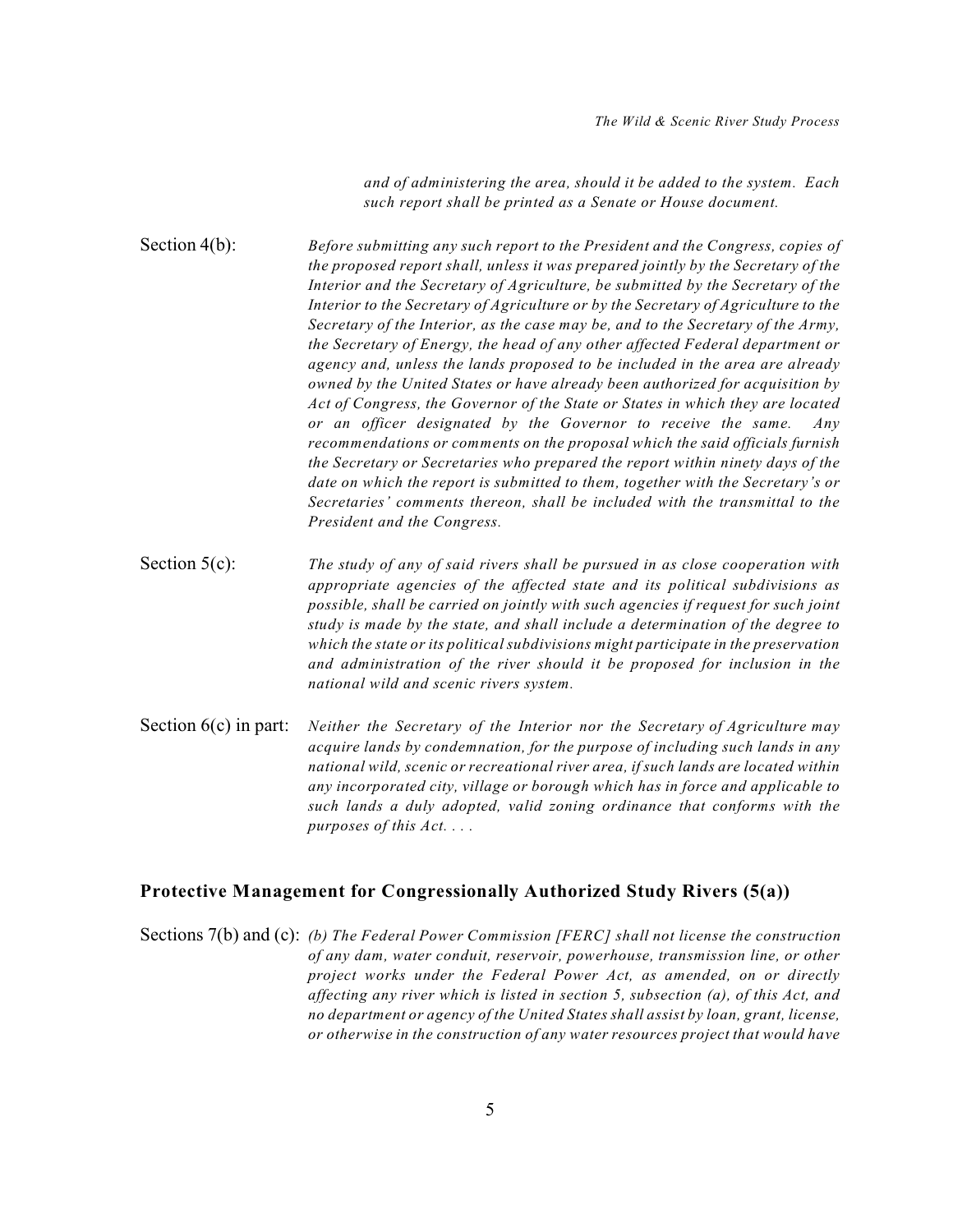*a direct and adverse effect on the values for which such river might be designated, as determined by the Secretary responsible for its study or approval --*

- *(i) during the ten-year period following enactment of this Act [October 2, 1968] or for a three complete fiscal year period following any Act of Congress designating any river for potential addition to the national wild and scenic rivers system, whichever is later, unless, prior to the expiration of the relevant period, the Secretary of the Interior and where national forest lands are involved, the Secretary of Agriculture, on the basis of study, determine that such river should not be included in the national wild and scenic rivers system and notify the Committees on Interior and Insular Affairs of the United States Congress, in writing, including a copy of the study upon which the determination was made, at least one hundred and eighty days while Congress is in session prior to publishing notice to that effect in the Federal Register: Provided, That if any Act designating any river or rivers for potential addition to the national wild and scenic rivers system provides a period for the study or studies which exceeds such three complete fiscal year period the period provided for in such Act shall be substituted for the three complete fiscal year period in the provisions of this clause (I); and*
- *(ii) during such interim period from the date a report is due and the time a report is actually submitted to the Congress; and*
- *(iii) during such additional period thereafter as, in the case of any river the report for which is submitted to the President and the Congress for inclusion in the national wild and scenic rivers system, is necessary for congressional consideration thereof or, in the case of any river recommended to the Secretary of the Interior for inclusion in the national wild and scenic rivers system and under section 2(a)(ii) of this Act, is necessary for the secretary's consideration thereof, which additional period, however, shall not exceed three years in the first case and one year in the second.*

*Nothing contained in the foregoing sentence, however, shall preclude licensing of, or assistance to, developments below or above a potential wild, scenic or recreational river area or on any stream tributary thereto which will not invade the area or diminish the scenic, recreational, and fish and wildlife values present in the potential wild, scenic or recreational river area on the date of designation of a river for study as provided in section 5 of this Act. No department of agency of the United States shall, during the periods hereinbefore specified, recommend authorization of any water resources project on any such river or request appropriations to begin construction of any such project, whether heretofore or hereafter authorized, without advising the Secretary of the Interior and, where national forest lands are involved, the Secretary of*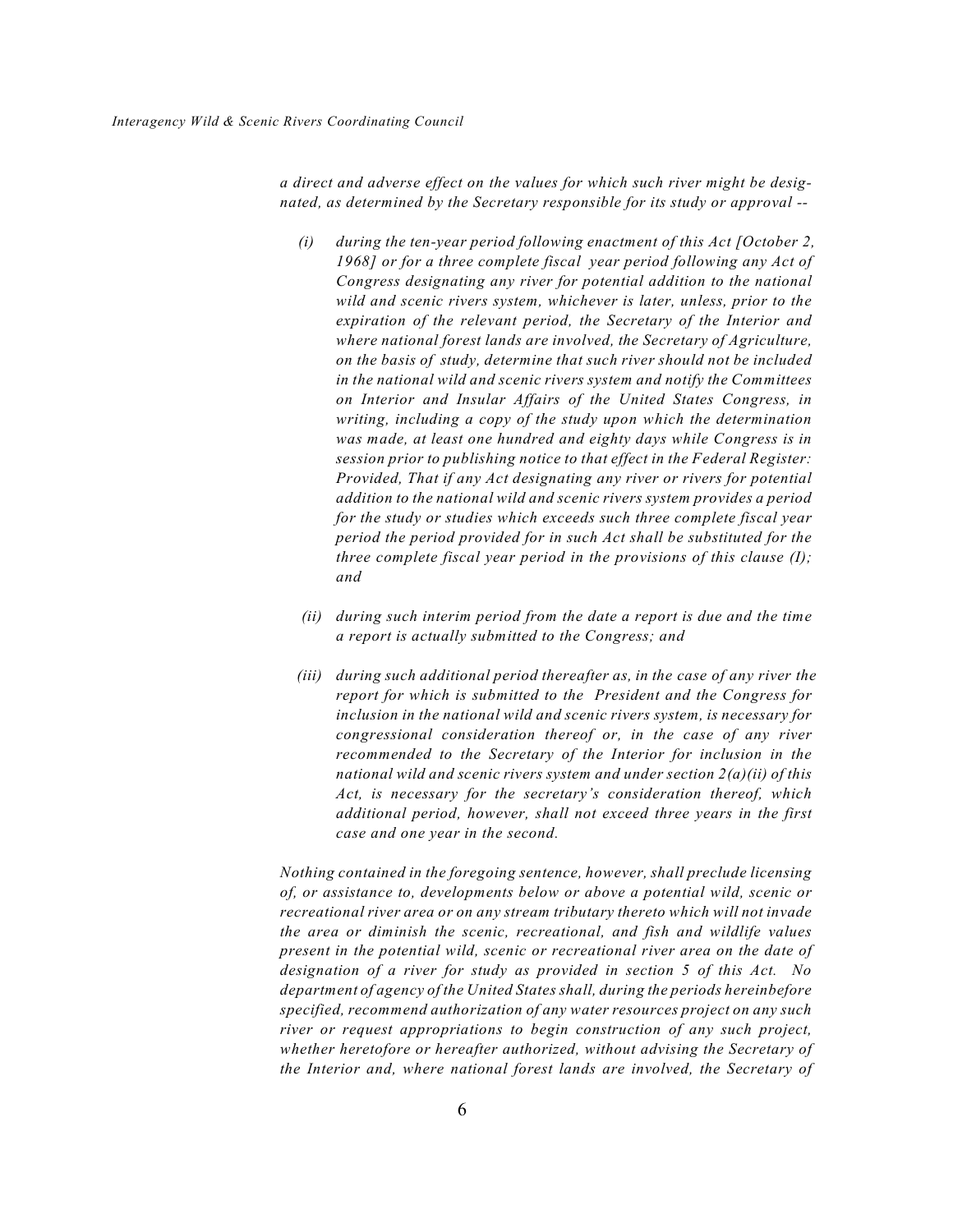*Agriculture in writing of its intention so to do at least sixty days in advance of doing so without specifically reporting to the Congress in writing at the time it makes its recommendation or request in what respect construction of such project would be in conflict with the purposes of this Act and would affect the component and the values to be protected by it under this Act.*

*c) The Federal Power Commission [FERC] and all other federal agencies shall, promptly upon enactment of this Act, inform the Secretary of the Interior and, where national forest lands are involved, the Secretary of Agriculture, of any proceedings, studies, or other activities within their jurisdiction which are now in progress and which affect or may affect any of the rivers specified in section 5, subsection (a), of this Act. They shall likewise inform him of any such proceedings, studies, or other activities which are hereafter commenced or resumed before they are commenced or resumed.*

Section 8(b): *All public lands which constitute the bed or bank, or are within one-quarter mile of the bank, of any river which is listed in section 5, subsection (a), of this Act are hereby withdrawn from entry, sale, or other disposition under the public land laws of the United States for the periods specified in section 7, subsection (b), of this Act. Notwithstanding the foregoing provisions of this subsection or any other provision of this Act, subject only to valid existing rights, including valid Native selection rights under the Alaska Native Claims Settlement Act, all public lands which constitute the bed or bank, or are within an area extending two miles from the bank of the river channel on both sides of the river segments referred to in paragraphs (77) through (88) of section 5(a) are hereby withdrawn from entry, sale, State selection or other disposition under the public land laws of the U.S. for the periods specified in section 7(b) of this Act.*

Section 9(b): *The minerals in any federal lands which constitute the bed or bank or are situated within one-quarter mile of the bank of any river which is listed in section 5, subsection (a) of this Act are hereby withdrawn from all forms of appropriation under the mining laws during the periods specified in section 7, subsection (b) of this Act. Nothing contained in this subsection shall be construed to forbid prospecting or the issuance of leases, licenses, and permits under the mineral leasing laws subject to such conditions as the Secretary of the Interior and, in the case of national forest lands, the Secretary of Agriculture find appropriate to safeguard the area in the event it is subsequently included in the system. Notwithstanding the foregoing provisions of this subsection or any other provision of this Act, all public lands which constitute the bed or bank, or are within an area extending two miles from the bank of the river channel on both sides of the river segments referred to in paragraphs (77) through (88) of section 5 (a), are hereby withdrawn, subject to valid existing rights, from all forms of appropriation under the mining laws and from operation of the mineral leasing laws including, in both cases, amendments thereto, during the periods specified in section 7(b) of this Act.*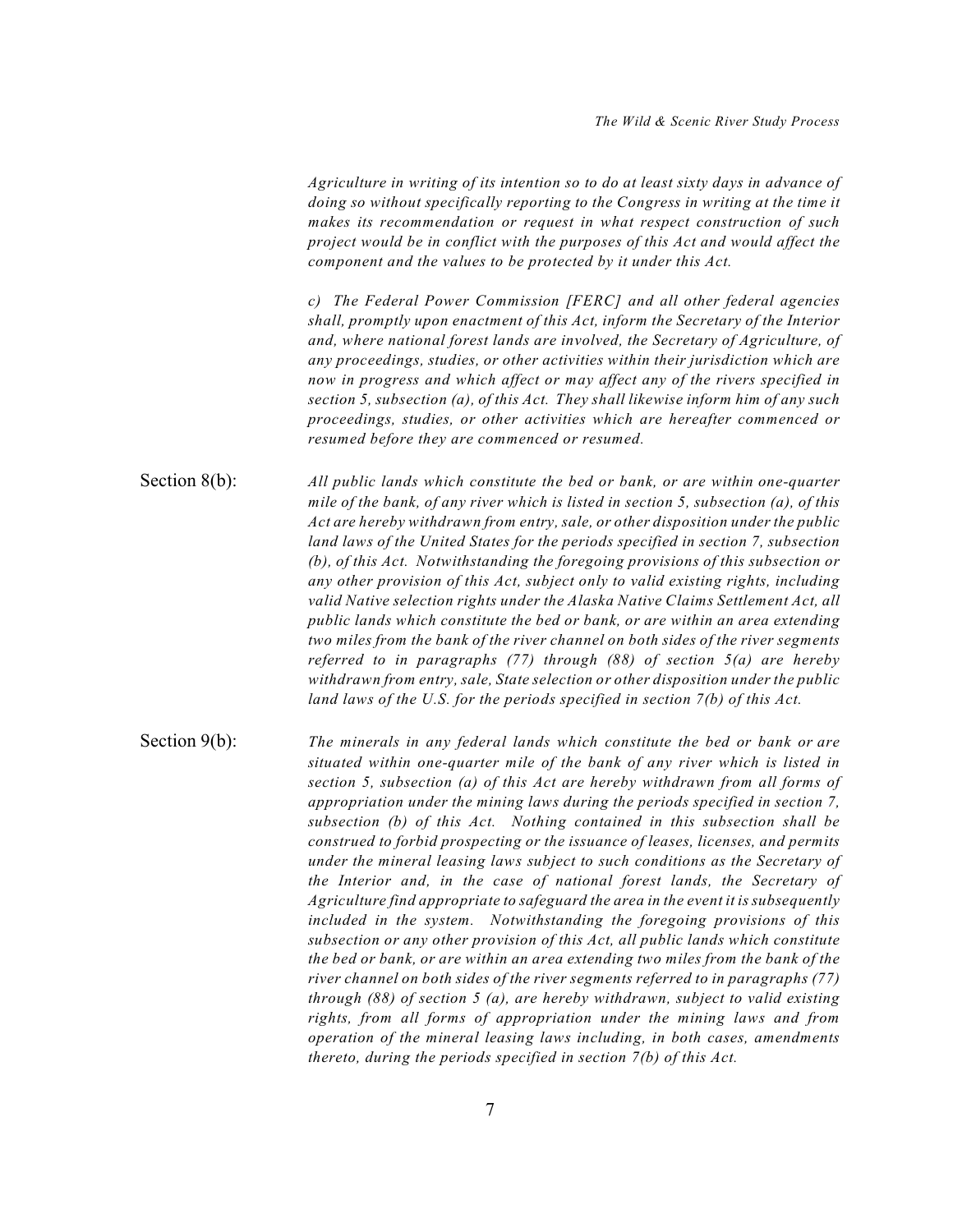Section 12(a): *The Secretary of the Interior, the Secretary of Agriculture, and the head of any other Federal department or agency having jurisdiction over any lands which include, border upon, or are adjacent to, any river included within the National Wild and Scenic Rivers System or under consideration for such inclusion, in accordance with section 2(a)(ii), 3(a) or 5(a), shall take such action respecting management policies, regulations, contracts, plans, affecting such lands, following November 10, 1978, as may be necessary to protect such rivers in accordance with the purposes of this Act. Such Secretary or other department or agency head shall, where appropriate, enter into written cooperative agreements with the appropriate state or local official for the planning, administration, and management of federal lands which are within any rivers for which approval has been granted under section 2(a)(ii). Particular attention shall be given to scheduled timber harvesting, road construction, and similar activities which might be contrary to the purposes of this Act.*

# **STUDY INITIATION**

#### **Section 5(a) Congressionally Authorized Studies**

Studies authorized under Section 5(a) of the Act are usually initiated at the request of local residents, river conservation organizations, and user groups. They may also result from an individual congressional delegate's personal interest in a particular river, or may be requested by the Administration based on an agency's priorities or identification of worthy segments. Usually, interest in protecting a river through national designation stems from concerns about the adverse impacts of a proposed federally permitted or authorized water resources project, e.g., a proposed new dam or hydroelectric facility. A WSR study may also be perceived as a way to focus attention on a river's conservation needs, to increase intergovernmental coordination and cooperation, or to provide federal funds and staff assistance in the development of a river conservation plan. Rivers proposed for study under Section 5(a) of the Act are usually, but not always, listed in the NRI.

An act of Congress is needed to list a river for study in Section  $5(a)$ .<sup>4</sup> Thus, it can take several years from introduction of the study legislation for a proposed study to be authorized, assuming the proposal succeeds. By helping to identify major interest groups, this lead time often serves

 $4$  WSR study legislation typically includes text amending Section 5(a) of the Act with the study segment information. Time periods are often specified through amendments to Section 5(b), while stand-alone sections of the study legislation provide detailed direction on the conduct of the study. The entire text of the study legislation is codified by a public law number as a free-standing statute.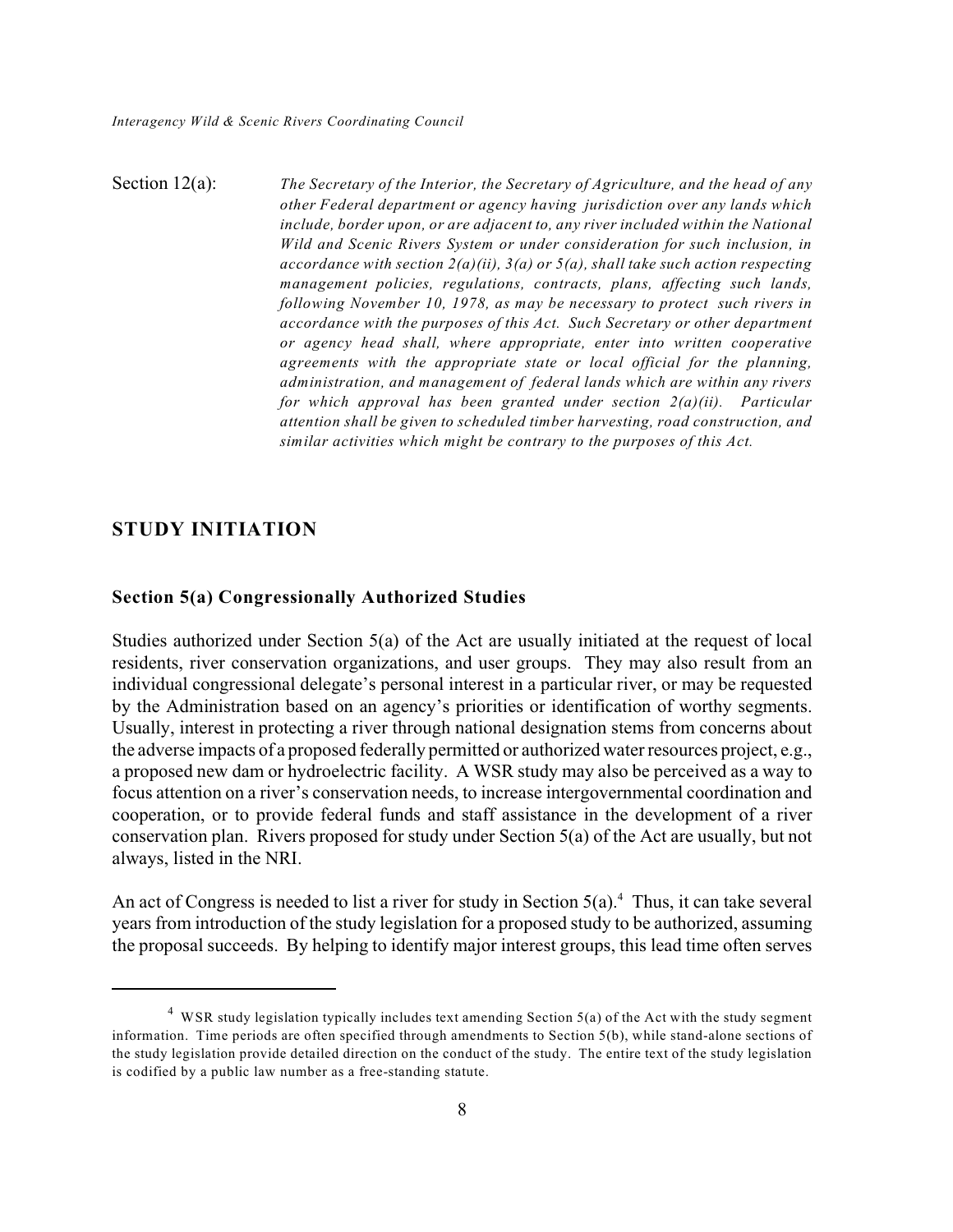to enhance broad participation in the actual study process. For rivers that flow through nonfederal lands, the dialogue among stakeholders that occurs while study legislation is being prepared can also help indicate the extent of local support for river protection. This is an important factor in the ultimate outcome of the study: Without broad-based support for the exercise of local land use powers and voluntary conservation initiatives, study rivers that flow through nonfederal areas are seldom found suitable for designation.

In addition to identifying the department and agency responsible for the study, Congress also frequently provides specific direction concerning its scope and the involvement of stakeholders in the Section 5(a) legislation. For example, for the eleven rivers authorized for study in Michigan (P.L. 102-249, 1992), the Secretary of Agriculture was required to consult with each River Study Committee established in the Michigan Scenic Rivers Act and to "encourage public participation and involvement through hearings, workshops, and other such means as are necessary to be effective." Congress may also create a federal advisory committee (FAC) to assist the study agency in gathering resource information about the river, assessing its conservation needs, and developing recommendations concerning the river's suitability for designation. In addition, Congress may instruct the study agency to consider specific management alternatives in its assessment of a river's suitability for designation.

#### **Section 5(d)(1) Agency-Identified Studies**

WSR study under Section 5(d)(1) results in identification and evaluation of potential additions to the National System through agency planning processes. Typically, such study is conducted in agency land use plans (i.e., Bureau of Land Management (BLM) resource management plans, National Park Service (NPS) general management plans, U.S. Forest Service (USFS) land and resource management plans, and U.S. Fish and Wildlife Service (USFWS) refuge plans). Through land use plans, rivers and streams in the affected planning area are evaluated as to their eligibility and given a preliminary classification if found eligible. A determination is made as to their suitability in the agency's decision document for the plan. This multiple-river approach utilizes the National Environmental Policy Act (NEPA) process for the broader-level plan, i.e., a separate river-by-river study is not conducted. Such a comprehensive treatment of river and resource management strategies provides a broad perspective for public review and input.

Under certain conditions, agency policy allows for the suitability assessment of rivers found eligible in a land use plan to be deferred. This approach requires a separate NEPA analysis at a later date, focused on the suitability determination. A suitability study conducted independently of the land use planning process typically requires increased staff time to create and evaluate "stand-alone" river management alternatives, and limits the context of river and resource decisions presented to the public.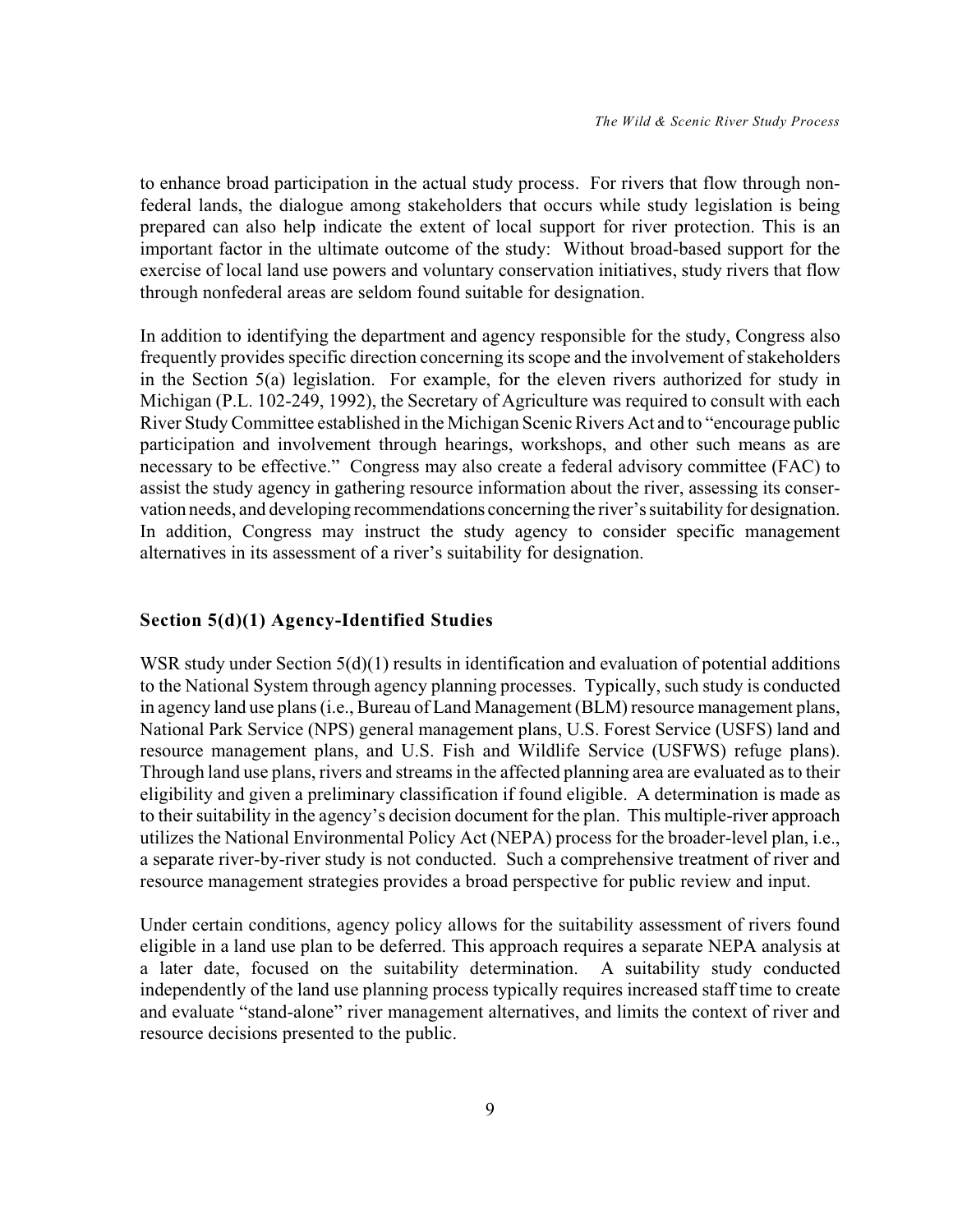For agencies where WSR evaluation was not completed in the land use plan, or through separate analysis, individual river(s) must be evaluated in site-specific (project-level) planning if the project might jeopardize the river's eligibility for WSR designation. The river is assessed as a part of the NEPA analysis for the site-specific project, or through a separate study conducted as a precursor to analysis of the proposed activity.

# **STUDY PROCESS**

## **5(a) Congressionally Authorized Studies**

Studies under Section 5(a) usually take several years to complete. In part, this is due to the intensive public involvement associated with such studies when they involve rivers that flow through nonfederal lands. The presence of large acreages of nonfederal lands within the river study area requires the study team to engage in an in-depth analysis of complex existing and potential protective mechanisms under multiple local and state authorities.

The first step of the study process is to convene an interdisciplinary study team (IDT). Comprised of federal agency or contract personnel, this team is responsible for findings regarding the study river's eligibility and suitability for designation. Additional information on the river's resource values, along with guidance on alternative river conservation and management approaches, is provided through public/stakeholder involvement. Input from local, tribal, county and state governments, along with landowners, user groups, and other major stakeholders, is sought through a variety of means. In some cases, Congress creates a FAC to work with the agency on the study. In other situations, pre-existing advisory groups created under a state or local river program, along with interested individuals who chose to participate, can help ensure that public involvement in the study is optimized. Frequently, individuals who have particular interest and expertise in certain aspects of the study process (e.g., public education, public involvement, or technical flow and water quality issues) provide critical assistance with these specific study tasks. Their involvement—often on a voluntary basis—makes a substantial contribution to the overall study, freeing federal agency staff to serve as overall coordinators of the study effort. In any case, the study team should create a public involvement strategy that ensures the broadest possible participation in the study.

Once the study team is assembled, an inventory and assessment of the segment's resources is conducted, leading to a determination of the river's eligibility. This determination is also based on an assessment of the river's free-flowing character. Although rivers authorized for study under Section 5(a) have usually already been determined to be free-flowing, additional analysis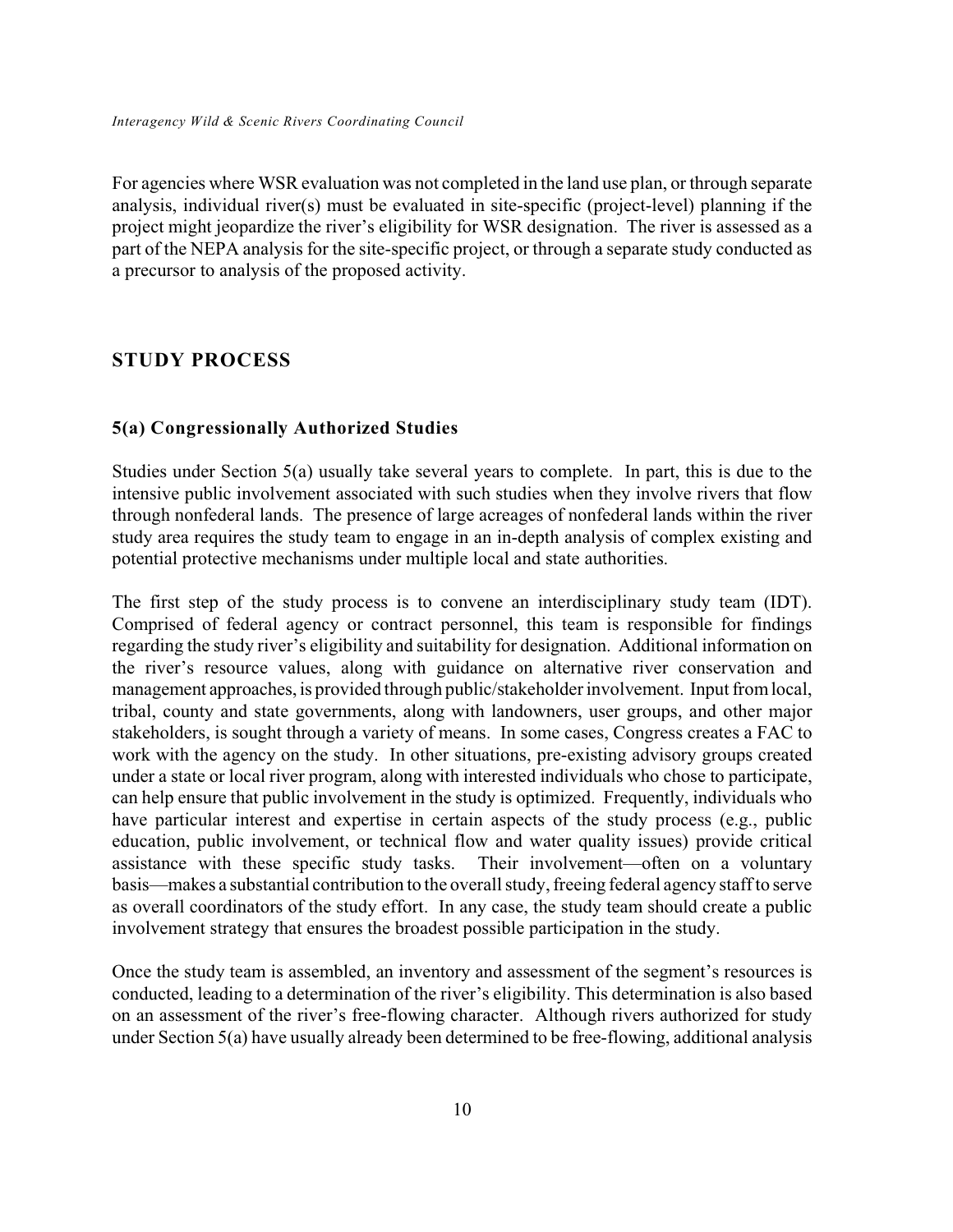may be needed for segments that have undergone some alteration in the past (e.g., through lowhead dams, weirs, minor diversion works, or bank stabilization projects).

In cases where a dedicated Section 5(a) study budget exists, the study process may be of longer duration and greater intensity than for a Section  $5(d)(1)$  study. Sometimes the study budget is even sufficient to pay for technical products, such as instream flow analyses, habitat evaluations, and recreational use surveys. These "studies within the study" help establish benchmarks for the protection of ORVs, and this information will generally result in enhanced river protection even if WSR designation is not achieved.

Other Section 5(a) study products may include "vulnerability" analyses, identifying nonfederal areas within the study area that could be susceptible to inappropriate land use changes. River management plans, which are not technically required until after a river is designated, may be prepared during 5(a) studies. This is especially beneficial if large areas of nonfederal lands are involved. By mapping out a river's post-designation management framework in advance, this approach allows local residents to make informed decisions about whether to support WSR designation. Such support is particularly important along rivers that will be managed in partnership with local governments and private landowners. To evaluate local support, a municipal vote on designation is often the final step in the study process.

# **5(d)(1) Agency-Identified Studies**

Potential WSRs are identified by agency personnel and the public in land use plans and, much less frequently, at the site-specific planning level. When the study process is conducted in a land use plan, the time frame for completion is two to five years. In the situation where the suitability of rivers found eligible in a land use plan is deferred to a separate study, the time frame for completion is two to three years. The time frame for completion of a river study conducted in a site-specific plan is also typically two to three years.

Although completing WSR studies in agency land use planning does not require a separate budget, the river study component is a significant cost in most plans. A study requires convening an IDT comprised of appropriate subject matter specialists. The IDT is responsible for technical studies, incorporating WSRs into land use planning alternatives, and determining environmental consequences.

Deferring the suitability study to a separate planning effort increases the cost by requiring a river-specific analysis to be conducted under the NEPA. Conducting the river study in a sitespecific plan incurs the additional costs of including required WSR findings and analysis along with the NEPA analysis for the specific project proposal.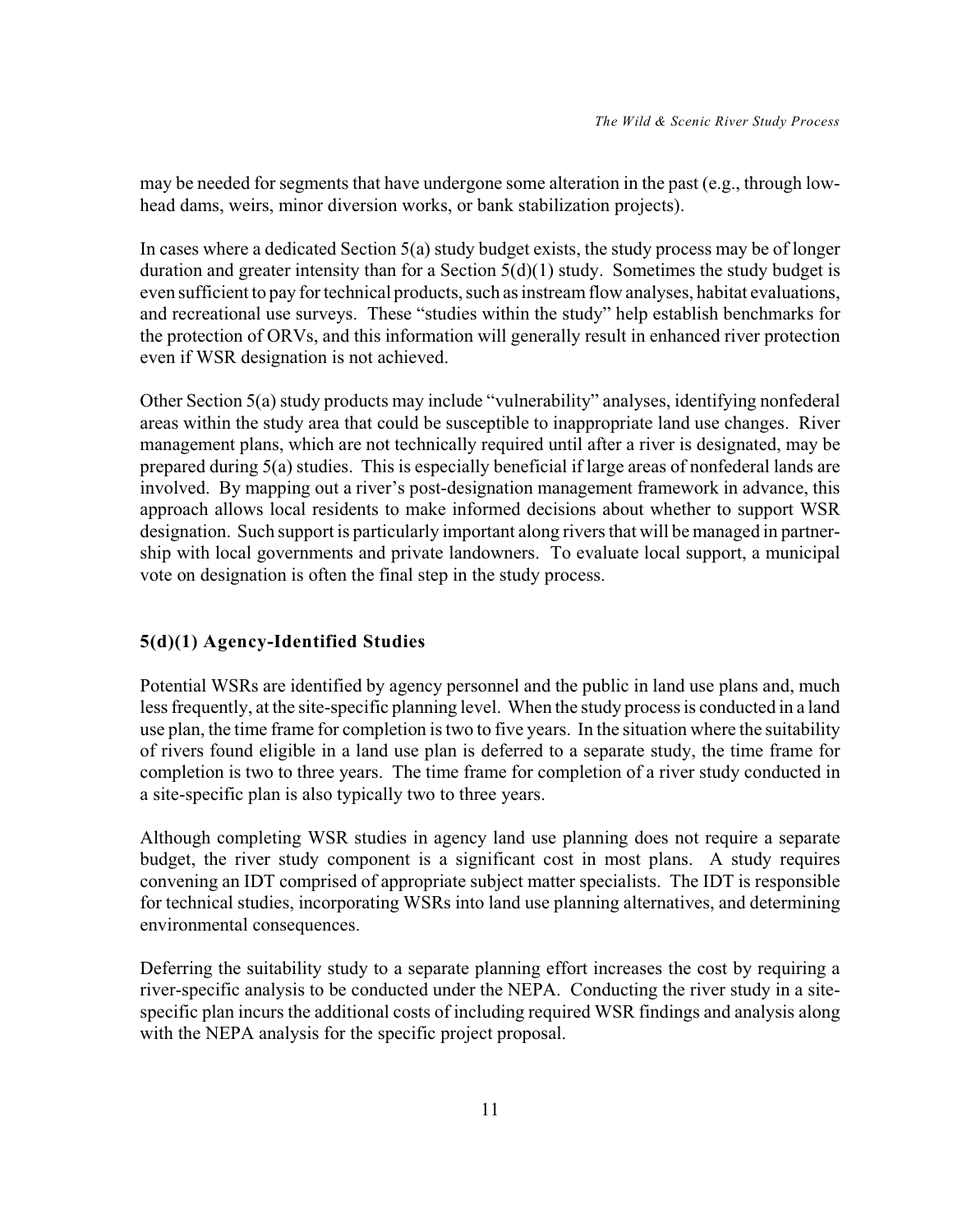Land use plans prepared by agencies are revised on either a 10- to 15-year cycle or on an issue basis. WSR eligibility findings and/or suitability determinations should be reviewed during the revision process; however, absent changed resource conditions and/or trends, or changed levels of local support, the results of a WSR study are typically incorporated into the plan revision.

# **REQUIRED FINDINGS**

The following findings are required for all river studies conducted under Section 5 of the Act.

## **Eligibility**

To be eligible for designation, a river must be free-flowing and possess one or more ORVs. Thus, the eligibility analysis consists of an examination of the river's hydrology, including any man-made alterations, and an inventory of its natural, cultural and recreational resources. There are a variety of methods to determine whether certain resources are so unique, rare or exemplary as to make them outstandingly remarkable. The determination that a river area contains ORVs is a professional judgment on the part of the IDT, based on objective, scientific analysis. Input from organizations and individuals familiar with specific river resources should be sought and documented as part of the process.

In order to be assessed as outstandingly remarkable, a river-related value must be a unique, rare or exemplary feature that is significant at a comparative regional or national scale. Dictionary definitions of the words "unique" and "rare" indicate that such a value would be one that is a conspicuous example from among a number of similar values that are themselves uncommon or extraordinary. One possible procedure would be to list all of the river's special values and then assess whether they are unique, rare or exemplary within the state, physiographic province, ecoregion, or the other area of comparison. Only one such value is needed for eligibility.

The area, region or scale of comparison is not fixed, and should be defined as that which serves as a basis for meaningful comparative analysis; it may vary depending on the value being considered. Typically, a "region" is defined on the scale of an administrative unit, a portion of a state, or an appropriately scaled physiographic or hydrologic unit.<sup>5</sup>

 $5$  For more guidance on the selection of appropriate regions in the assessment of a value's significance, see "A Systematic Approach to Determining the Eligibility of Wild and Scenic River Candidates," Land and Water Associates, 1989.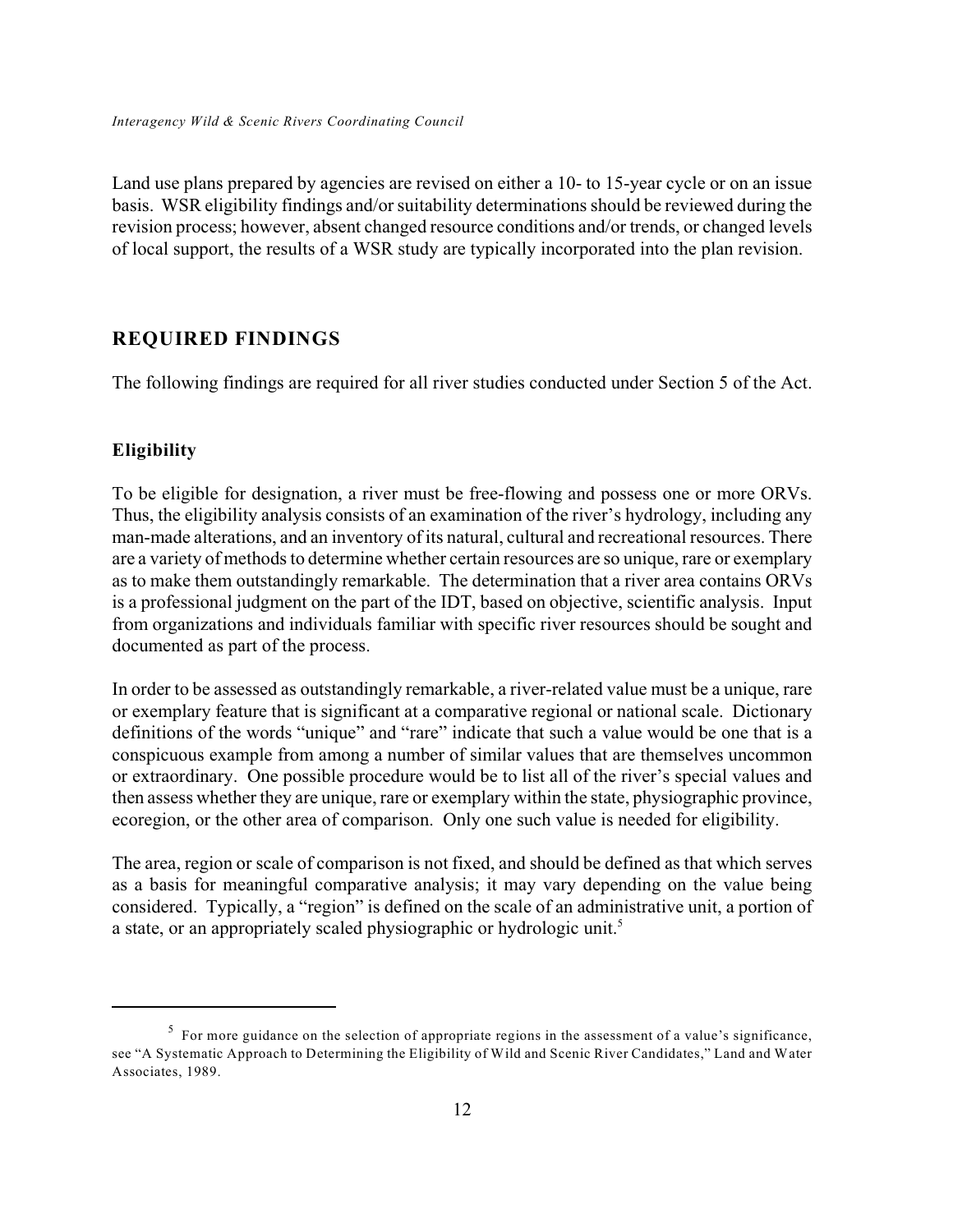While the spectrum of resources that may be considered is broad, all values should be directly river-related. That is, they should:

- 1) Be located in the river or on its immediate shorelands (generally within 1/4 mile on either side of the river);
- 2) Contribute substantially to the functioning of the river ecosystem; and/or
- 3) Owe their location or existence to the presence of the river.

The following eligibility criteria are offered to foster greater consistency within the federal river-administering agencies. They are intended to set minimum thresholds to establish ORVs and are illustrative but not all-inclusive. If utilized in an agency's planning process, these criteria may be modified to make them more meaningful in the area of comparison, and additional criteria may be included.

- 1) **Scenery:** The landscape elements of landform, vegetation, water, color and related factors result in notable or exemplary visual features and/or attractions. When analyzing scenic values, additional factors—such as seasonal variations in vegetation, scale of cultural modifications, and the length of time negative intrusions are viewed—may be considered. Scenery and visual attractions may be highly diverse over the majority of the river or river segment.
- 2) **Recreation:** Recreational opportunities are, or have the potential to be, popular enough to attract visitors from throughout or beyond the region of comparison or are unique or rare within the region. Visitors are willing to travel long distances to use the river resources for recreational purposes. River-related opportunities could include, but are not limited to, sightseeing, wildlife observation, camping, photography, hiking, fishing, hunting and boating.
	- Interpretive opportunities may be exceptional and attract, or have the potential to attract, visitors from outside the region of comparison.
	- The river may provide, or have the potential to provide, settings for national or regional usage or competitive events.
- 3) **Geology:** The river, or the area within the river corridor, contains one or more example of a geologic feature, process or phenomenon that is unique or rare within the region of comparison. The feature(s) may be in an unusually active stage of development, represent a "textbook" example, and/or represent a unique or rare combination of geologic features (erosional, volcanic, glacial or other geologic structures).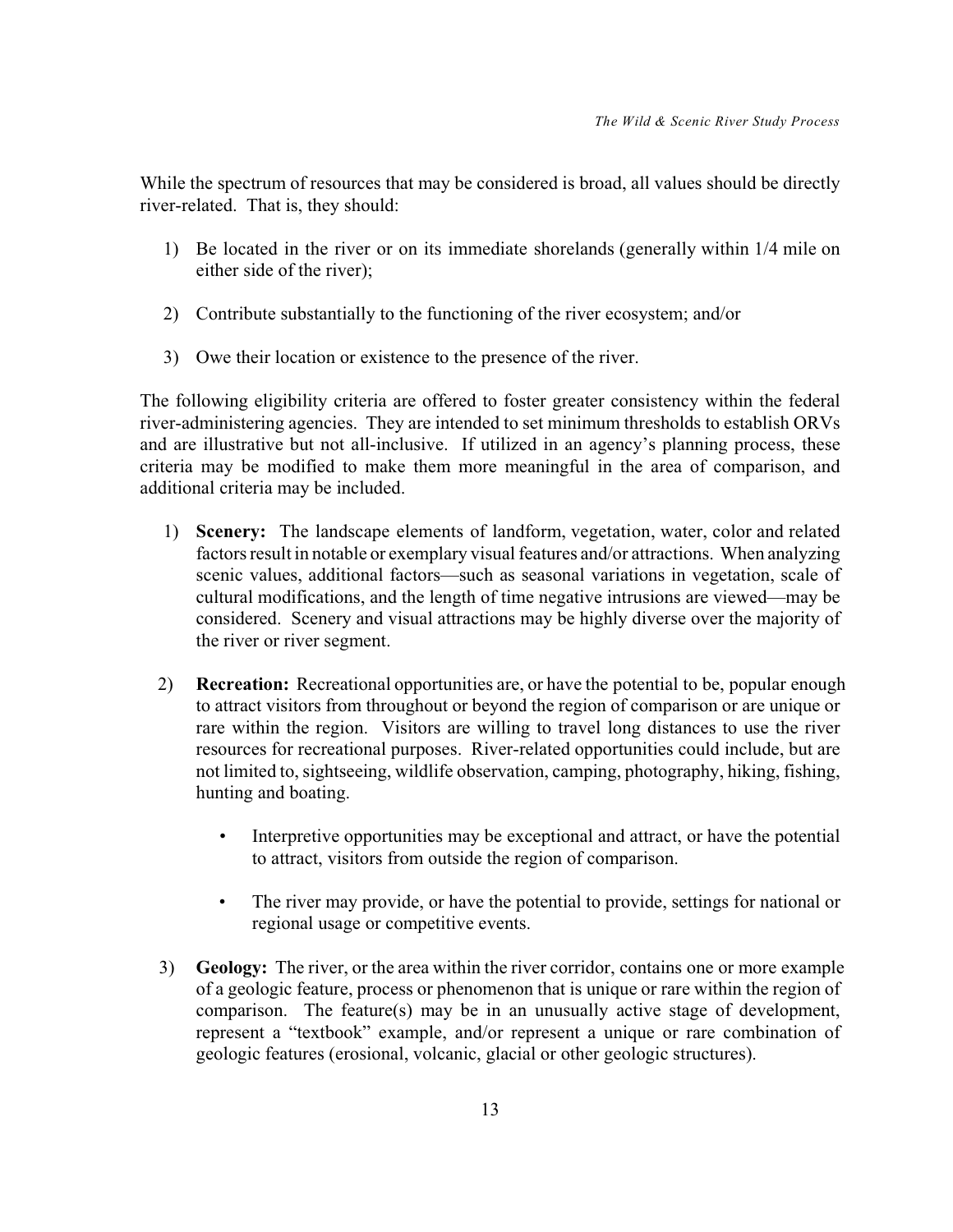- 4) **Fish:** Fish values may be judged on the relative merits of either fish populations, habitat, or a combination of these river-related conditions.
	- *Populations:* The river is nationally or regionally an important producer of resident and/or anadromous fish species. Of particular significance is the presence of wild stocks and/or federal or state listed (or candidate) threatened, endangered or sensitive species. Diversity of species is an important consideration and could, in itself, lead to a determination of "outstandingly remarkable."
	- *Habitat:* The river provides exceptionally high quality habitat for fish species indigenous to the region of comparison. Of particular significance is habitat for wild stocks and/or federal or state listed (or candidate) threatened, endangered or sensitive species. Diversity of habitats is an important consideration and could, in itself, lead to a determination of "outstandingly remarkable."
- 5) **Wildlife:** Wildlife values may be judged on the relative merits of either terrestrial or aquatic wildlife populations or habitat or a combination of these conditions.
	- *Populations:* The river, or area within the river corridor, contains nationally or regionally important populations of indigenous wildlife species. Of particular significance are species considered to be unique, and/or populations of federal or state listed (or candidate) threatened, endangered or sensitive species. Diversity of species is an important consideration and could, in itself, lead to a determination of "outstandingly remarkable."
	- *Habitat:* The river, or area within the river corridor, provides exceptionally high quality habitat for wildlife of national or regional significance, and/or may provide unique habitat or a critical link in habitat conditions for federal or state listed (or candidate) threatened, endangered or sensitive species. Contiguous habitat conditions are such that the biological needs of the species are met. Diversity of habitats is an important consideration and could, in itself, lead to a determination of "outstandingly remarkable."
- 6. **Prehistory:** The river, or area within the river corridor, contains a site(s) where there is evidence of occupation or use by Native Americans. Sites must have unique or rare characteristics or exceptional human interest value(s). Sites may have national or regional importance for interpreting prehistory; may be rare and represent an area where a culture or cultural period was first identified and described; may have been used concurrently by two or more cultural groups; and/or may have been used by cultural groups for rare sacred purposes. Many such sites are listed on the National Register of Historic Places, which is administered by the NPS.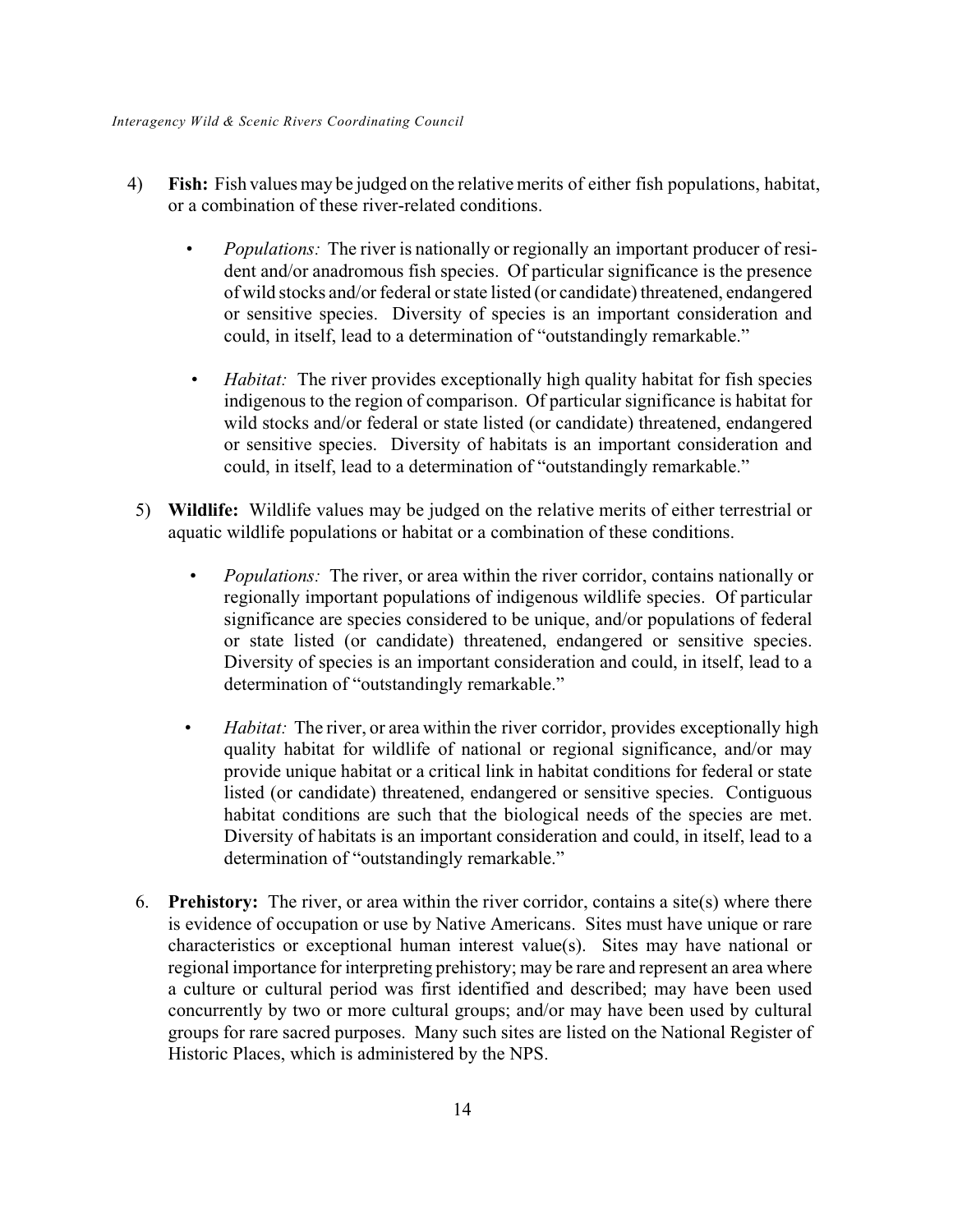- 7. **History:** The river or area within the river corridor contains a site(s) or feature(s) associated with a significant event, an important person, or a cultural activity of the past that was rare or one-of-a-kind in the region. Many such sites are listed on the National Register of Historic Places. A historic site(s) and/or features(s) is 50 years old or older in most cases.
- 8. **Other Values:** While no specific national evaluation guidelines have been developed for the "other similar values" category, assessments of additional river-related values consistent with the foregoing guidance may be developed -- including, but not limited to, hydrology, paleontology and botany resources.

# **Classification**

The Act and Interagency Guidelines<sup>6</sup> provide the following direction for establishing preliminary classifications for eligible rivers:

*Wild rivers: Those rivers or sections of rivers that are free of impoundments and generally inaccessible except by trail, with watersheds or shorelines essentially primitive and waters unpolluted. These represent vestiges of primitive America.*

*Scenic rivers: Those rivers or sections of rivers that are free of impoundments, with shorelines or watersheds still largely primitive and shorelines largely undeveloped, but accessible in places by roads.*

*Recreational rivers: Those rivers or sections of rivers that are readily accessible by road or railroad, that may have some development along their shorelines, and that may have undergone some impoundment or diversion in the past.*

Study rivers are given a preliminary classification according to the table on the next page. Where levels of human activity vary within the study area, the study reach may be segmented into more than one class. Congress sometimes classifies the river at the time of designation based upon the study agency's report, but in cases where Congress does not do this, the responsible federal agency establishes the designated river's classification(s) when promulgating its boundaries.

<sup>&</sup>lt;sup>6</sup> "Department of the Interior and Agriculture Interagency Guidelines for Eligibility, Classification and Management of River Areas," published in the *Federal Register* (Vol. 47, No. 173; September 7, 1982, pp. 39454- 39461), provides direction to agencies in the study and administration of WSRs.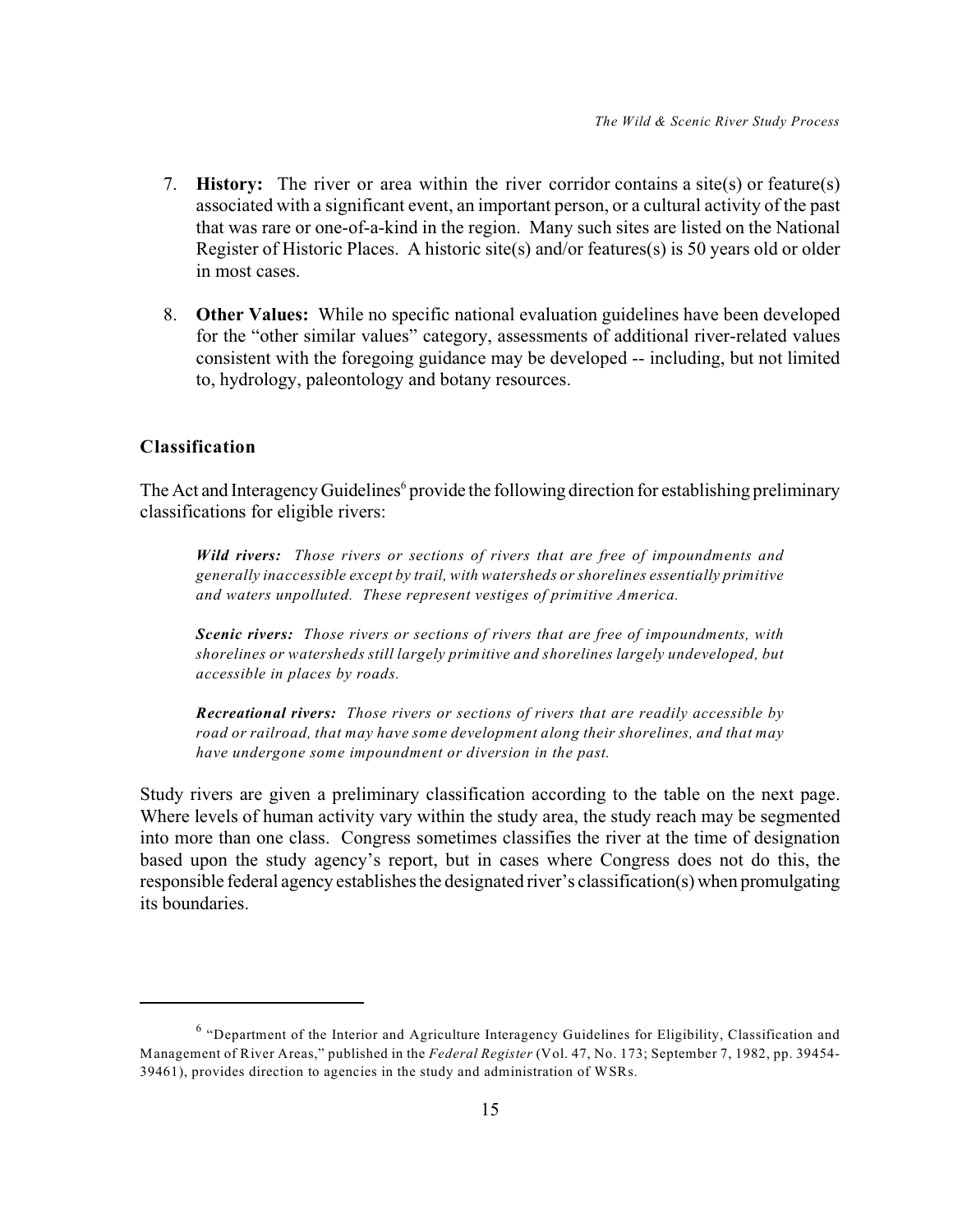| <b>ATTRIBUTE</b>         | <b>WILD</b>                                                                                                                                                                                                                                                                                    | <b>SCENIC</b>                                                                                                                                                                                 | <b>RECREATIONAL</b>                                                                                                                                                                                                                                                                                                                                                                                                                                                         |  |
|--------------------------|------------------------------------------------------------------------------------------------------------------------------------------------------------------------------------------------------------------------------------------------------------------------------------------------|-----------------------------------------------------------------------------------------------------------------------------------------------------------------------------------------------|-----------------------------------------------------------------------------------------------------------------------------------------------------------------------------------------------------------------------------------------------------------------------------------------------------------------------------------------------------------------------------------------------------------------------------------------------------------------------------|--|
| Water<br>Resources       | Free of impoundment.                                                                                                                                                                                                                                                                           | Free of impoundment.                                                                                                                                                                          | Some existing impoundment or<br>diversion.                                                                                                                                                                                                                                                                                                                                                                                                                                  |  |
| Development              |                                                                                                                                                                                                                                                                                                |                                                                                                                                                                                               | The existence of low dams,<br>diversions, or other modifica-<br>tions of the waterway is accep-<br>table, provided the waterway<br>remains generally natural and<br>riverine in appearance.                                                                                                                                                                                                                                                                                 |  |
| Shoreline<br>Development | Essentially primitive. Little or<br>no evidence of human activity.                                                                                                                                                                                                                             | Largely primitive and unde-<br>veloped. No substantial evi-<br>dence of human activity.                                                                                                       | Some development. Substan-<br>tial evidence of human activity.                                                                                                                                                                                                                                                                                                                                                                                                              |  |
|                          | The presence of a few incon-<br>spicuous<br>structures,<br>particularly those of historic or<br>cultural value, is acceptable.                                                                                                                                                                 | The presence of small com-<br>munities or dispersed dwellings<br>farm<br>structures<br>$\alpha$ r<br>$\frac{1}{1}$ is<br>acceptable.                                                          | The presence of extensive resi-<br>dential development and a few<br>commercial structures is accep-<br>table.                                                                                                                                                                                                                                                                                                                                                               |  |
|                          | A limited amount of domestic<br>livestock grazing or hay pro-<br>duction is acceptable.                                                                                                                                                                                                        | The presence of grazing, hay<br>production, or row crops is<br>acceptable.                                                                                                                    | Lands may have been de-<br>veloped for the full range of<br>agricultural and forestry uses.                                                                                                                                                                                                                                                                                                                                                                                 |  |
|                          | Little or no evidence of past<br>timber harvest. No ongoing<br>timber harvest.                                                                                                                                                                                                                 | Evidence of past or ongoing<br>timber harvest is acceptable,<br>provided the forest appears<br>natural from the riverbank.                                                                    | May show evidence of past and<br>ongoing timber harvest.                                                                                                                                                                                                                                                                                                                                                                                                                    |  |
| Accessibility            | Generally inaccessible except<br>by trail.                                                                                                                                                                                                                                                     | Accessible in places by road.                                                                                                                                                                 | Readily accessible by road or<br>railroad.                                                                                                                                                                                                                                                                                                                                                                                                                                  |  |
|                          | No roads, railroads or other<br>provision for vehicular travel<br>within the river area. A few<br>existing roads leading to the<br>boundary of the river area is<br>acceptable.                                                                                                                | Roads may occasionally reach<br>or bridge the river. The exis-<br>tence of short stretches of con-<br>spicuous or longer stretches of<br>inconspicuous roads or rail-<br>roads is acceptable. | The existence of parallel roads<br>or railroads on one or both<br>banks as well as bridge<br>crossings and other river access<br>points is acceptable.                                                                                                                                                                                                                                                                                                                      |  |
| Water Quality            | Meets or exceeds federal<br>criteria or federally approved<br>state standards for aesthetics,<br>for propagation of fish and<br>wildlife normally adapted to<br>the habitat of the river, and for<br>primary contact recreation<br>(swimming), except where<br>exceeded by natural conditions. | and state laws.                                                                                                                                                                               | No criteria prescribed by the Act. The Federal Water Pollution<br>Control Act Amendments of 1972 have made it a national goal<br>that all waters of the United States be made fishable and<br>swimmable. Therefore, rivers will not be precluded from scenic<br>or recreational classification because of poor water quality at the<br>time of their study, provided a water quality improvement plan<br>exists or is being developed in compliance with applicable federal |  |

# **Classification Criteria for Wild, Scenic and Recreational River Areas**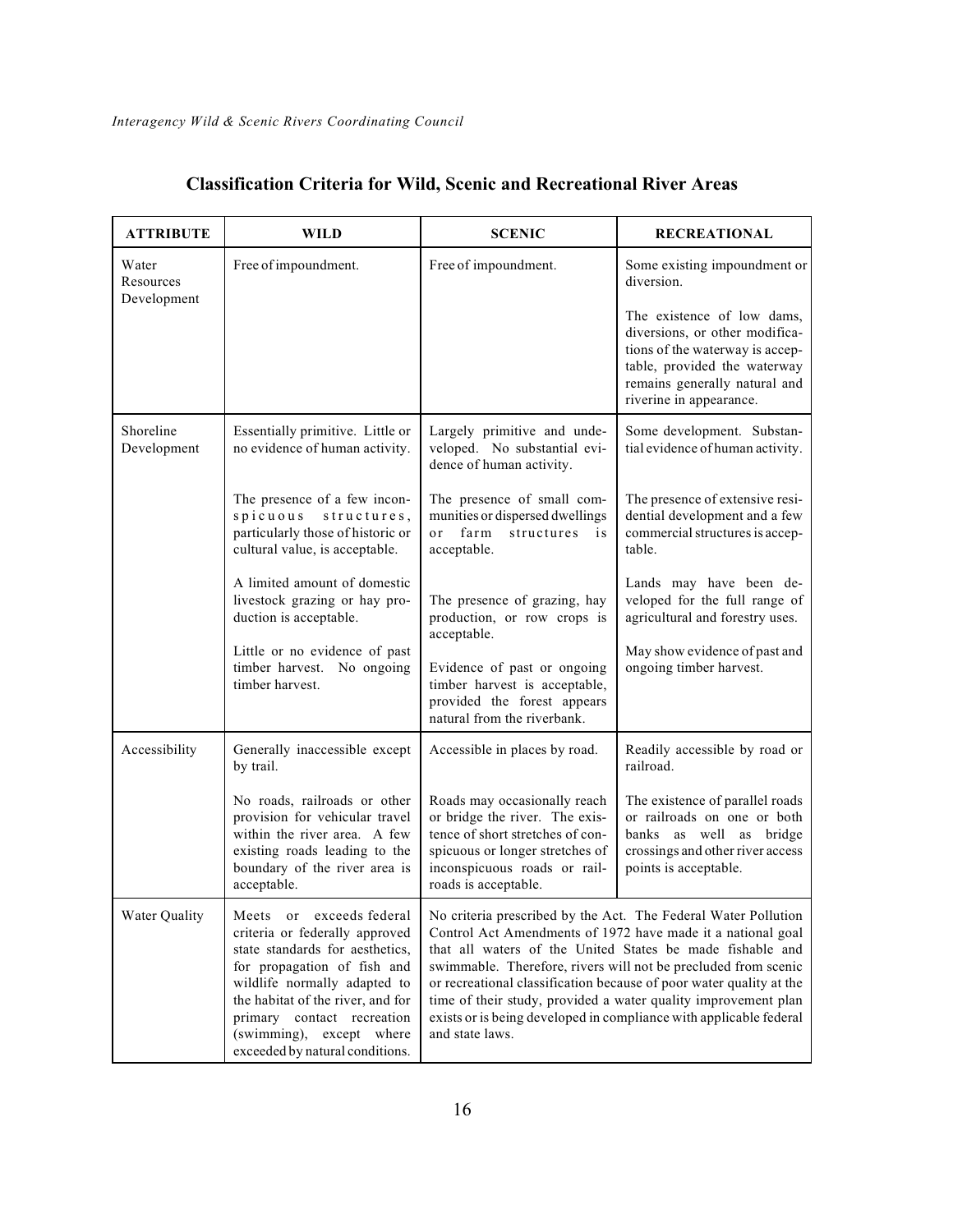# **Suitability**

The final step in the river assessment process is the determination of suitability. This step provides the basis for determining which rivers should be recommended for addition to the National System.

Suitability is designed to answer these questions:

- 1) Should the river's free-flowing character, water quality, and ORVs be protected, or are one or more other uses important enough to warrant doing otherwise?
- 2) Will the river's free-flowing character, water quality, and ORVs be protected through designation? Is it the best method for protecting the river corridor? In answering these questions, the benefits and impacts of WSR designation must be evaluated, and alternative protection methods considered.
- 3) Is there a demonstrated commitment to protect the river by any nonfederal entities who may be partially responsible for implementing protective management?

As provided in Sections 4(a) and 5(c) of the Act, the following factors should be considered and, as appropriate, documented as a basis for the suitability determination for each river.

- 1) Characteristics which do or do not make the area a worthy addition to the National System. These characteristics are described in the Act (see factors 2 through 7) and may include additional suitability factors (8 through 13).
- 2) The current status of land ownership and use in the area.
- 3) The reasonably foreseeable potential uses of the land and water that would be enhanced, foreclosed or curtailed if the area were included in the National System.
- 4) The federal agency that will administer the area should it be added to the National System.
- 5) The extent to which the agency proposes that administration of the river, including the costs thereof, be shared by state and local agencies.
- 6) The estimated cost to the United States of acquiring necessary lands and interests in lands and of administering the area should it be added to the National System.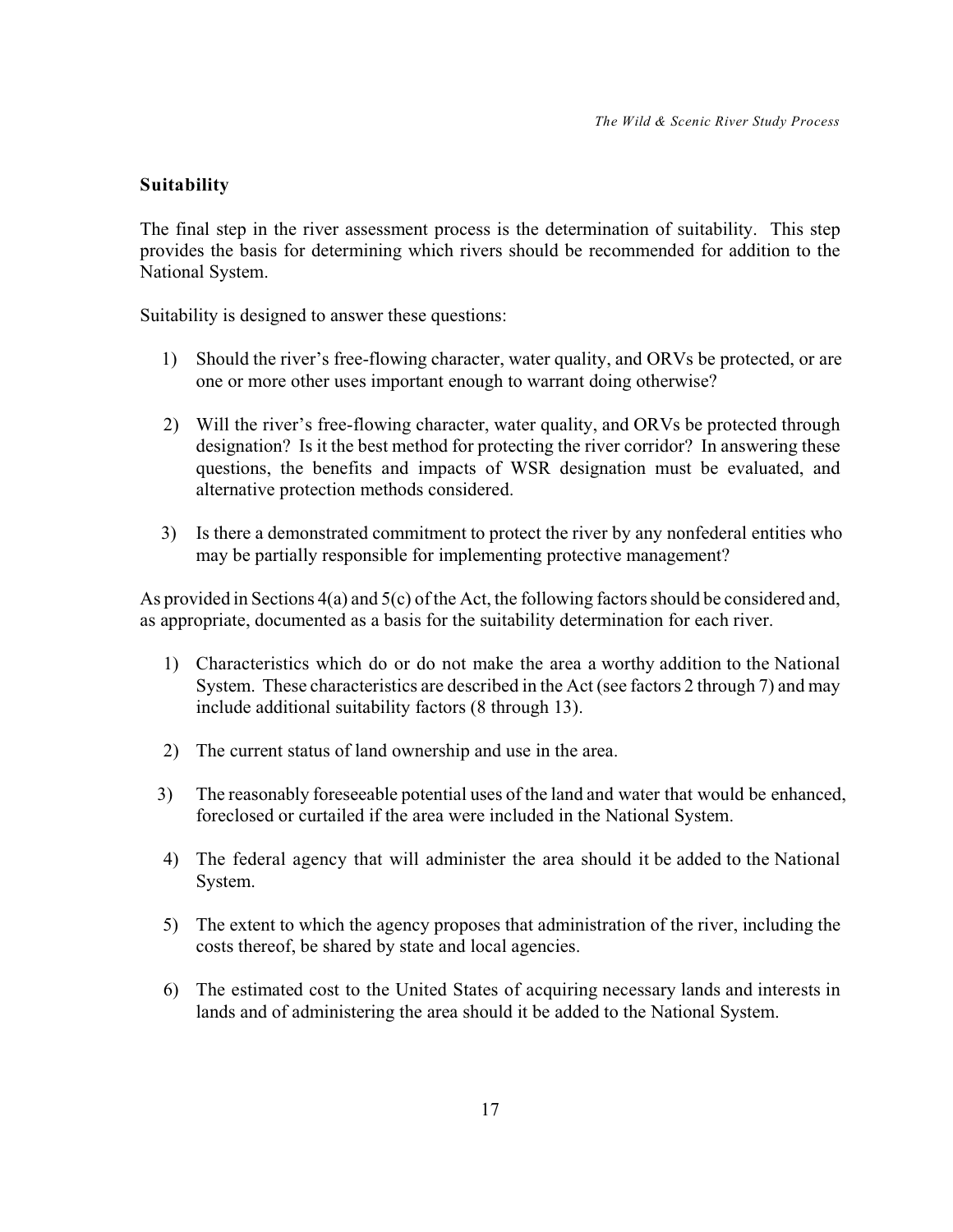7) A determination of the degree to which the state or its political subdivisions might participate in the preservation and administration of the river should it be proposed for inclusion in the National System.

Additional suitability factors may also be considered by the IDT. The following list is not all inclusive; other factors may be developed for a particular river study. Possible considerations include:

- 8) An evaluation of the adequacy of local zoning and other land use controls in protecting the river's ORVs by preventing incompatible development. This evaluation may result in a formal finding that the local zoning fulfills Section 6(c)'s requirements, which in turn preempts the federal government's ability to acquire land through eminent domain if the river is designated.
- 9) The state/local government's ability to manage and protect the ORVs on nonfederal lands. This factor requires an evaluation of the river protection mechanisms available through the authority of state and local governments. Such mechanisms may include, for example, statewide programs related to population growth management, vegetation management, water quantity or quality, or protection of river-related values such as open space and historic areas.
- 10) Support or opposition to designation. Assessment of this factor will define the political context. The interest in designation or non-designation by federal agencies; state, local and tribal governments; and national and local publics should be considered, as well as the state's political delegation.
- 11) The consistency of designation with other agency plans, programs or policies and in meeting regional objectives. Designation may help or impede the "goals" of other tribal, federal, state or local agencies. For example, designation of a river may contribute to state or regional protection objectives for fish and wildlife resources. Similarly, adding a river which includes a limited recreation activity or setting to the National System may help meet statewide recreation goals. Designation might, however, limit irrigation and/or flood control measures in a manner inconsistent with regional socioeconomic goals.
- 12) The contribution to river system or basin integrity. This factor reflects the benefits of a "systems" approach, i.e., expanding the designated portion of a river in the National System or developing a legislative proposal for an entire river system (headwaters to mouth) or watershed. Numerous benefits are likely to result from managing an entire river or watershed, including the ability to design a holistic protection strategy in partnership with other agencies and the public.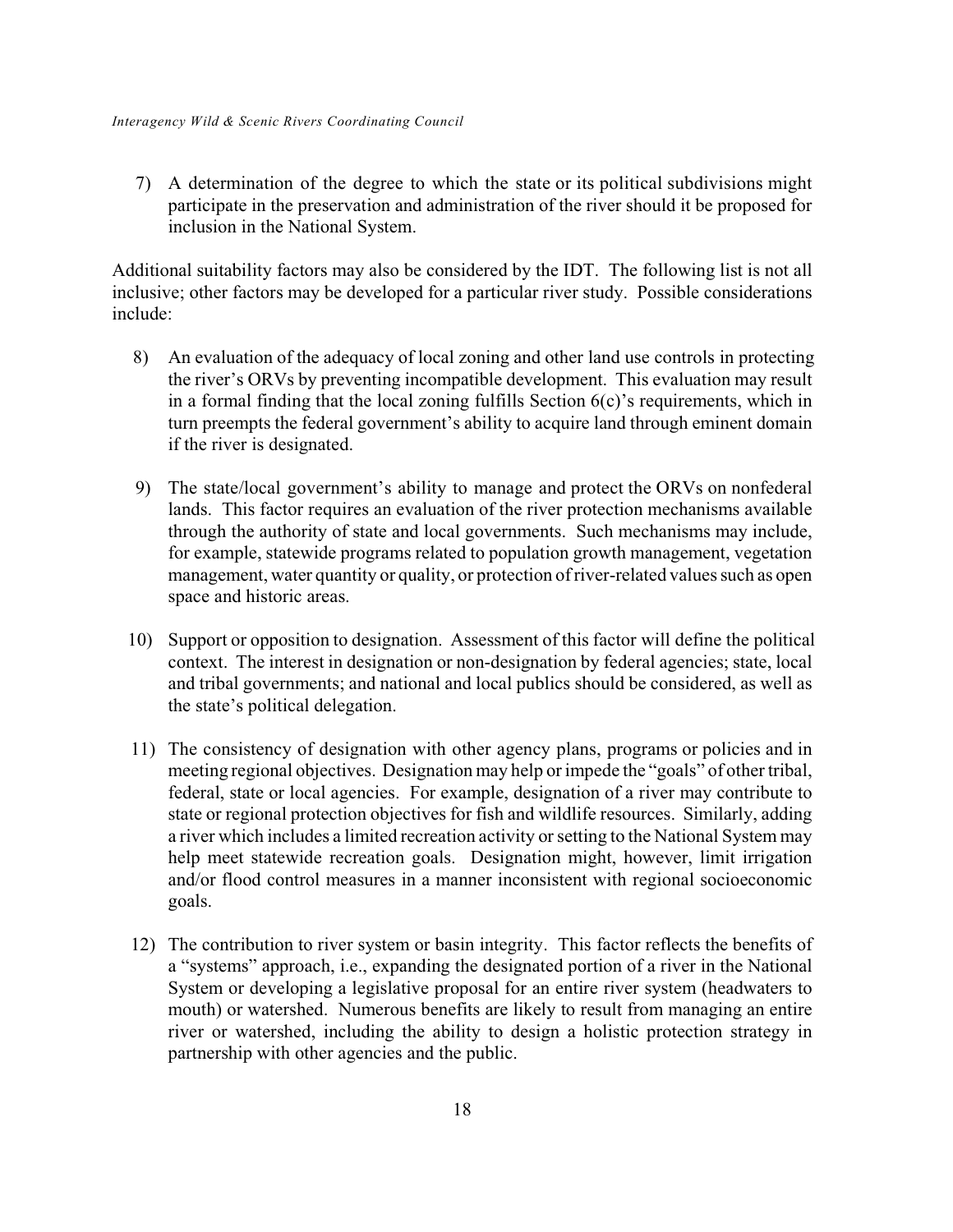13) The potential for water resources development. The intent of the Act is to preserve selected rivers from the harmful effects of water resources projects. Designation will limit development of water resources projects as diverse as irrigation and flood control measures, hydropower facilities, dredging, diversion and channelization.

The suitability of a river for designation as a WSR involves considerable judgment on the part of the study team. While guidelines are available, the suitability determination is influenced by the unique characteristics and conditions associated with each particular river. Controversial issues may influence the suitability recommendation for a river; however, there are typically a number of facets to any issue, and eliminating a river from consideration due only to controversy usually does not resolve the issue. The needs and desires of private landowners, small communities, and river users is an important component of the recommendation.

In both  $5(a)$  and  $5(d)(1)$  studies, it is useful to outline the management approach should the river be designated. For 5(a) studies, this exercise may include development of the detailed comprehensive river management plan required for WSRs. For  $5(d)(1)$  study rivers, development of the responsible agency's preliminary management intent may suffice.

## **NEXT STEP: RECOMMENDATION**

#### **5(a) Congressionally Authorized Studies**

The decision on whether to recommend designation of a Section 5(a) study river is made through a formal WSR study report.<sup>7</sup> The study report should comply with the NEPA, $\delta$  including an analysis of the impacts of the designation/no designation alternatives, along with other appropriate river protection alternatives. The report is written by the responsible federal agency's study staff, usually with major input from the advisory group, and reviewed at the agency and departmental level. Before this report becomes final, it is subject to a 90-day review by the heads of the following departments and agencies:

 $\frac{7}{7}$  When a FAC is involved in the study process, that body, as part of its formal duties, is usually requested to advise the relevant departmental Secretary as to whether the river should be designated. The FAC's decision is usually incorporated in the study report.

 $8$  The Council on Environmental Quality's NEPA regulations can be found at 40 CFR 1500-1508. Specific authority for the preparation of a legislative environmental impact statement for WSR studies is found at 40 CFR  $1506.8(b)(2)(ii)$ .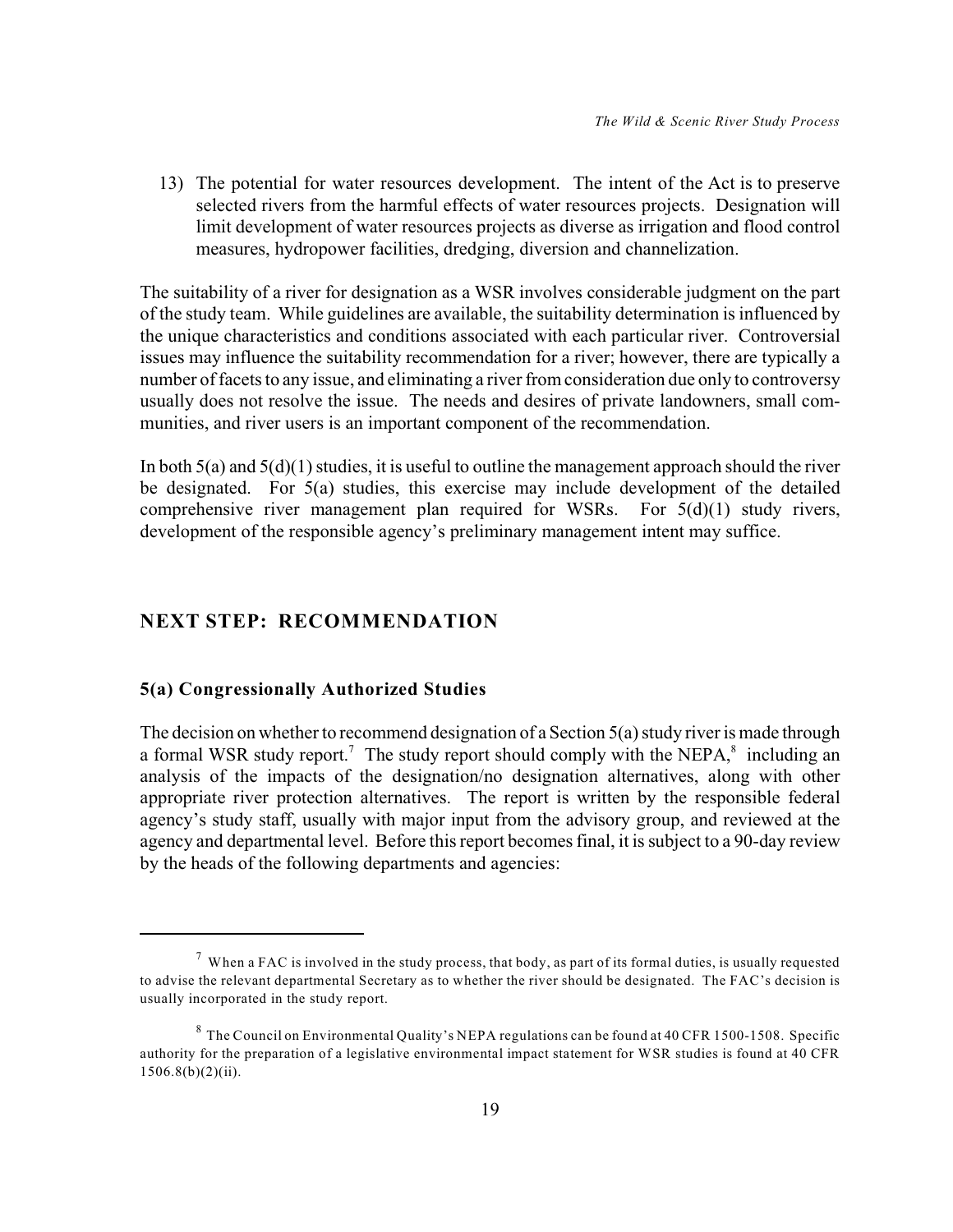- Secretary of the Interior (for studies conducted by the USFS).
- Secretary of Agriculture (for studies conducted by the BLM, NPS or USFWS).
- Secretary of the Army.
- Chairman of the Federal Energy Regulatory Commission (FERC).
- Head of any other affected federal department or agency.
- Governor of the state where the river is located (unless the federal government already owns, or had been authorized to purchase, the area within the proposed boundaries).

Any comments received from these officials within the 90-day period, along with the study agency's responses, are included with the study report when it is transmitted to the President. The President then delivers the report to Congress, fulfilling the Administration's study mandate.

For rivers that are recommended for designation, congressional action sometimes precedes completion of the formal study process. Often the same interest groups that helped initiate the Section 5(a) study legislation take the lead in urging designation once it has been determined that the river is eligible and suitable and that broad local support warrants this step. When such support is apparent, members of Congress are often responsive to requests to designate, even before the study report is written. Because the addition of a river to the National System is a legislative rather than an administration action (except for rivers designated under Section  $2(a)(ii)$ ), official support from the Administration is not needed in order for a river designation bill to pass Congress. However, the study report should contain important information about the recommended management framework for the proposed WSR, including the tribal, state, local and federal entities that should be responsible for its administration, a proposed operating budget, and any special considerations regarding boundaries or land acquisition (e.g., Section 6(c) findings) that should be incorporated in the designation legislation. Such information about the river and the study is also very useful to the congressional committees which review WSR designation bills. Because of this, it is advisable for designation proponents to wait until at least a draft study report is available before urging their congressional delegation to file the designation legislation.

Congress may or may not act upon river designation legislation. Hearings will likely be held in the appropriate subcommittees of the House Committee on Resources and the Senate Energy and Natural Resources Committee. Administration witnesses will be requested to testify at these hearings, and their testimony will be based on findings in the study report. Other study participants may also be invited to testify, particularly for studies where FACs were involved.

#### **5(d)(1) Agency-Identified Studies**

The decision whether or not to recommend designation of a Section  $5(d)(1)$  study river is made through the decision document for the unit plan or separate study. Regardless of whether the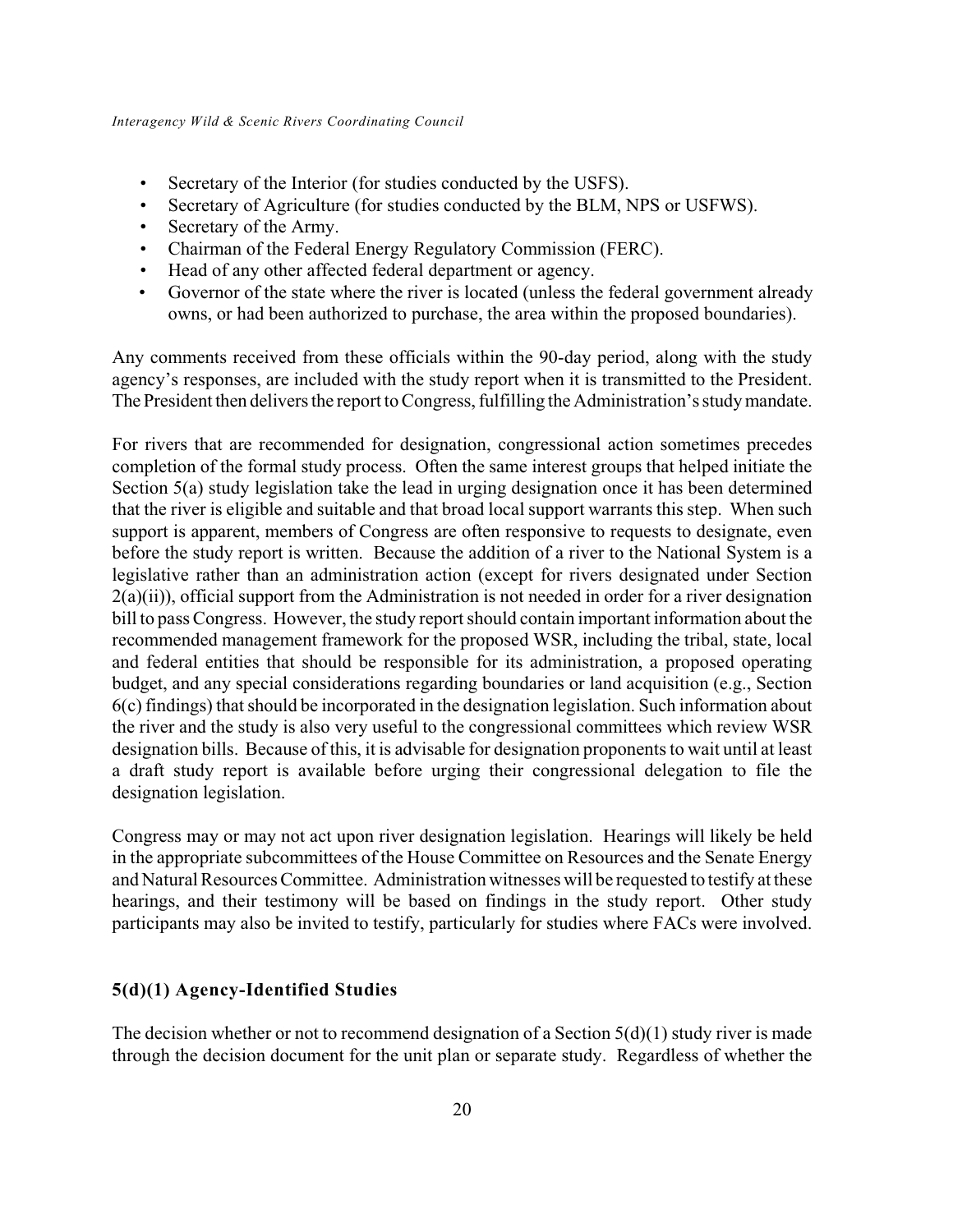suitability study is conducted in a land use plan, or analyzed in a separate study, the river recommendation is made through a record of decision (ROD) for an environmental impact statement (EIS). In addition to an extensive public scoping process, development of a land use plan/EIS, with its associated notice of availability published in the *Federal Register*, provides an opportunity for the public and other tribal, federal, state and local agencies to make formal comments on the draft land use plan/EIS. A written response is prepared for all substantive comments, and such comments are essential in development of the final land use plan/EIS and eventual decision.

The river-administering agencies have considerable latitude in how and when to transmit the study report to Congress. Forwarding the final study report for a recommended river may be delayed pending: 1) an appropriate aggregation of river recommendations into omnibus legislation; 2) the opportunity to add a single or multiple river bill in other federal legislation; or 3) development of a local/national constituency and/or congressional support. Once a draft bill for a recommended  $5(d)(1)$  river(s) is completed, the study report, including bill language, is transmitted by the Secretary of Agriculture or the Interior to Congress (after Office of Management and Budget review).

Congress may or may not act upon the river designation bill. If members introduce bills of their own volition rather than upon request by the Administration, it is more likely hearings will be held in the appropriate subcommittees of the House Committee on Resources and Senate Energy and Natural Resources Committee. Administration witnesses may be requested to testify at these hearings. On occasion, field hearings take place in the state or local area of the proposed legislation.

# **PROTECTIVE MANAGEMENT**

The table beginning on the next page compares and contrasts the interim protection afforded congressionally authorized and agency-identified study rivers under Sections 5(a) and 5(d)(1), respectively. The important differences in protection are a function of the genesis of the study. A river authorized for study by Congress receives statutory protection under Sections 7(b), water resources projects; 8(b), land disposition; and 9(b), mining and mineral leasing. A river identified for study through agency planning processes *is not* protected under the Act. Rather, protection of its free flow, water quality, and ORVs occurs through other agency authorities.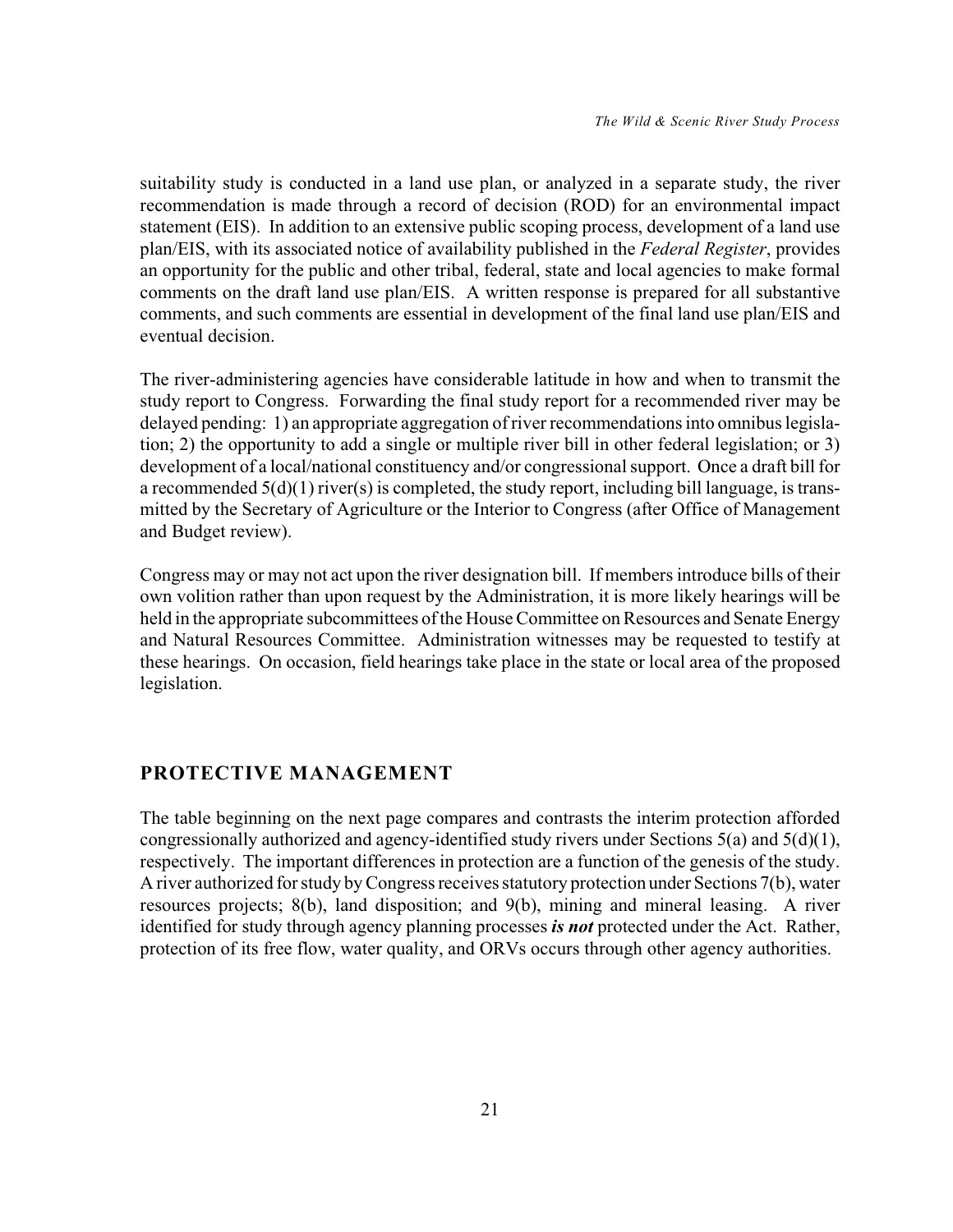*Interagency Wild & Scenic Rivers Coordinating Council*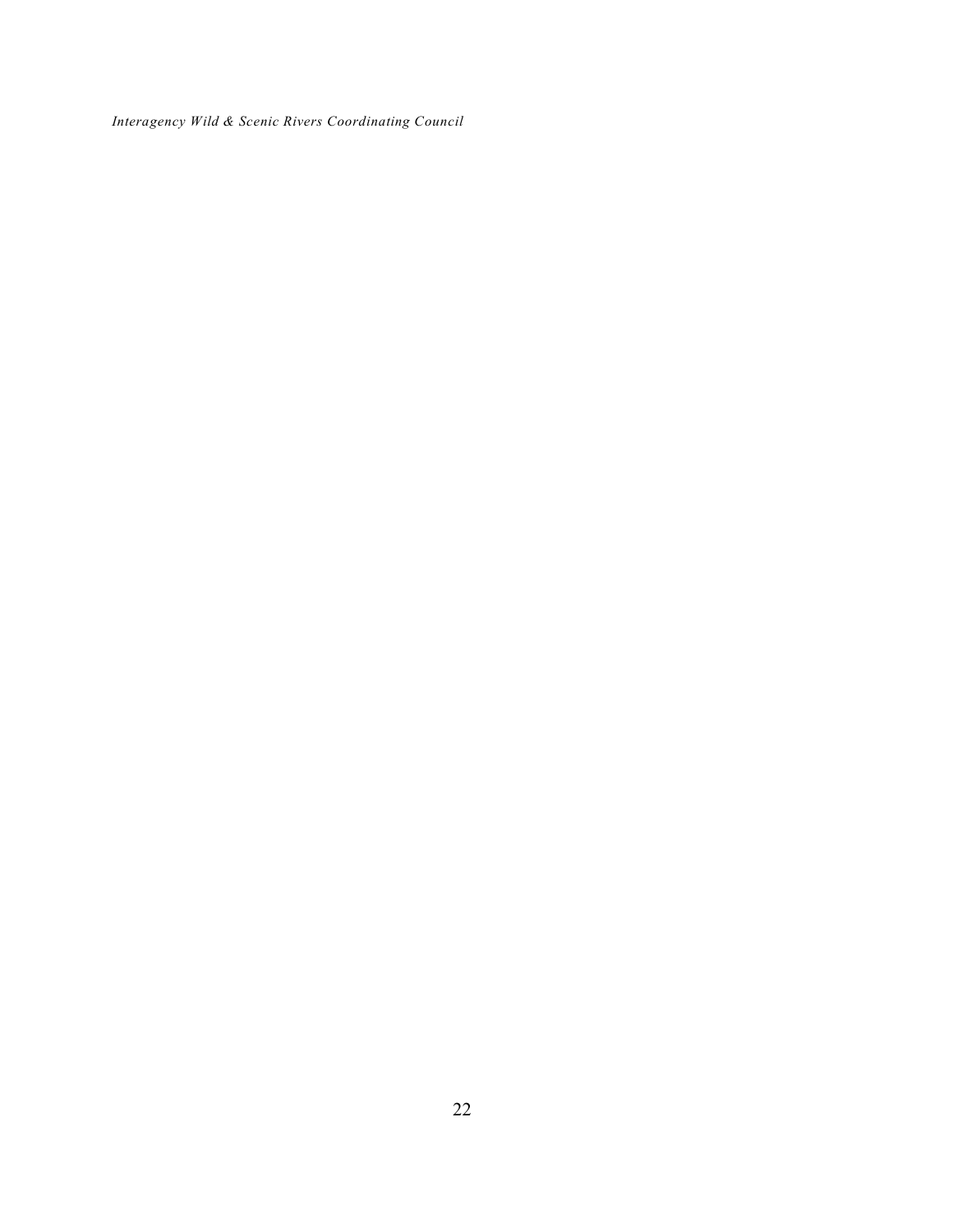|                   | $5(a)^9$                                                                                                   |                                                                                                 | $5(d)(1)^{10}$                                                                    |                                                                                   |
|-------------------|------------------------------------------------------------------------------------------------------------|-------------------------------------------------------------------------------------------------|-----------------------------------------------------------------------------------|-----------------------------------------------------------------------------------|
| Issue/Action      | Eligible                                                                                                   | Suitable                                                                                        | $E$ ligible $11$                                                                  | Suitable                                                                          |
| Study<br>Boundary | Section $4(d)$ :                                                                                           | Section $4(d)$ :                                                                                |                                                                                   |                                                                                   |
|                   | • "shall generally comprise that<br>area measured within 1/4 mile<br>from the $OHWM$ <sup>12</sup> on each | • "shall generally comprise that<br>area measured within 1/4 mile<br>from the OHWM on each side | $\cdot$ minimum of 1/4 mile from the<br><b>OHWM</b>                               | • minimum of 1/4 mile from the<br>OHWM                                            |
|                   | side of river"                                                                                             | of river"<br>• not intended to limit scope of   • not intended to limit scope of                | • boundary may include adja-<br>cent areas needed to protect<br>identified values | · boundary may include adja-<br>cent areas needed to protect<br>identified values |

study report to "address areas which may lie more than 1/4 mile from the OHWM"

# **Interim Protection for Candidate Wild and Scenic Rivers**

study report to "address areas which may lie more than 1/4 mile from the OHWM"

 $12$  Ordinary high water mark.

<sup>&</sup>lt;sup>9</sup> Rivers authorized for study by Congress under Section 5(a) of the Act. The protections under Sections 7(b), 8(b) and 9(b) apply to congressionally authorized study rivers found ineligible or determined not suitable for the three-year period following transmittal of the final study report to Congress.

<sup>&</sup>lt;sup>10</sup> Agency-identified study rivers as directed by Section  $5(d)(1)$  of the Act.

<sup>&</sup>lt;sup>11</sup> A number of sources are available for identifying rivers under Section  $5(d)(1)$ . Some states, other agencies, and organizations maintain lists of rivers with special attributes that are helpful in identifying candidate rivers. The most extensive identification of candidate rivers is found in the NRI. The NRI is maintained by the NPS and was compiled, in part, to fulfill Section 5(d)(1)'s mandate that federal agencies consider impacts on potential WSRs in all agency "planning for the use and development of water and related land resources." This inventory, originally completed in 1982 and updated in 1993, seeks to identify such rivers based on the Act's basic eligibility criteria. Under a Presidential Directive issued in 1979, each federal agency, as part of its normal planning and environmental review processes, is required to avoid or mitigate adverse effects on rivers in the NRI.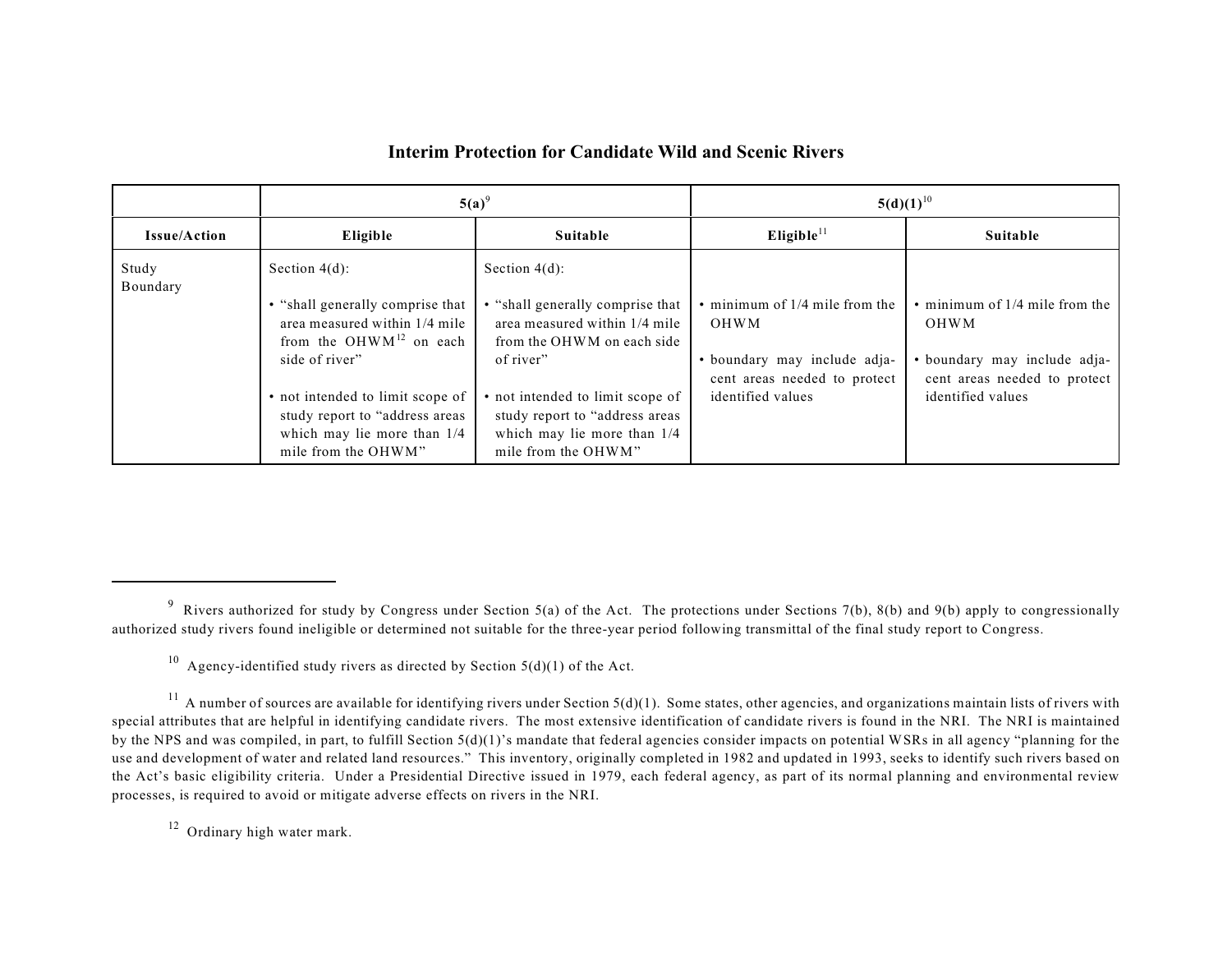|                               | 5(a)                                                                                           |                                                                                                                             | 5(d)(1)                                                                              |                                                                                                                                                                                         |
|-------------------------------|------------------------------------------------------------------------------------------------|-----------------------------------------------------------------------------------------------------------------------------|--------------------------------------------------------------------------------------|-----------------------------------------------------------------------------------------------------------------------------------------------------------------------------------------|
| <b>Issue/Action</b>           | Eligible                                                                                       | Suitable                                                                                                                    | Eligible                                                                             | Suitable                                                                                                                                                                                |
| Preliminary<br>Classification | Section $2(b)$ :                                                                               | Section $2(b)$ :                                                                                                            | Section $2(b)$ :                                                                     | Section $2(b)$ :                                                                                                                                                                        |
|                               | • 3 classes: wild, scenic, recrea-<br>tional defined by statute                                | • 3 classes: wild, scenic, recrea-<br>tional defined by statute                                                             | • 3 classes: wild, scenic, rec-<br>reational defined by statute                      | • 3 classes: wild, scenic, recrea-<br>tional defined by statute                                                                                                                         |
|                               | classification<br>for<br>• criteria<br>described in<br>Interagency<br>Guidelines <sup>13</sup> | classification<br>• criteria<br>for<br>described in<br>Interagency<br>Guidelines                                            | classification<br>• criteria<br>for<br>described in <i>Interagency</i><br>Guidelines | • criteria<br>classification<br>for<br>described in<br>Interagency<br>Guidelines                                                                                                        |
|                               | • manage at <b>preliminary</b> classi-<br>fication                                             | • manage at preliminary classi-<br>fication                                                                                 | • manage at preliminary classi-<br>fication                                          | · manage at recommended<br>classification                                                                                                                                               |
| Study Report                  |                                                                                                | Section $4(b)$ :                                                                                                            |                                                                                      |                                                                                                                                                                                         |
| Review<br>Procedures          |                                                                                                | • study report subject to 90-day<br>review by heads of specified<br>agencies prior to study report<br>becoming final        |                                                                                      | • notice of study report/ $DEIS14$<br>published in Federal Register                                                                                                                     |
|                               |                                                                                                | • comments/response from these<br>officials and public included<br>in study report transmitted to<br>President and Congress |                                                                                      | • comments/response<br>from<br>federal, state and local agen-<br>cies, and the public included<br>in study report/ FEIS <sup>15</sup> trans-<br>mitted to the President and<br>Congress |

<sup>&</sup>lt;sup>13</sup> "Department of the Interior and Agriculture Interagency Guidelines for Eligibility, Classification and Management of River Areas," published in the *Federal Register* (Vol. 47, No. 173; September 7, 1982; pp. 39454-39641), provides direction to agencies in the study and administration of WSRs.

 $14$  Draft environmental impact statement.

 $15$  Final environmental impact statement.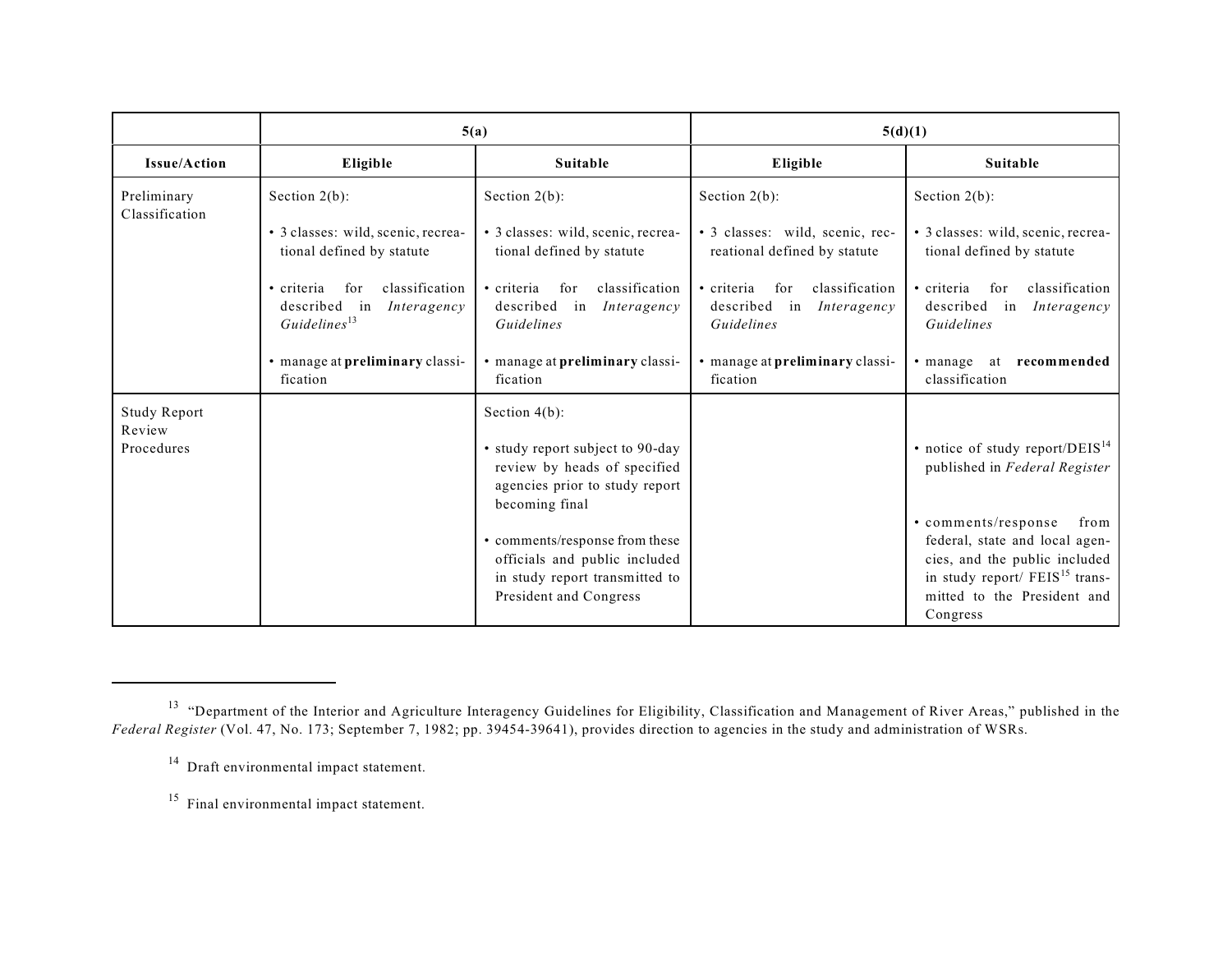|                                                    |                                                                                                                        | 5(a)                                                                                                                                                 |                                                                                                                        | 5(d)(1)                                                                                                                                                   |
|----------------------------------------------------|------------------------------------------------------------------------------------------------------------------------|------------------------------------------------------------------------------------------------------------------------------------------------------|------------------------------------------------------------------------------------------------------------------------|-----------------------------------------------------------------------------------------------------------------------------------------------------------|
| <b>Issue/Action</b>                                | Eligible                                                                                                               | Suitable                                                                                                                                             | Eligible                                                                                                               | Suitable                                                                                                                                                  |
| Private Land:<br>• Administration<br>• Acquisition | private<br>• affect<br>land<br>uses<br>through voluntary partnership<br>with state/local governments<br>and landowners | private<br>• affect<br>land<br>uses<br>through voluntary partnership<br>with state/local governments<br>and landowners                               | private<br>• affect<br>land<br>uses<br>through voluntary partnership<br>with state/local governments<br>and landowners | private<br>• affect<br>land<br>uses<br>through voluntary partnership<br>with state/local governments<br>and landowners                                    |
|                                                    | • no regulatory authority <sup>16</sup>                                                                                | • no regulatory authority                                                                                                                            | • no regulatory authority                                                                                              | • no regulatory authority                                                                                                                                 |
|                                                    | • no ability to acquire interest in<br>land under the Act's authority<br>prior to designation                          | Section $6(c)$ :<br>• requires an evaluation of the<br>adequacy of local zoning and<br>land use controls in protecting<br>river values <sup>17</sup> | • no ability to acquire interest in<br>land under the Act's authority<br>prior to designation                          | • typically an evaluation of the<br>adequacy of local zoning and<br>land use controls is a com-<br>ponent of suitability deter-<br>mination <sup>18</sup> |
|                                                    |                                                                                                                        | • no ability to acquire interest in<br>land under the Act's authority<br>prior to designation                                                        |                                                                                                                        | • no ability to acquire interest in<br>land under the Act's authority<br>prior to designation                                                             |

 $16$  Under the Act, designation neither gives nor implies government control of private lands within the river corridor. The federal government has no power to regulate or zone private lands under the Act; however, administering agencies may highlight the need for amendment to local zoning (where state and local zoning occurs).

 $17$  An evaluation of the adequacy of local zoning and other land use controls in protecting the river's ORVs by preventing incompatible development. This evaluation may result in a formal finding under Section 6(c) of the Act, which in turn affects the federal government's ability to acquire land through eminent domain if the river is designated.

 $^{18}$  For an agency-identified study river that includes private lands there is often the need to evaluate existing state and local land use controls and, if necessary, assess the willingness of state and local government to protect river values.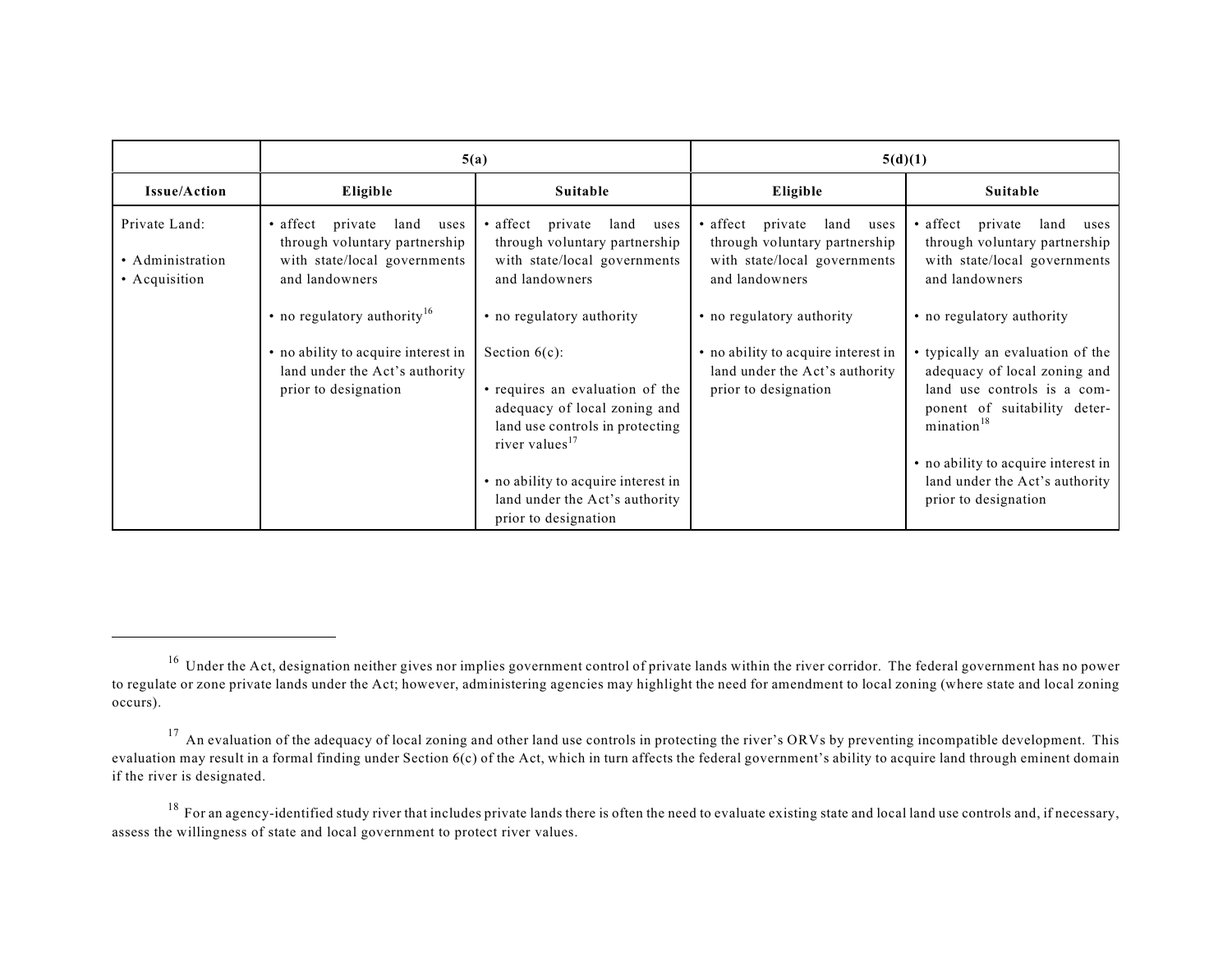|                               | 5(a)                                                                                                                                                                                                                                                                                                                                                                                                                     |                                                                                                                                                                                                                                                                                                                                                                                                                                                                                                                         |                                                                                                                              | 5(d)(1)                                                                                                                      |
|-------------------------------|--------------------------------------------------------------------------------------------------------------------------------------------------------------------------------------------------------------------------------------------------------------------------------------------------------------------------------------------------------------------------------------------------------------------------|-------------------------------------------------------------------------------------------------------------------------------------------------------------------------------------------------------------------------------------------------------------------------------------------------------------------------------------------------------------------------------------------------------------------------------------------------------------------------------------------------------------------------|------------------------------------------------------------------------------------------------------------------------------|------------------------------------------------------------------------------------------------------------------------------|
| <b>Issue/Action</b>           | Eligible                                                                                                                                                                                                                                                                                                                                                                                                                 | Suitable                                                                                                                                                                                                                                                                                                                                                                                                                                                                                                                | Eligible                                                                                                                     | Suitable                                                                                                                     |
| Water<br>Resources<br>Project | Section $7(b)$ : <sup>19</sup><br>• prohibits FERC-licensed pro-<br>jects within river corridor<br>· requires an evaluation of<br>federally assisted water<br>resources projects within the<br>river corridor under "direct<br>and adverse effects" standard<br>· requires an evaluation of<br>federally assisted water<br>resources projects outside of<br>the river corridor under<br>"invade or diminish"<br>standard | Section $7(b)$ :<br>• prohibits FERC-licensed pro-<br>jects within river corridor<br>• requires an evaluation of<br>federally assisted water<br>resources projects within the<br>river corridor under "direct<br>and adverse effects" standard<br>• requires evaluation of federal-<br>ly assisted water resources<br>projects outside of the river<br>corridor under "invade or<br>diminish" standard<br>· moratorium in effect during<br>the study and 3 years after the<br>President sends the report to<br>Congress | • river's free-flowing condition<br>protected to the extent of other<br>agency authorities; not pro-<br>tected under the Act | • river's free-flowing condition<br>protected to the extent of other<br>agency authorities; not pro-<br>tected under the Act |
| Land<br>Disposition           | Section $8(b)$ :<br>• withdraws<br>federal<br>lands<br>(within bed/bank and 1/4 mile<br>of bank, two miles in Alaska)<br>from entry, sale or other<br>disposition under public land<br>laws for protection period<br>specified in Section 7(b)                                                                                                                                                                           | Section $8(b)$ :<br>• withdraws<br>federal<br>lands<br>(within bed/bank and 1/4 mile<br>of bank, two miles in Alaska)<br>from entry, sale or other<br>disposition under public land<br>laws for protection period<br>specified in Section $7(b)$                                                                                                                                                                                                                                                                        | • agency discretion to retain<br>lands within river corridor in<br>federal ownership                                         | • agency discretion to retain<br>lands within river corridor in<br>federal ownership                                         |

<sup>&</sup>lt;sup>19</sup> Another technical paper in the *Wild and Scenic Rivers Reference Guide*, "Wild and Scenic Rivers Act: Section 7," explains this evaluation process.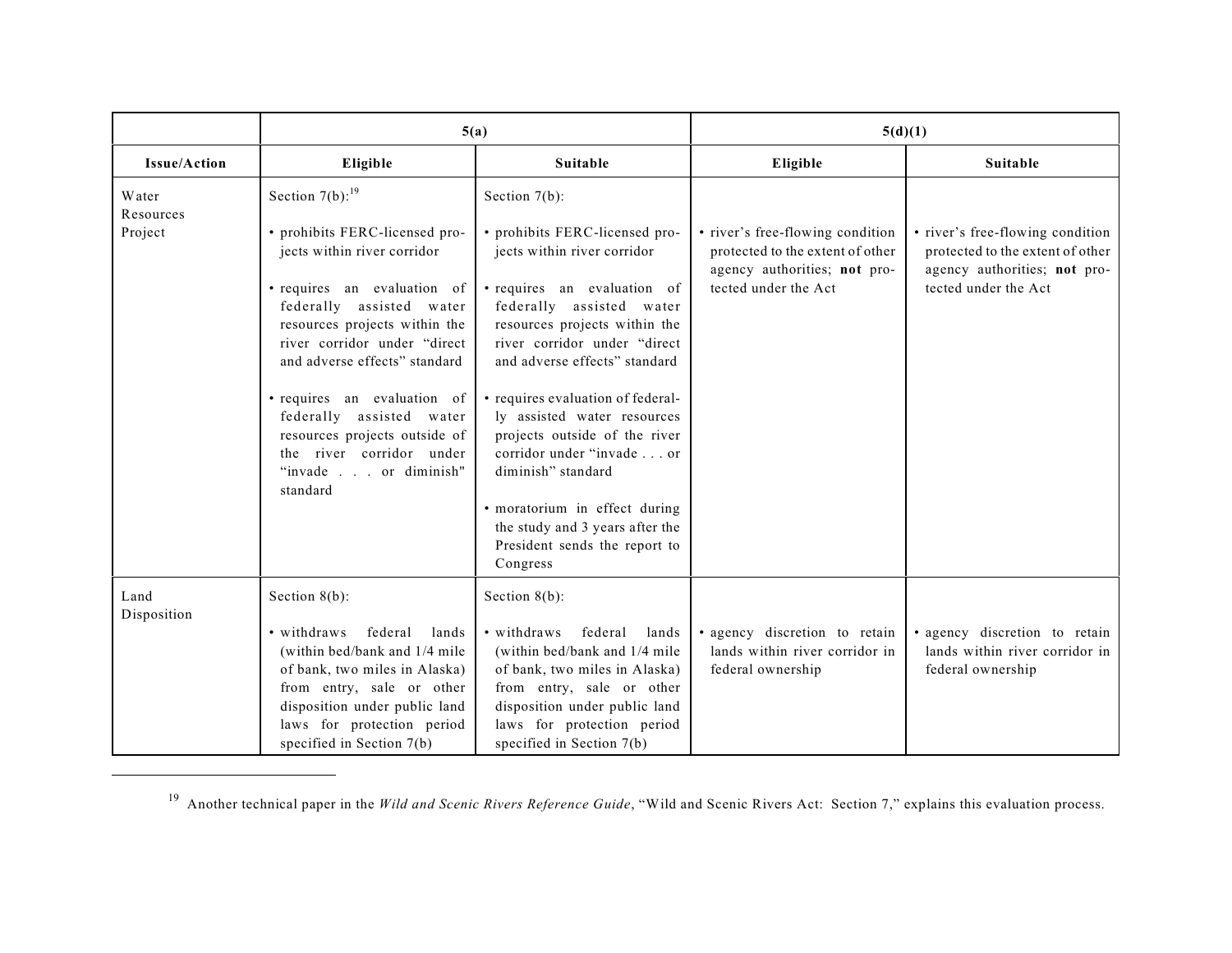|                                  | 5(a)                                                                                                                                                                                                                                                                                        |                                                                                                                                                                                                                                                                                             |                                                                                       | 5(d)(1)                                                                                  |
|----------------------------------|---------------------------------------------------------------------------------------------------------------------------------------------------------------------------------------------------------------------------------------------------------------------------------------------|---------------------------------------------------------------------------------------------------------------------------------------------------------------------------------------------------------------------------------------------------------------------------------------------|---------------------------------------------------------------------------------------|------------------------------------------------------------------------------------------|
| <b>Issue/Action</b>              | Suitable<br>Eligible                                                                                                                                                                                                                                                                        |                                                                                                                                                                                                                                                                                             | Eligible                                                                              | Suitable                                                                                 |
| Mining and<br>Mineral<br>Leasing | Section $9(b)$ :<br>• withdraws locatable minerals<br>on federal lands within bed/<br>bank and within 1/4 mile of<br>the bank for the protection<br>period specified in Section<br>$7(b)^{20}$<br>• mineral leasing law remains in<br>effect subject to conditions to<br>safeguard the area | Section $9(b)$ :<br>• withdraws locatable minerals<br>on federal lands within bed/<br>bank and within 1/4 mile of<br>the bank for the protection<br>period specified in Section<br>$7(b)^{21}$<br>• mineral leasing law remains in<br>effect subject to conditions to<br>safeguard the area | • protect<br>free flow, water<br>quality and ORVs through<br>other agency authorities | free flow,<br>• protect<br>water<br>quality and ORVs through<br>other agency authorities |
| Actions of<br>Other<br>Agencies  | Section $12(a)$ :<br>• requires other federal agencies<br>with jurisdiction over lands<br>within or adjacent to study<br>river corridor to take neces-<br>sary actions to protect river<br>values                                                                                           | Section $12(a)$ :<br>• requires other federal agencies<br>with jurisdiction over lands<br>within or adjacent to study<br>river corridor to take neces-<br>sary actions to protect river<br>values                                                                                           | · affect actions of other agen-<br>cies through voluntary<br>partnership              | • affect actions of other agen-<br>cies through voluntary<br>partnership                 |

 $^{20}$  For rivers authorized for study under the Alaska Native Interests Land Conservation Act, the locatable mineral withdrawal is two miles, and the same area is also withdrawn from mineral leasing.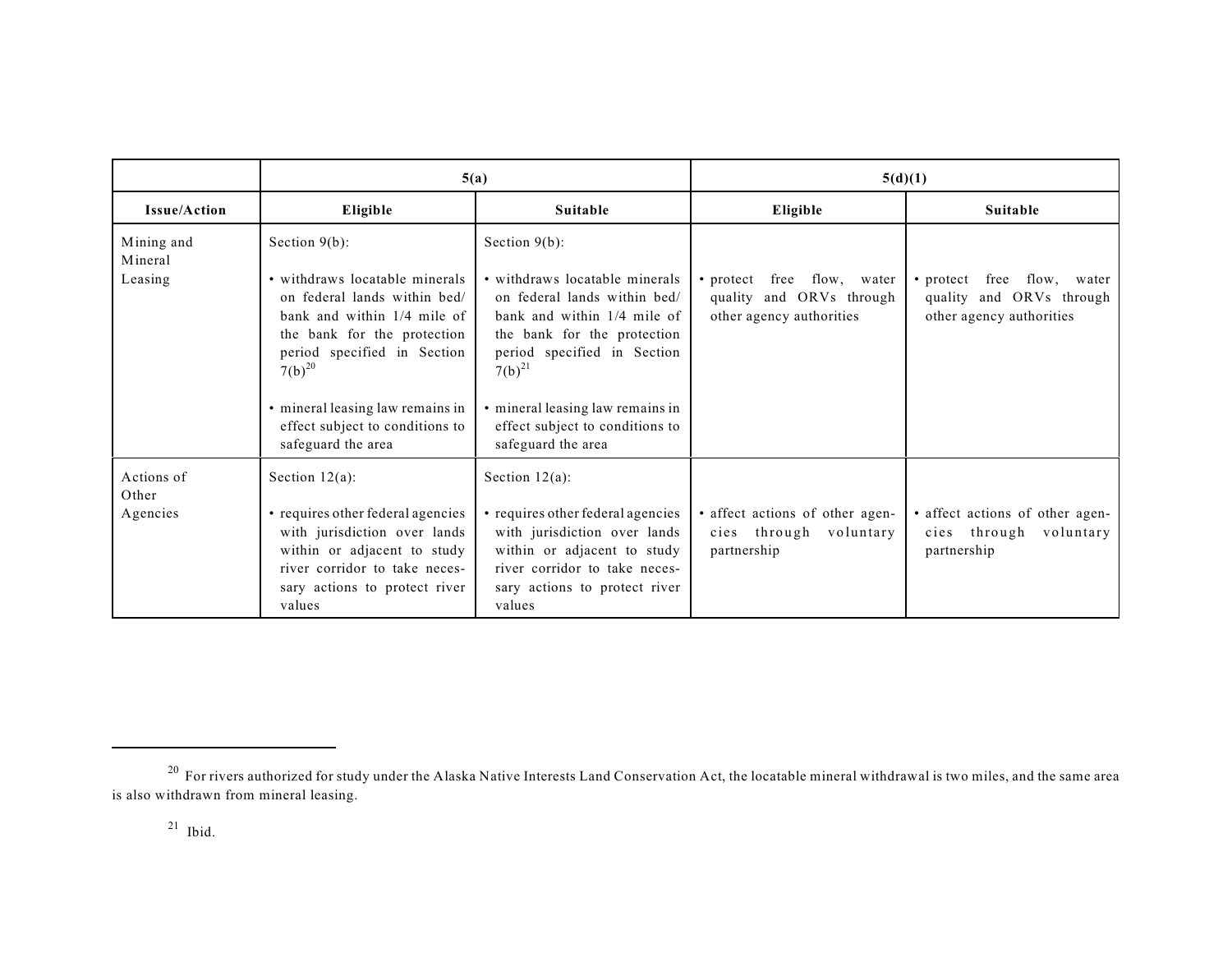|                                                  | 5(a)                                                                                                                                                                                                                                     |                                                                                                                                                                                                                                          |                                                                                                                                                    | 5(d)(1)                                                                                                                                            |
|--------------------------------------------------|------------------------------------------------------------------------------------------------------------------------------------------------------------------------------------------------------------------------------------------|------------------------------------------------------------------------------------------------------------------------------------------------------------------------------------------------------------------------------------------|----------------------------------------------------------------------------------------------------------------------------------------------------|----------------------------------------------------------------------------------------------------------------------------------------------------|
| <b>Issue/Action</b>                              | Eligible                                                                                                                                                                                                                                 | Suitable                                                                                                                                                                                                                                 | Eligible                                                                                                                                           | Suitable                                                                                                                                           |
| Protect<br>Outstandingly<br>Remarkable<br>Values | • statutory protection to prevent<br>harmful effects of water re-<br>source projects under Section<br>7(b)                                                                                                                               | • statutory protection to prevent<br>harmful effects of water re-<br>source projects under Section<br>7(b)                                                                                                                               | • no regulatory authority con-<br>ferred by Act; agency protects<br>through other authorities                                                      | • no regulatory authority con-<br>ferred by Act; agency protects<br>through other authorities                                                      |
| (ORVs)                                           |                                                                                                                                                                                                                                          |                                                                                                                                                                                                                                          | Section $11(b)(1)$ :                                                                                                                               | Section $11(b)(1)$ :                                                                                                                               |
|                                                  | • locatable minerals withdrawn<br>and direction to condition<br>leasable minerals to safeguard<br>area under Section 9(b)<br>· no additional regulatory au-<br>thority conferred by Act;<br>agency protects through other<br>authorities | • locatable minerals withdrawn<br>and direction to condition<br>leasable minerals to safeguard<br>area under Section 9(b)<br>· no additional regulatory au-<br>thority conferred by Act;<br>agency protects through other<br>authorities | · limited financial or other<br>assistance to encourage parti-<br>cipation in the acquisition,<br>protection, and management<br>of river resources | · limited financial or other<br>assistance to encourage parti-<br>cipation in the acquisition,<br>protection, and management<br>of river resources |
|                                                  | Section $11(b)(1)$ :                                                                                                                                                                                                                     | Section $11(b)(1)$ :                                                                                                                                                                                                                     |                                                                                                                                                    |                                                                                                                                                    |
|                                                  | · limited financial or other<br>assistance to encourage parti-<br>cipation in the acquisition,<br>protection, and management<br>of river resources <sup>22</sup>                                                                         | · limited financial or other<br>assistance to encourage parti-<br>cipation in the acquisition,<br>protection, and management<br>of river resources                                                                                       |                                                                                                                                                    |                                                                                                                                                    |

<sup>&</sup>lt;sup>22</sup> Section 11(b)(1) authorizes the Secretary of the Interior and the Secretary of Agriculture, or the head of any other federal agency, to provide for "limited financial or other assistance to encourage participation in the acquisition, protection, and management of river resources." This authority "applies within or outside a federally administered area and applies to rivers which are components of the National System and to other rivers." The recipients of federal assistance include states or their political subdivisions, landowners, private organizations, or individuals. The assistance provided in this section may be applied to study rivers identified under either Section  $5(a)$  or  $5(d)(1)$ . Some examples of assistance under this section include, but are not limited to, riparian restoration; riparian fencing to protect water quality and riparian vegetation; or vegetative screening to enhance scenery/recreation experience.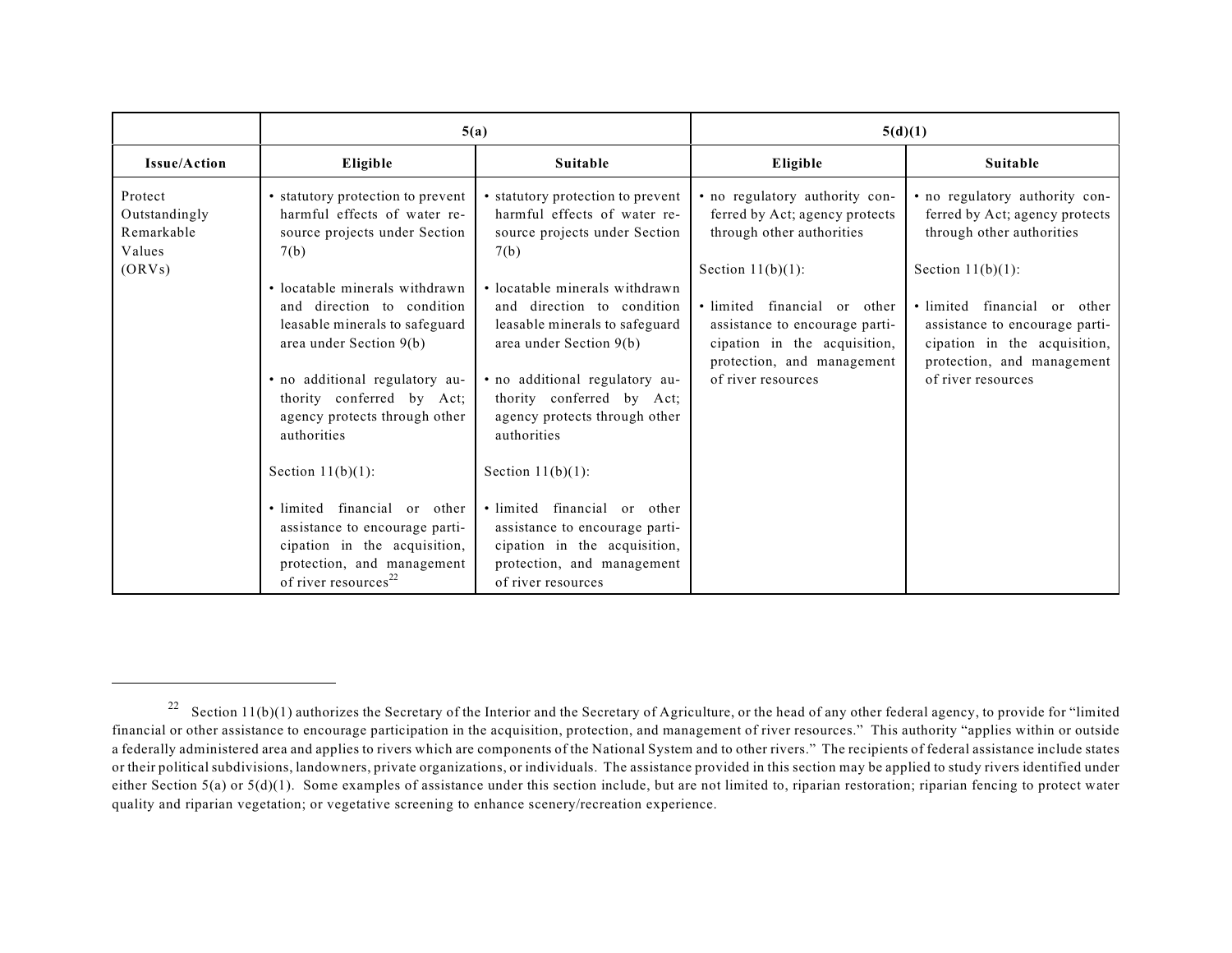#### **5(a) Congressionally Authorized Studies**

The listing of a study river in Section 5(a) of the Act triggers protections under Sections 7(b), 8(b) and 9(b). Section 7(b)'s protection includes prohibitions against the issuance of FERC licenses for hydropower generation and transmission facilities, and the review of all other federally sponsored, permitted or assisted water resources projects that could affect the segment's free-flowing character, or the values that make it eligible for designation. Section 8(b) withdraws from entry, sale or other disposition all public lands within a one-quarter mile corridor on both sides of Section  $5(a)$  study rivers for the periods specified in Section  $7(b)$ .<sup>23</sup> Section 9(b) withdraws locatable minerals from all forms of appropriation under the mining laws during the periods specified in Section  $7(b)^{24}$ .

The protections in Sections 7(b), 8(b) and 9(b) last throughout the study process, including a three-year period following the transmittal of the final study report by the President to Congress, regardless of the study's eligibility and suitability findings. After expiration of the three-year period, the segment ceases to be subject to protection under the Act, unless, of course, Congress has added it to the National System in the meantime.

In addition, once the river has been found eligible, and the appropriate classification has been chosen for the segment(s), the integrity of the identified classification must be maintained, even if the study report ultimately recommends a different classification should the segment(s) be designated. This period of protection of the river's classification extends for the same three years following the submittal of the report to Congress.

# **5(d)(1) Agency-Identified Studies**

The identification of a river for study through an agency's planning process does not trigger any protection under the Act. To manage the river for its potential inclusion into the National System, the agency must use other authorities to protect its free flow, water quality, ORVs, and preliminary or recommended classification. River-administering agencies have considerable authority for protecting such values on federal lands and, absent direct authority on nonfederal lands, an ability to work in partnership with state and local governments to protect river values.

 $^{23}$  For rivers in Alaska authorized for study in 1980, the area of public lands withdrawn under this section extends two miles on both sides of the rivers.

 $24$  For rivers in Alaska authorized for study in 1980, public lands are withdrawn from both mining laws and mineral leasing.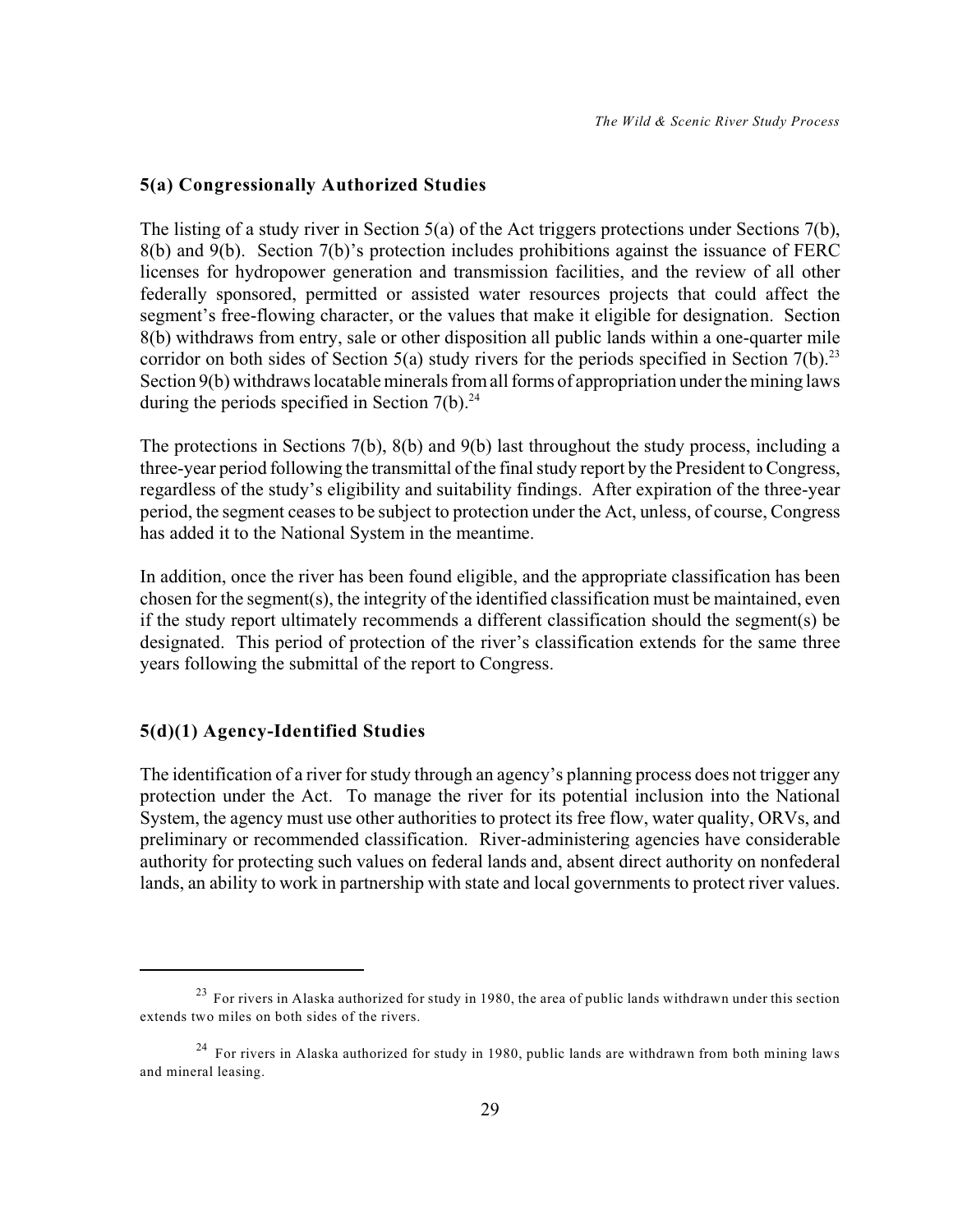Importantly, identifying rivers as eligible, or eligible and suitable, does not create any new agency authority; rather, it focuses the management actions within the discretion of the federal river-administering agency on protecting identified river values. Once a river is found eligible, the respective agency is committed to evaluate all actions within its control through the filter of the river's potential for designation. Some specific authorities for protecting river-related values include the Clean Water Act for free flow and water quality, the Endangered Species Act for plant and animal species within a river corridor, and the Archaeologic Resources Protection Act for cultural resources.

Agency-identified study river protection continues unless a river is determined not suitable for designation. For nonsuitable Section  $5(d)(1)$  rivers, protection of river values reverts to the direction provided in the underlying land use plans for the area.

For agency-identified study rivers, the preliminary (inventoried) classification is to be maintained absent a suitability determination that recommends a classification other than the preliminary classification. The recommended classification is to be maintained throughout the duration of the land use plan.

# **CASE STUDIES**

#### **Clarion River**

**Location:** Allegheny National Forest (NF), Northwestern Pennsylvania

**Authority:** Section 5(a) of the Act, as amended by P.L. 104-314

**Background:** The Clarion River, which forms the southern boundary of the Allegheny NF, is located in northwestern Pennsylvania and is a tributary of the Allegheny River. The Clarion and Allegheny Rivers were included in the enabling legislation in 1968 as 5(a) study rivers. In 1969, the United States Department of the Interior (USDI), Bureau of Outdoor Recreation, concluded that the Clarion did not meet minimum eligibility requirements due to poor water quality (i.e., excessive acid mine drainage, inadequately treated municipal sewage, and industrial wastes) and the lack of any ORVs. They did not study the Allegheny River.

In 1975, the Clarion was included in the NRI based upon re-evaluation of what constitutes ORVs and proposals to improve water quality. The river's water quality has steadily improved since the early 1980's, with a corresponding increase in the recreational use of the river and the establishment of commercial liveries serving a steadily growing canoe, kayak and tubing market.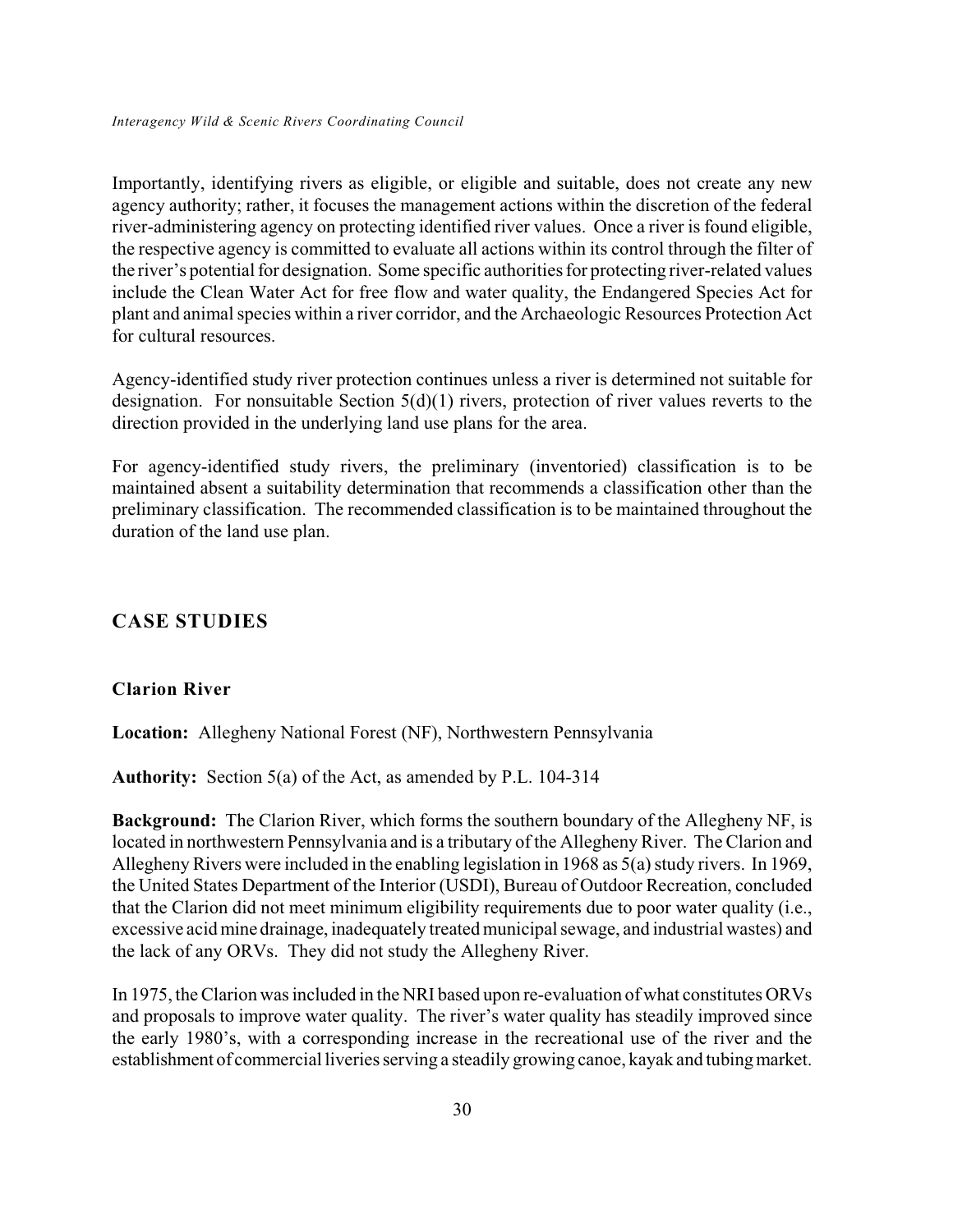Allegheny NF staff completed a WSR assessment of the Allegheny River in 1990, recommending 87 miles for designation. The Clarion was not evaluated in the forest planning process. The Allegheny was designated in 1992, and, reacting to increased public interest in protecting the Clarion, Congress authorized it for study a second time in this legislation. A minor tributary of the Clarion, Mill Creek, was also included in the study because of a proposal for siting a low-level hazardous waste incinerator in its watershed and the resulting public concern for a protection mechanism.

For three years following the designation of the Allegheny, forest staff focused their efforts on forming two FACs to assist with the development of a management plan as directed in the legislation. Resources were not available to begin the study of the Clarion. Forest staff were able, however, to enter into several cooperative agreements to begin to assess the river's eligibility—a survey of potentially rare dragonflies and damselflies with the Western Pennsylvania Conservancy and an inventory of special concern plants and unique natural communities with Clarion University.

In 1994, the Allegheny NF was approached by the Pennsylvania State University (PSU) Department of Landscape Architecture to provide a challenging project for their junior landscape architecture students. This ambitious effort was formalized in a cooperative agreement to assess the visual, recreational and heritage attributes of the upper 52 miles of the Clarion, the reach most likely to meet eligibility requirements. The PSU effort was lead, coincidentally, by three professors with extensive interest and experience in river issues at the state level and beyond. The project culminated with a community presentation and published class report in late 1995. The report identified the river's regionally significant recreational and scenic values. In March of 1996, forest staff completed and released the*Clarion River Eligibility Report*, concluding that 52 miles were eligible with outstandingly remarkable recreational and scenic values. Approximately 17 miles qualified for scenic classification and 35 miles as recreational.

Also in 1994, a diverse community-based group interested in protecting the Clarion River watershed formed the Clarion River Basin Commission (CRBC). The CRBC is directed by the county commissioners of the five counties in the upper Clarion watershed. Their mission is to provide leadership and action to improve the ecological condition of the watershed with a primary focus on water quality. The CRBC membership is open to private individuals, municipal representatives, business people, and organizations. Agency representatives, including Allegheny NF staff, serve in a nonvoting capacity.

**Outcome:** Based on the release of the eligibility report, Congressman William Clinger, the sponsor of the study authorization, met with forest staff to discuss the future of the Clarion River. He concluded that it was timely to propose legislation to designate the Clarion without further (suitability) study, based on the extensive and successful study and planning effort associated with the Allegheny River, the recommendations of cooperator's reports assessing the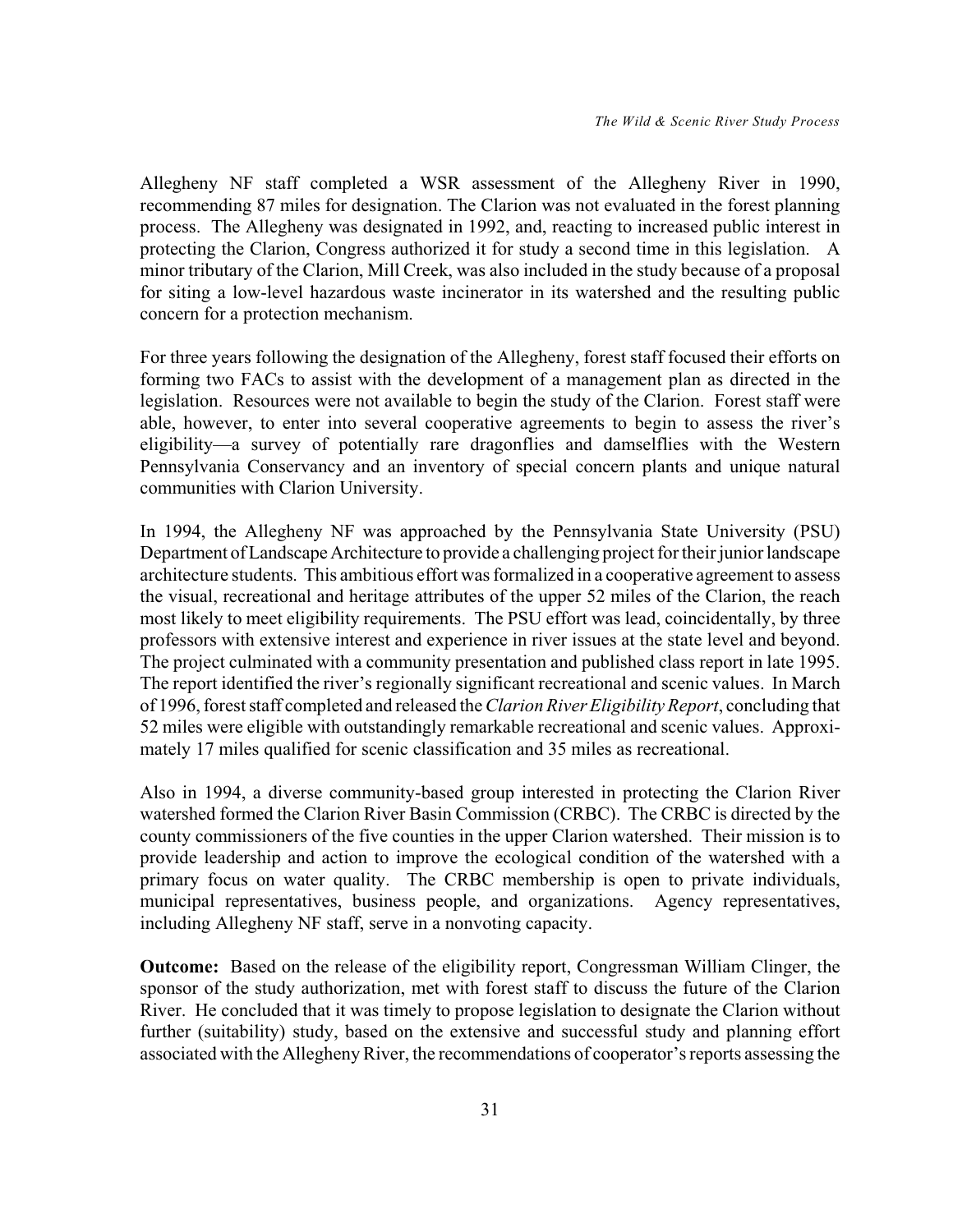values and regional importance of the Clarion River, and public interest in protecting the river. Congressman Clinger announced his planned retirement in the fall of 1996 and spent the last days of his 18-year House career introducing legislation and successfully gaining support for the designation of the Clarion River. The Clarion was added to the National System in 1996.

The CRBC completed a comprehensive plan of the upper Clarion River watershed in 1997, receiving a Pennsylvania Rivers Conservation Grant. By invitation, USFS staff served on the technical steering committee for this study. Forest leadership made a decision to assist the CRBC with completion of their basin-wide plan before initiating a WSR management plan for the Clarion River.

# **Observations:**

- The assistance of cooperators in identifying important river values was invaluable in providing needed expertise to the USFS and in gaining public support for designation.
- The use of partners to help assess river values decreased the cost of completing the eligibility report on this river its with significant private and nonfederal ownerships.<sup>25</sup>
- The willingness of Allegheny NF staff to facilitate and support the study process, working with many other partners and citizen advocates, contributed to increased trust between the interested parties and eventual support for WSR designation of this private-land river.
- Developing a sense of trust and understanding through intensive public involvement in WSR management can facilitate public support for subsequent protection efforts on nearby rivers.

# **Lamprey River**

**Location:** Southeastern New Hampshire, tributary to the Great Bay Estuary

**Authority:** Section 5(a) of the Act, as amended by P.L. 102-214

**Background:** The history of local interest in protecting the Lamprey River can be traced to the late 1970's when the Strafford Regional Planning Commission (SRPC) convened an advisory

<sup>&</sup>lt;sup>25</sup> National forest, state park, forest and game lands account for approximately 64% of the ownership in the Clarion River corridor. The remainder is comprised of several hundred private and corporate landowners, most having seasonal and permanent homes along the river.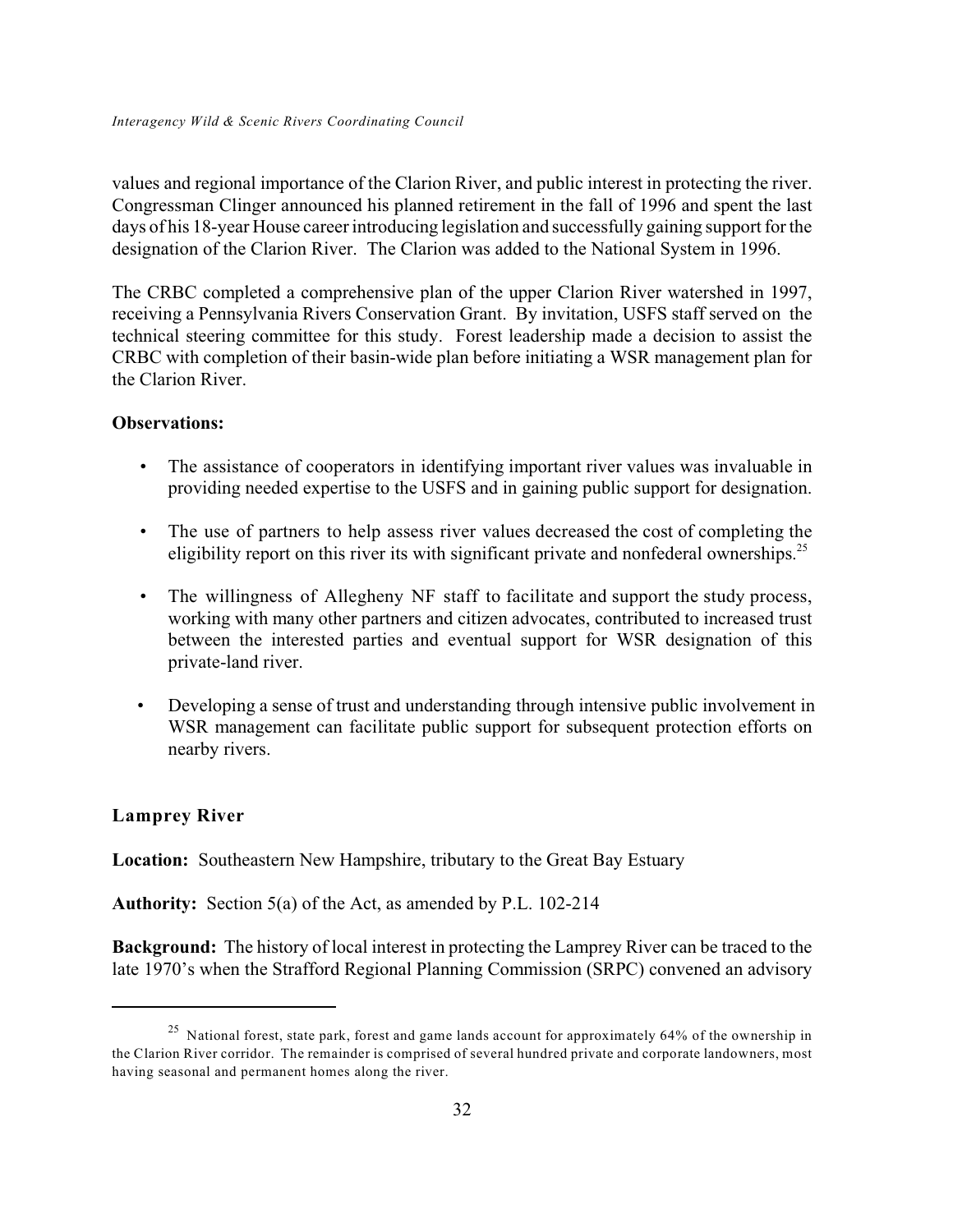group to study the river and prepare a master plan for its conservation. The interest of the advisory group in protecting the river coalesced the formation of an independent advocacy organization based around the river—the Lamprey River Watershed Association. One of the items recommended in the plan, and inherited by this group, was to investigate the possibility of designating the Lamprey as a WSR.

Formal efforts to pursue a WSR study began in 1987 in response to heightened awareness of river values and growing frustration with local and state officials' inability to have their concerns recognized by the FERC regarding proposed hydroelectric development at an existing small mill dam in Durham, New Hampshire. On December 11, 1991, Congress authorized a three-year study of a segment of the Lamprey River for potential inclusion in the National System.

The NPS approached the study with two primary goals: 1) to assist local communities in preparing and implementing a river conservation plan that addressed how best to protect the river's special qualities; and 2) to determine whether the study segment of the Lamprey should be added to the National System.

Additionally, the study strategy addressed two local and congressional expectations.

- 1) The river management plan developed during the study emphasized private, local and state conservation measures as alternatives to federal land acquisition and management.
- 2) Federal designation of the study segment would only be recommended if there was strong local support expressed by vote of town meetings or town councils.

The study was conducted in formal partnership with the Lamprey River Advisory Committee (LRAC), the New Hampshire Department of Environmental Services (NHDES), and the SRPC, with roles defined through cooperative agreements. Informal, though important, partnerships were also maintained with numerous other local interests, including town boards, the Lamprey River Watershed Association, and the New Hampshire Fish and Game Department.

Through these agreements, the NHDES provided substantial staff assistance for the study; the SRPC provided GIS mapping services; and the LRAC served as the central coordinating body, guiding all major study activities. The NPS also entered into a cooperative agreement with The Nature Conservancy to support two years of field research on selected indicator wildlife species and significant river-related plants and plant communities.

One of the most important elements of the study strategy was to involve the interested public to the greatest extent possible. The LRAC, whose members are nominated by the towns to represent diverse interests, was the focal point for public involvement and instrumental in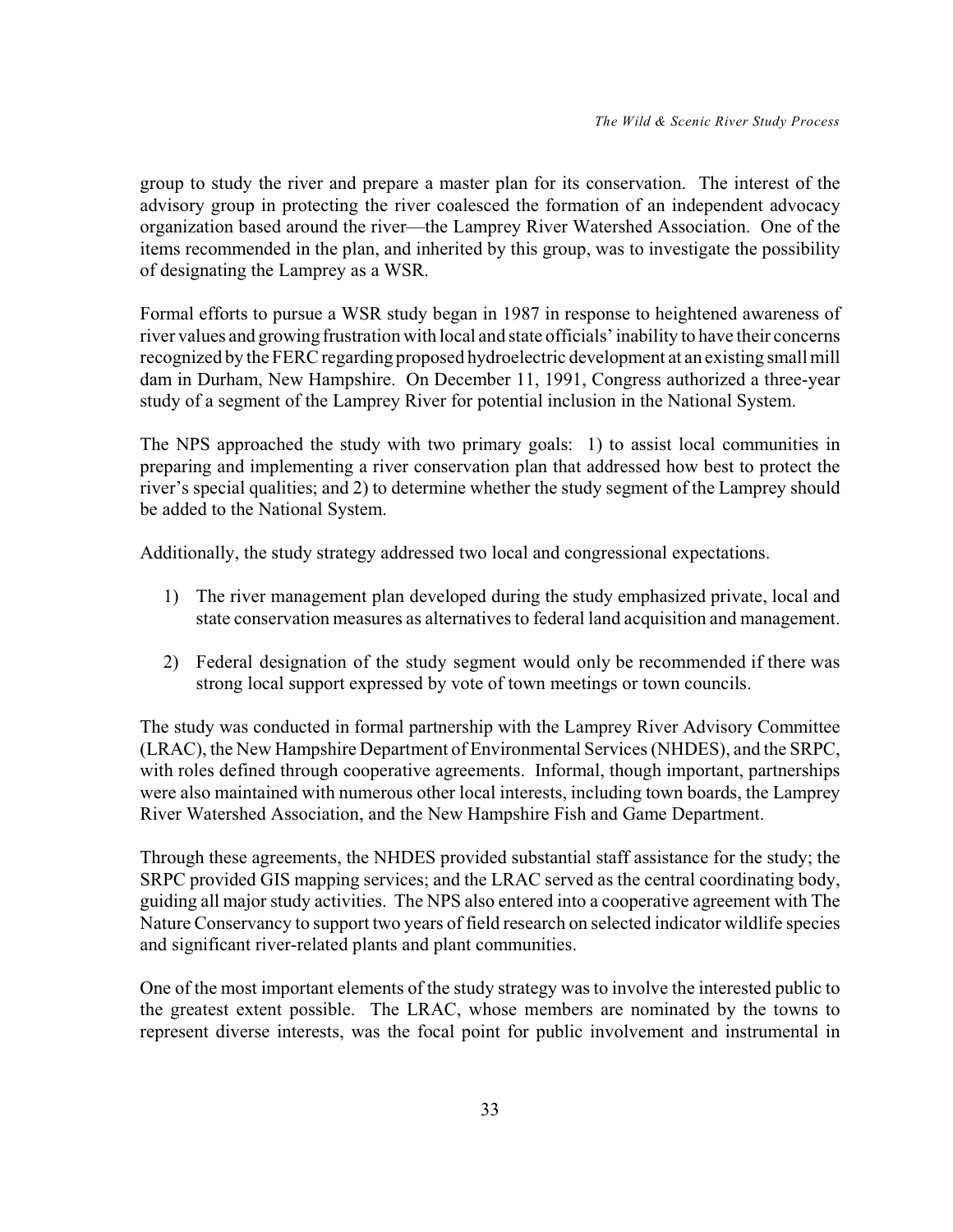developing a public involvement plan. Some highlights of public involvement opportunities included:

- Monthly public meetings of the LRAC.
- A survey of all riverfront landowners regarding river management and protection issues.
- Town-by-town public forums held at the study's midpoint to discuss the draft resource assessment and riverfront landowner survey results and to gather input to the early stages of management plan development.
- Wide distribution of the draft Lamprey River Management Plan, including the mailing of summaries to all riverfront landowners and notifications of availability in local papers.
- Plan review by town planning boards, conservation commissions, town councils, and boards of selectmen.

Booths at town fairs, articles in local and regional publications, numerous talks with citizens' groups, and similar outreach efforts supplemented the above activities.

**Outcome:** The study found 23.5 miles of the river eligible for designation based on its freeflowing character and the presence of outstanding ecological, anadromous fish, and historical resource values. The entire eligible river area was found suitable based on an analysis of its potential to be managed and protected effectively. Principal factors considered included physical limitations to development; local, state and federal regulatory programs; the inclusion of the Lamprey in Lee and Durham as a component of the New Hampshire Rivers Management and Protection Program; and local acceptance of the management plan prepared as a part of this study.

At the conclusion of the study in 1995, there was strong local support for designation in the towns of Newmarket, Durham and Lee, corresponding to 11.5 miles of river. The additional 12 mile eligible segment within the town of Epping was found to meet the criteria for eligibility and suitability pending evidence of broad-based local support expressed through town meeting vote.

Legislation designating the 11.5-mile segment was enacted in November, 1996. This legislation also contained the following language regarding the additional 12-mile segment in Epping:

*UPSTREAM SEGMENT. -- Upon request by the Town of Epping, which abuts an additional 12 miles of river found eligible for designation as a recreational river, the Secretary of the Interior shall offer assistance regarding continued involvement of the town of Epping in the implementation of the Lamprey River Management Plan and in consideration of the potential future addition of that portion of the river within Epping as a component of the Wild and Scenic Rivers system.*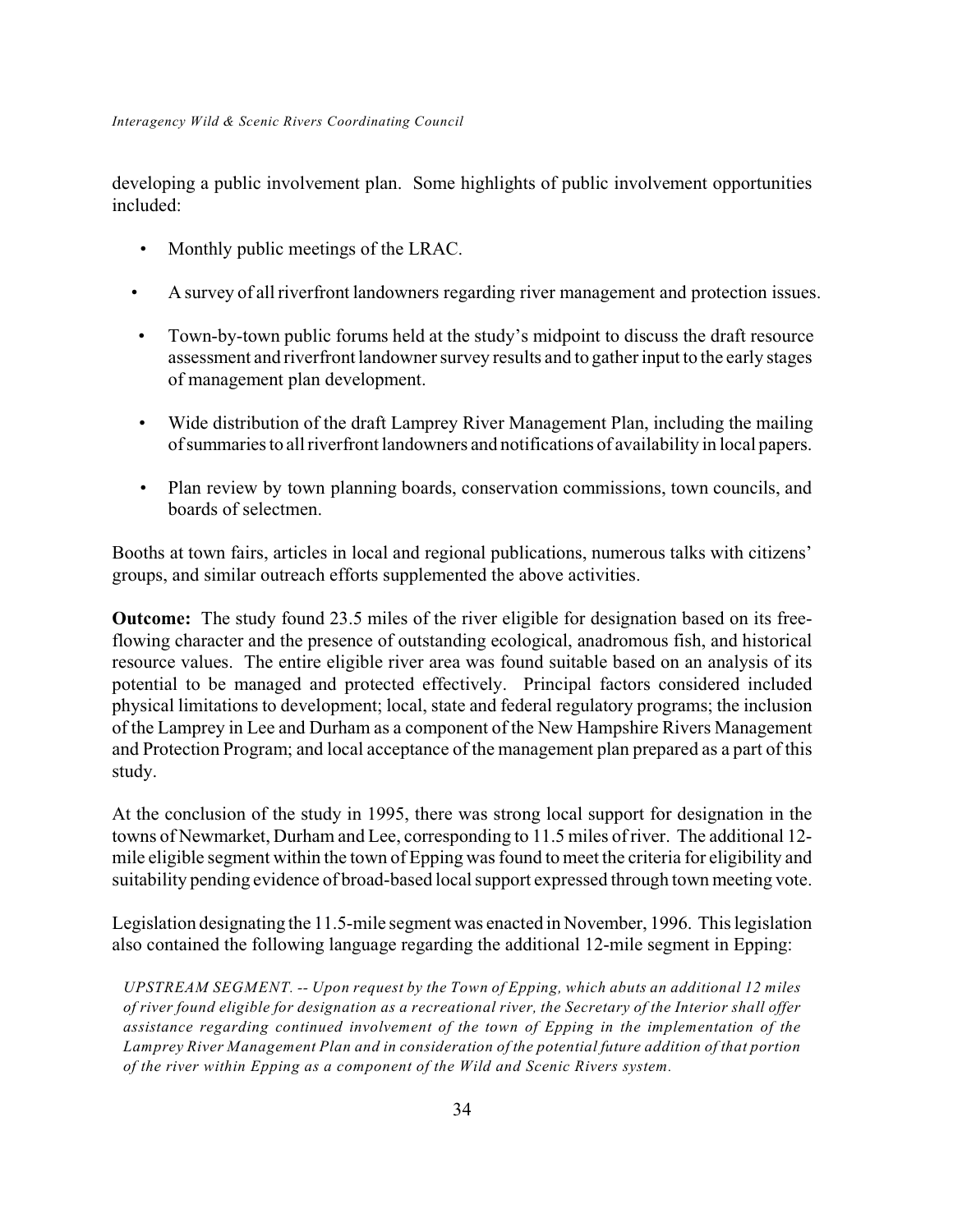In 1999, the town of Epping voted overwhelmingly to seek designation, and legislation was filed in Congress to add this segment to the National System.

# **Observations:**

- By emphasizing a study approach that created a solid long-term management platform for the river (through research, management plan development, and partnership formation), a seamless transition to post-designation management was possible.
- Had designation not occurred, a solid foundation would have been laid for ongoing management; realistically, however, the resources to hold everything together and maintain momentum would probably not have existed without NPS support.
- The substantial ecological field research conducted during the study was critical to building support for the designation. Protection for habitat was emphasized above recreational use (which was intentionally de-emphasized), proving that people do care about habitat and wildlife, not just identifying with human resource use benefits.

# **Squirrel River**

**Location:** Northwest Alaska

**Authority:** Section 5(a)of the Act, as amended by P.L. 96-487

**Background:** The Squirrel River in northwest Alaska was designated a study river by amendment of the Wild and Scenic Rivers Act through the Alaska National Interest Lands Conservation Act of 1980. This river flows through lands managed by the BLM; however, in 1980, the BLM was not delegated the authority to conduct 5(a) studies for the Secretary of the Interior. Thus, the NPS began the Squirrel River study process in 1981, drafting a FEIS and study report in 1985. This document, which recommended designation, was never finalized due to concerns on the part of the USDI Office of Environmental Policy and Compliance (OEPC).

In late 1993, BLM's Kobuk District Manager made completion of the Squirrel River study a priority for her staff. The BLM, with the advice of the OEPC, determined that the time elapsed necessitated beginning a new study process under the NEPA. The scoping phase began in 1994 through a series of public meetings, and continued through 1997 with solicitation of comments on a preliminary DEIS. The purpose of this preliminary DEIS was to provide public input on the description of the existing environment and preliminary analysis of alternatives before the BLM settled on the agency's preferred alternative. At the end of scoping, the river had been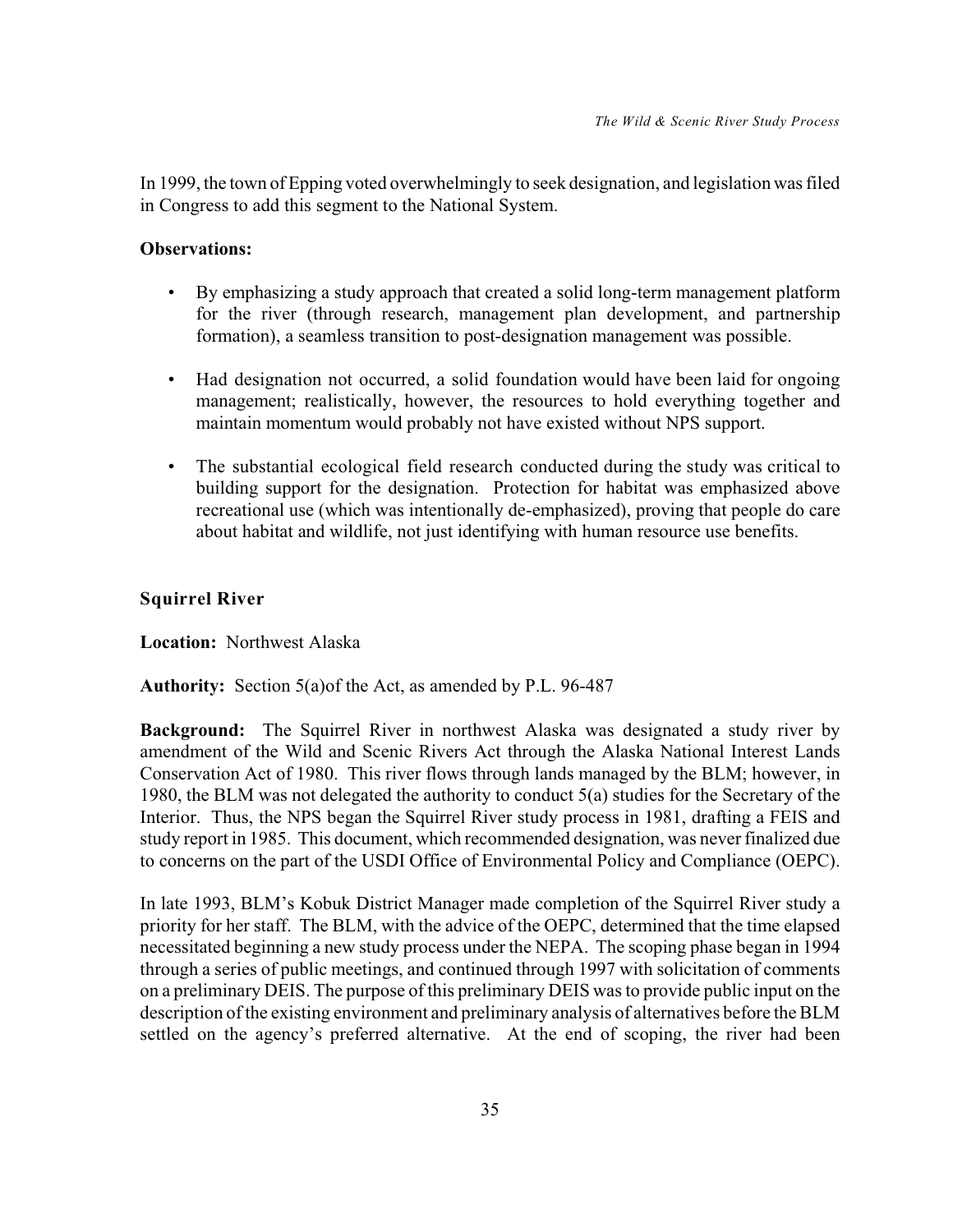determined to be eligible, with four ORVs identified—recreation, fish, scenery and cultural heritage.<sup>26</sup>

The DEIS was published in 1998, and the BLM identified the river as not suitable in its preferred alternative. The FEIS was issued in January of 1999 substantially unchanged from the draft. The ROD, issued in September of 1999, found the Squirrel not suitable as an addition to the National System.

After the BLM completed the scoping process, there was little public controversy on whether or not to add the Squirrel to the National System. Public meetings were held in Anchorage, Fairbanks, Kotzebue and Kiana.<sup>27</sup> Turnout at these meetings was very low, except in Kiana where the majority of adults in the village attended.

During the scoping period, after the issues had been discussed in public meetings, native organizations and local governments from villages in the area met and developed a unified position opposed to designation. They explained their position was based on a desire for local control of land management and a desire to maintain potential for economic development. Local leaders did not believe that recreation or tourism would be economically significant with or without designation. They also came to believe that designation would reduce the likelihood of mineral development and transportation system improvements. Economic development opportunity is very important in rural Alaska, particularly at this time when state and federal funding for rural programs is perceived to be decreasing. A further factor in their thinking, as explained in public meetings, was that their use of lands in nearby conservation system units had been limited by USDI agencies.

**Outcome:** The final report, which will consist of the FEIS and ROD, has not yet been prepared for transmittal to the Secretary of the Interior. This is scheduled for early 2000.

### **Observations:**

 • The BLM was unable to provide evidence to indicate that WSR designation improves local economic factors in remote areas. There is a perceived loss of government funds targeted at rural Alaskan communities. When mining companies told villagers that WSR designation would make large-scale mineral development less likely, people took it very seriously. Even though the analysis of alternatives found mineral development very

 $26$  The cultural heritage value concerned the close relationship between the local native people and the Squirrel River, recognizing local stories explaining geographic features, as well as the importance of the river to the subsistence lifestyle.

 $27$  Kiana is located at the confluence of the Squirrel and Kobuk Rivers.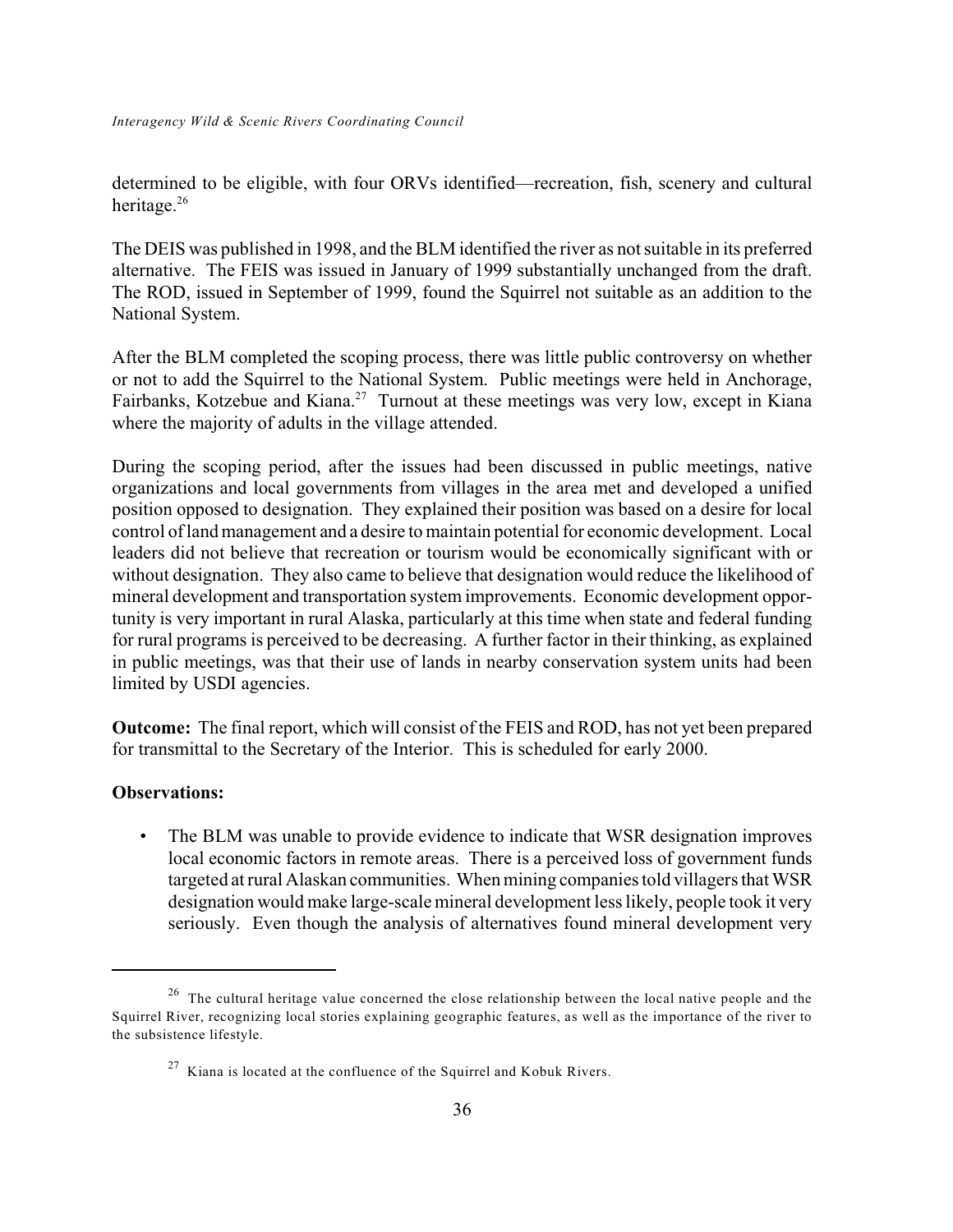unlikely in the next 15 years, both political leaders and elders urged local people to take a long view, stressing local control and management flexibility. This led to the conclusion by many that designation was too constraining.

- To generate meaningful input from native communities and organizations, it is important to allow sufficient time for them to develop a considered decision involving everyone. It is helpful to become aware of native communication styles and to conduct public meetings and discussions accordingly. The BLM sought assistance from native liaison staff who knew the organizations and individuals of the area. Although the planning team members had many years experience working with villagers, local knowledge was essential to good communication.
- River planners working in remote areas with an economy focused on natural resources are often faced with the difficulty of building a trusting relationship, and trust is obviously desirable during the study process. In this case, the BLM heard many complaints about federal management of nearby parks and refuges as justification for skepticism about how local involvement would be handled if the Squirrel were designated. Although trust was improved through the study process, the planning team never completely overcame the widely held belief that, if the river was designated, local people would eventually be restricted in their use of the area to favor visitors from "outside."
- It is important to weigh the timing of a river study with its likelihood of developing meaningful river protection strategies. In this case, recent conflicts between local residents and people from outside the area, mainly involving increased hunting pressure, were on everyone's mind. People were also concerned by loss of government funding and jobs in the region. Some elders warned that the relative affluence villagers currently enjoyed was likely to end in the next few years, necessitating a greater reliance on subsistence. There was a lot of social uncertainty, and this was probably reflected in a preference for flexibility. The planning team felt that if the study had been completed earlier there might have been more support for designation or other specific federal protection for the Squirrel River's ORVs.

### **Wallowa River**

**Location:** Northeastern Oregon

**Authority:** Section 5(a) of the Act, as amended by P.L. 100-557, and Section 2(a)(ii) of the Act

**Background:** In 1988, the Omnibus Oregon Wild and Scenic Rivers Act designated 40 Oregon rivers into the National System. At the same time, it authorized the study of six more rivers,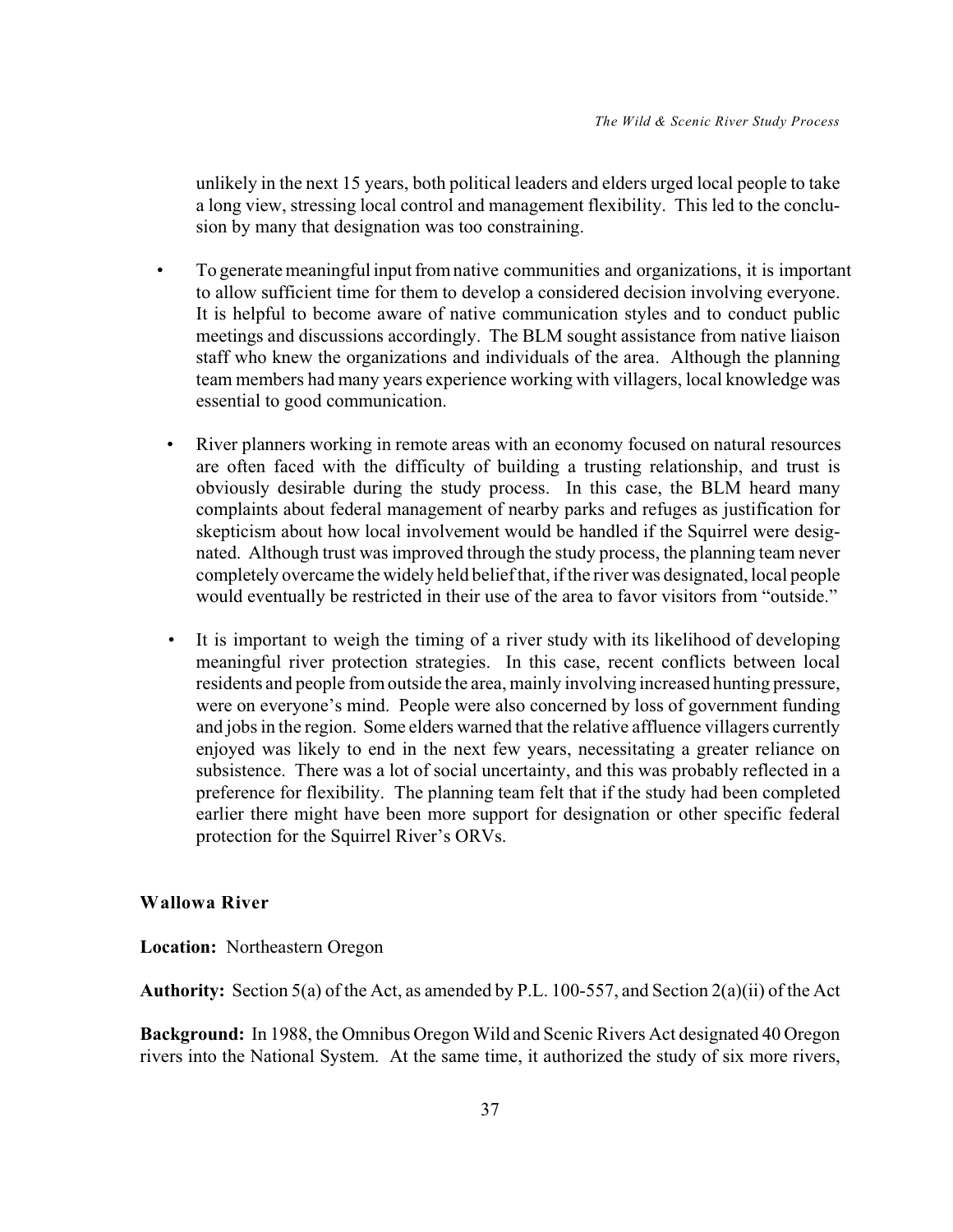including the Wallowa, for possible inclusion. Although the USFS manages no lands along the Wallowa (the BLM is the major federal landowner), it was designated as the lead agency in assessing the Wallowa River's potential for designation. The USFS spent four years working with local communities, other agencies, and other concerned parties in developing the study and its recommendations, releasing the *Wallowa River Wild and Scenic River Study Report and Final Legislative Environmental Impact Statement* (LEIS) in September of 1994. The BLM was made a cooperating agency for preparation of the LEIS at the initiation of the study due to their land ownership along the Wallowa and joint administration with the USFS of the Grande Ronde WSR, downstream of the Wallowa study segment.<sup>28</sup> The NPS was added as a cooperating agency under the NEPA between the draft and final LEIS because of the interest that developed for adding the river to the National System through Section  $2(a)(ii)$  of the Act.<sup>29</sup>

The Wallowa was added to the Oregon State Scenic Waterways System in 1988 through voter initiative; program objectives are to preserve and protect the natural setting, water quality, and free-flowing condition of rivers. Consequently, the Oregon Parks and Recreation Department (OPRD) was an essential partner in preparation of the LEIS.

Because the river corridor contains only a small amount of federal land, an extensive public involvement program was conducted to ensure that the resulting alternatives represented the concerns of the interested tribal governments, Wallowa and Union Counties, the state of Oregon, landowners, local residents, and others in how the river is managed. The public involvement consisted of public meetings, newsletters and other mailings to interested parties, ongoing informal meetings with any party requesting them, and formation of an ad hoc work group.<sup>30</sup>

The study report/LEIS identified as a preferred alternative designating the Wallowa as a WSR through Section 2(a)(ii) of the Act. The Wallowa was recommended for designation under Section  $2(a)(ii)$  in order to:

 $28$  The Wallowa flows into the Grande Ronde WSR; together, they offer a multi-day float trip. The principal put-in for the Grande Ronde is through the 10-mile segment of the Wallowa River. The ability to provide a desired recreation experience in the Grande Ronde WSR is, in part, dependent on management of the Wallowa.

<sup>&</sup>lt;sup>29</sup> Only the Secretary of the Interior can designate a river through Section 2(a)(ii) of the Act. The Secretary has traditionally delegated the study/assessment responsibility to the NPS, which then provides the Secretary with its recommendations on whether Section 2(a)(ii) requirements have been met and whether the river should be designated or not. This is the reason the NPS was brought into the Wallowa River study.

 $30$  The ad hoc work group was created to ensure that diverse viewpoints were considered during each step of the study, from assessment of river values through identification and evaluation of potential protection alternatives. Work group membership was wide-ranging and included representatives of timber, water, livestock, recreation and environmental organizations, private landowners, tribal governments, county governments, and various state and federal agencies. The commitment of the ad hoc work group contributed greatly to the quality of the Wallowa River study.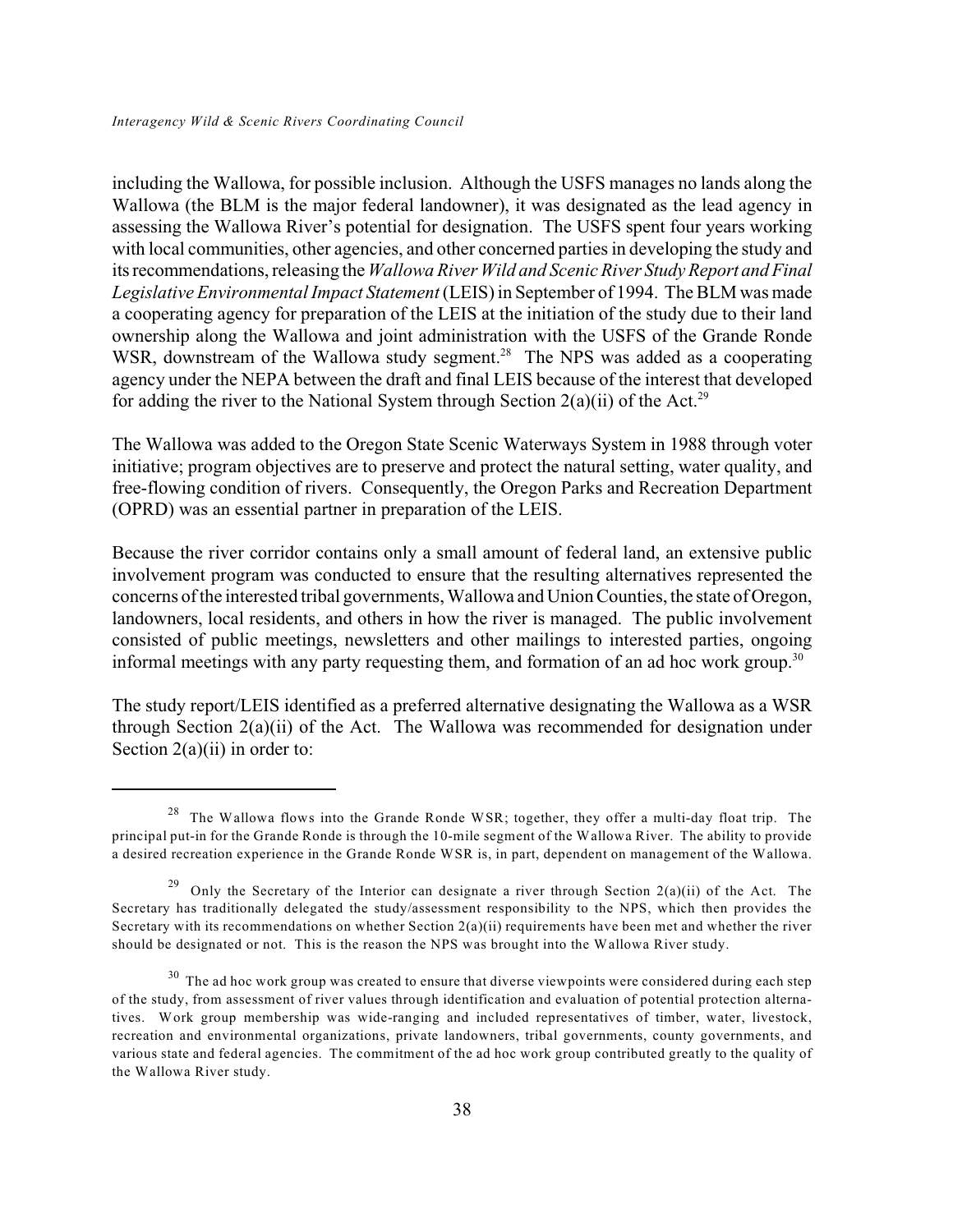- Create the best opportunity for continued state coordination of activities such as fish and wildlife habitat and population management.
- Enhance the existing role of the OPRD in recreation management. The OPRD will continue to manage a nearby state park and administer the river corridor under the Oregon Scenic Waterways Act and the Wild and Scenic Rivers Act.
- Protect the ORVs of scenery, recreation, fish and wildlife without additional federal administration and associated costs to the federal government.
- Raise fewer social and economic concerns among those whose jobs are dependent upon resources within the corridor, i.e., the livestock, timber and outdoor recreation industries.
- Provide federal statutory protection from the harmful effects of water resources projects.

**Outcome:** The state of Oregon supported federal designation under Section 2(a)(ii) with the governor applying to the Secretary of the Interior in December of 1994. The NPS conducted its analysis relying on the USFS eligibility findings and conducted additional analysis of local, state and federal protections. Secretary Babbitt designated 10 miles of the Wallowa River -- from the confluence of the Wallowa and Minam Rivers in the hamlet of Minam downstream to the confluence of the Wallowa and the Grande Ronde Rivers -- on July 23, 1996.

# **Observations:**

- USFS staff did an exceptional job of involving everyone with an interest in the study process, listening to, and addressing, their concerns. Their extensive public involvement dispelled misinformation and misconception and translated into almost universal acceptance of the benefits of adding the Wallowa River to the National System.
- It is important to consult with NPS staff early in a study process in which designation under Section  $2(a)(ii)$  is being considered. This is important under the NEPA and for other cost and study efficiencies.<sup>31</sup>

 $31$  As a cooperating agency, the NPS was able to use the USFS LEIS as a basis for its own ROD. Had the final LEIS been issued without the NPS as a cooperator, the NPS could have adopted the LEIS only by reissuing it as their own and going through the EIS process again; thereby, expending considerable additional resources, time and money.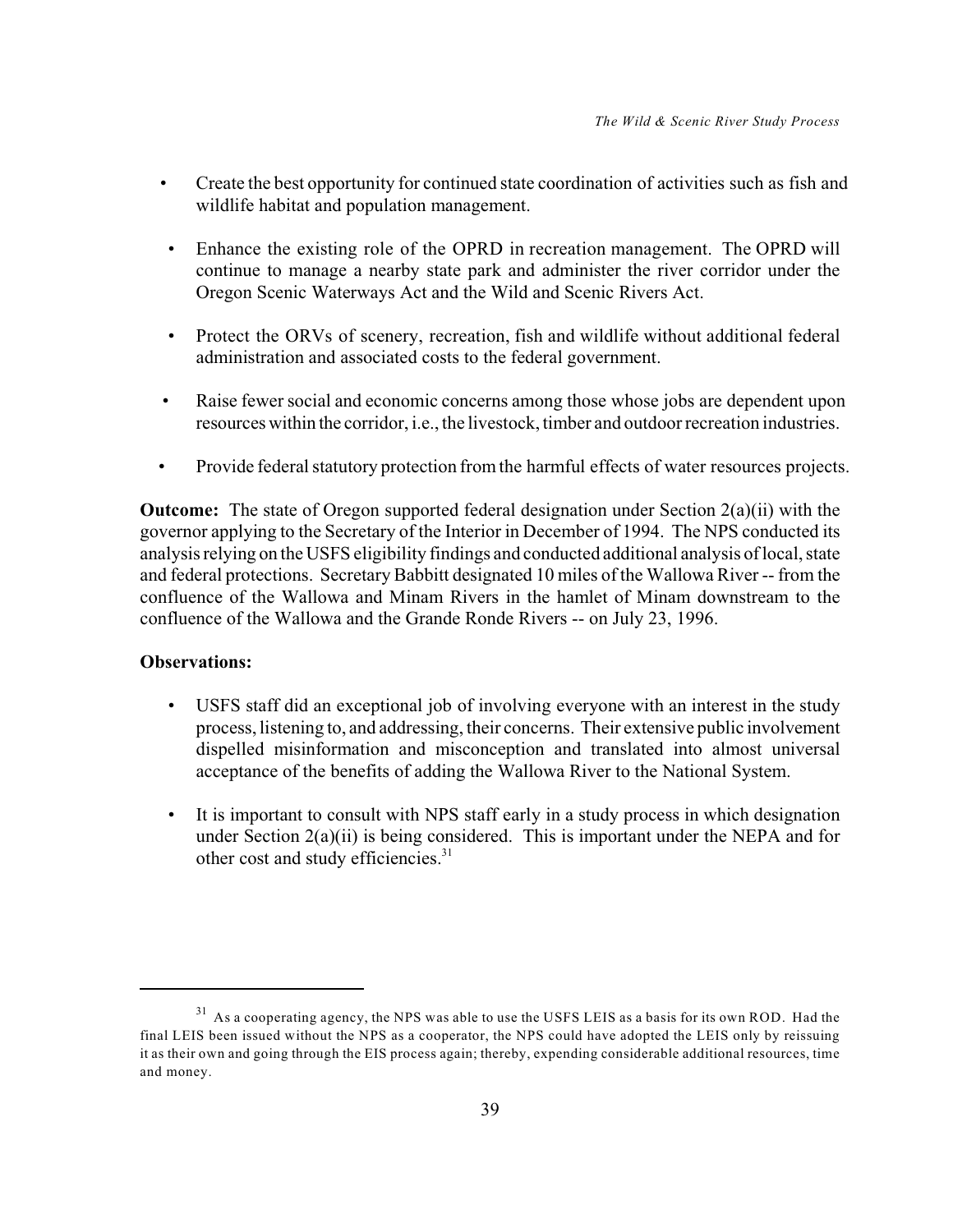*Interagency Wild & Scenic Rivers Coordinating Council*

# **Wildcat River**

**Location:** White Mountains of New Hampshire

**Authority:** Section 5(a) of the Act, as amended by P.L. 100-554

**Background:** The Wildcat River (a.k.a. Wildcat Brook) originates in the White Mountain NF. It flows south into the picturesque, tourist-oriented town of Jackson where it joins the Ellis River. There were several proposals over the years by outside interests to install hydroelectric generating facilities at Jackson Falls in the center of the town. Jackson Falls are a prominent feature of the town and an important tourist attraction. Issuance of a preliminary permit by the FERC in 1983 for yet another hydropower proposal prompted residents to seek permanent preservation of Jackson Falls through WSR designation. The Act was amended in June of 1984 to authorize a river study with a six-year time limit.

Jackson residents, as is typical of New Englanders, are fiercely loyal to their form of local government. Earlier studies of potential WSRs in New England had foundered on an unwillingness of local residents to relinquish any control over their river and adjacent lands to a federal agency. Hence, the NPS sought a solution that would result in protection of WSR values if the river were found eligible and that would be acceptable to town residents.

Approximately the upper third of the river is in the White Mountain NF, so designation would require protection of WSR values there by the USFS. For the lower river, it was determined that, unlike all previous studies where it was assumed that congressional designation would mean federal management and land acquisition, the town of Jackson would have to provide the required protection. The NPS guided, rather than conducted, the study and left decisions on how non-federal lands along the river would be managed to the town of Jackson. In order to assure that a plan acceptable to Congress and local residents could be developed, a conservation plan had to be developed during the study. This had never before been attempted.

With assistance from the NPS, the town of Jackson developed a river conservation plan. Protective devices included:

- 1) Dedicating town-owned lands near the river to recreation and open space;
- 2) Conservation easements;
- 3) Floodplain regulations;
- 4) A zoning ordinance based on soil capabilities;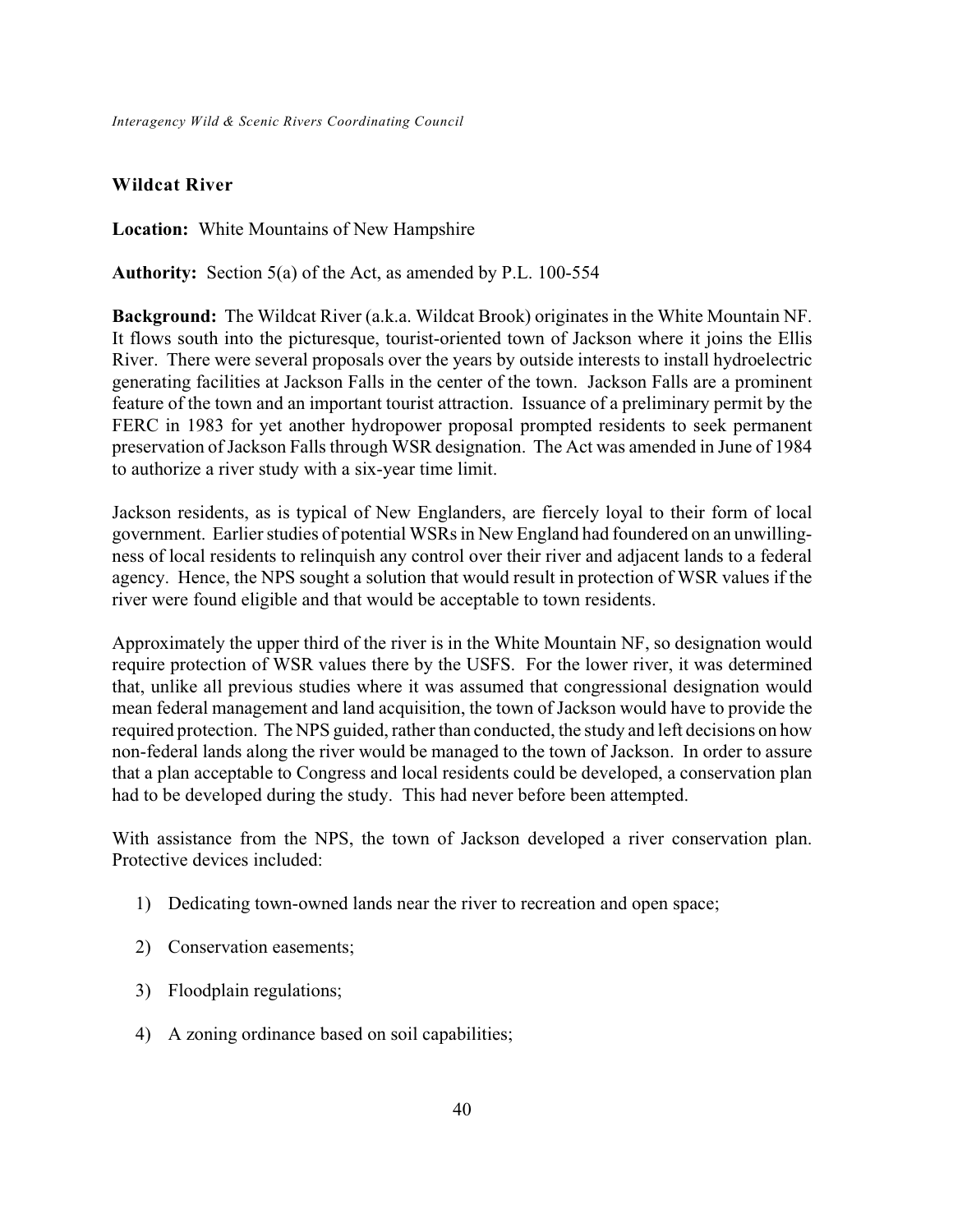- 5) Adoption of riverfront restoration measures; and
- 6) Establishment of a local river commission.

**Outcome:** The NPS deemed the plan satisfactory to protect river values if fully implemented. The town voted to seek WSR designation. The river was designated on October 28, 1988. However, Congress did display a measure of skepticism about the long-term effectiveness of local management. This was expressed in the following legislative provisions:

- The river outside the White Mountain NF is to be administered by the Secretary of Agriculture through a cooperative agreement with the board of selectmen of the town of Jackson and the state of New Hampshire.
- The Secretary of Agriculture must develop a comprehensive management plan for the river which must be consistent with the town's river conservation plan.
- The Secretary of Agriculture is authorized to acquire land outside the boundary of the NF from willing sellers or by donation.
- The Secretary of Agriculture may acquire scenic easements outside the boundary of the NF, pursuant to limitations imposed by Section 6 of the Act. (It is not clear where this authority would end laterally from the river unless and until the comprehensive management plan establishes river boundaries.)

**Observations:** During the first 20 years of the WSRs program, only two "private land rivers" were designated following a 5(a) study (lower St. Croix and upper Delaware). The assumption was always that congressional designation meant the river would be administered entirely by a federal agency, usually resulting in land acquisition and regulations. This was seldom acceptable to local residents who opposed designation and stymied legislative efforts. The Wildcat study fully embraced local involvement in study, planning and protection activities, thus placing trust in local government and securing local support. This resulted in Congress, for the first time, designating a river where a federal agency did not have primary management responsibility. Prior to this, all state/locally managed rivers entered the National System following the 2(a)(ii) process. The Wildcat study became the model that the NPS has followed on all subsequent WSR studies, most of which have been on private land rivers. Not all studies have resulted in designation, but local governments usually have developed conservation plans, and that alone is a measure of success in protecting rivers.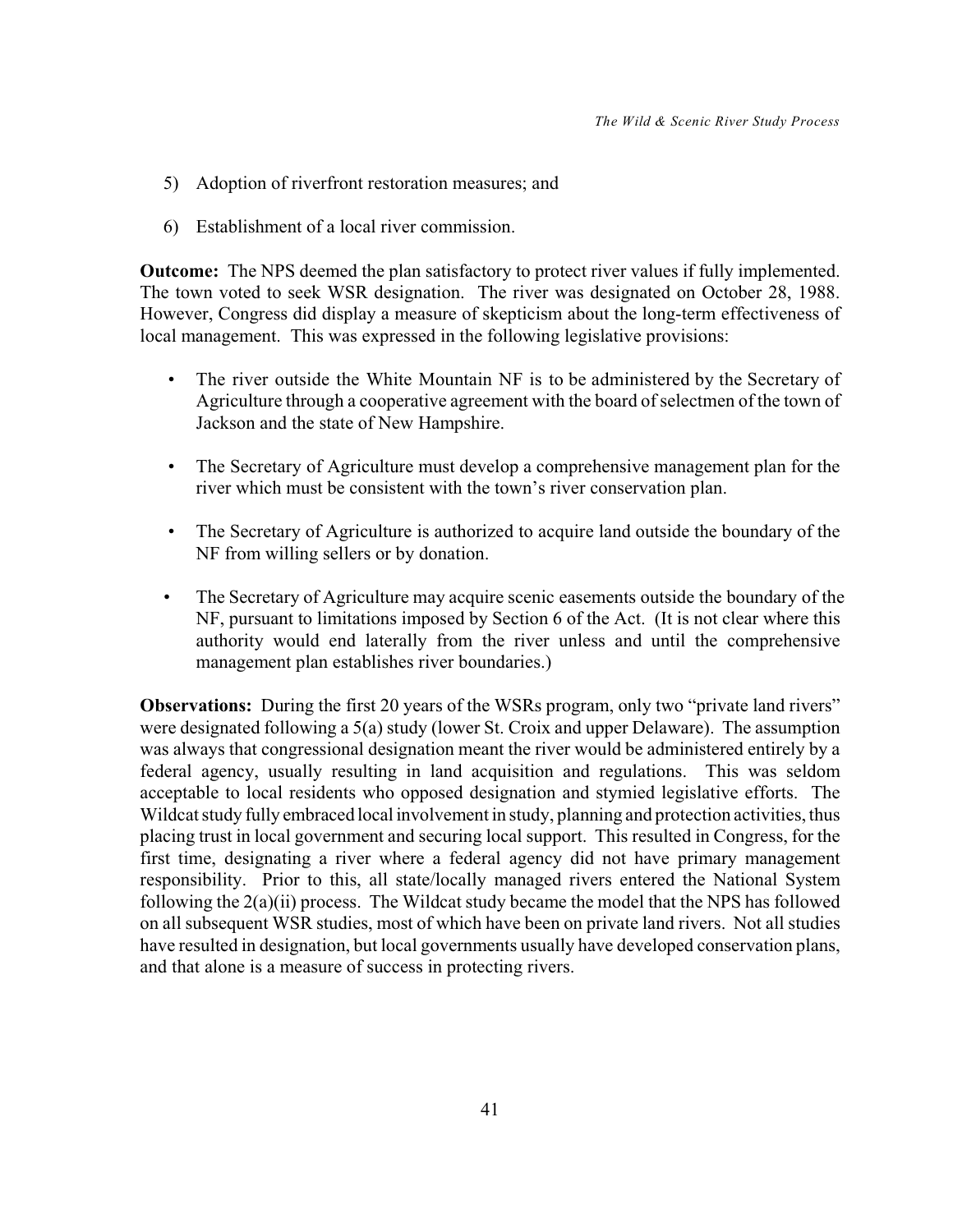## **Arizona Bureau of Land Management**

#### **Location:** State of Arizona

**Authority:** Section 5(d)(1); separate resource management plan (RMP) river eligibility determinations consolidated into a statewide suitability assessment including a Secretarial ROD with a FEIS and legislative proposal

**Background:** The BLM initiated WSR inventories and assessments for lands it administers in the state of Arizona through individual RMPs around 1986. During the next several years, all RMPs made eligibility findings and tentative classifications for rivers within each planning unit. Suitability studies were deferred due to issue complexity, with no schedule for completion.

In May of 1991, the Arizona Rivers Coalition (Coalition) published *Arizona Rivers—Lifeblood of the Desert: A Citizen's Proposal for the Protection of Rivers in Arizona*. This proposal recommended 40 rivers, totaling 1,700 miles, be added to the National System. Of these, 15 river areas were partially under the BLM's administration, with the remainder administered by the USFS. The Coalition's proposal aroused political interest, and by July of 1991, the director of the BLM (along with the chief of the USFS) received a letter from the members of the Arizona congressional delegation inquiring about the status of WSR evaluation in Arizona. In early 1993, based on public input at five congressional information meetings hosted by the BLM, NPS and USFS throughout Arizona, the congressional delegation opted for further study. To accelerate the agencies evaluation of potential WSRs flowing wholly or partially on federal lands, Congress appropriated specific study funds for the BLM and USFS in fiscal years 1993 and 1994.

By 1993, the BLM had completed eligibility assessments for rivers through the six RMPs in the state, including the evaluation of four streams identified in the Coalition's proposal but not evaluated by the BLM. When eligibility was completed, the BLM found 20 river areas, totaling 441 river miles, eligible for inclusion into the National System. These eligible rivers ranged from the Colorado Plateau of northern Arizona to the state's southern deserts and were located in 11 counties and three congressional districts. Public response to the eligibility findings in these planning efforts was minimal.

Statewide suitability criteria were used to evaluate each of the 20 river areas in a consistent manner. By the beginning of October of 1993, suitability assessment reports were completed for each of the 20 river areas. The information in these reports formed the basis for an EIS to evaluate the suitability of the eligible rivers. A project leader and core-team was established to prepare the EIS. A DEIS was completed and released for public review in March of 1994, with formal hearings held on the draft. The FEIS was released in December 1994.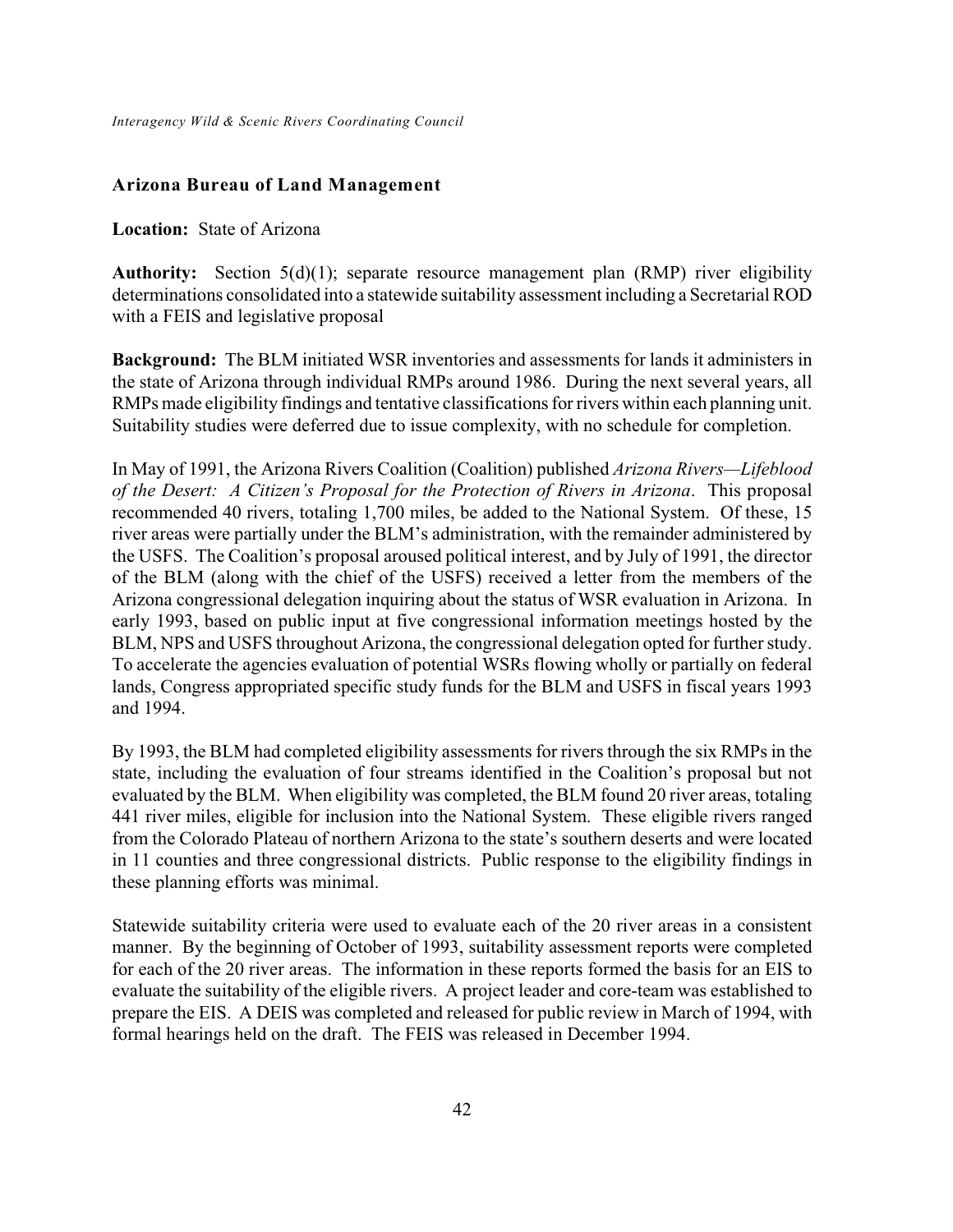Public participation was significantly greater during the EIS effort. Some concerns were expressed about eligibility findings, the effects of designation on private lands and water rights, the perceived threat of condemnation of private lands, and the need for dual designation (i.e., why WSR designation was needed in existing wilderness or national conservation areas). There were also regional reactions to specific rivers. For example, citizens and local governments in southeast Arizona opposed designation of any rivers in Graham and Greenlee Counties. Similarly, the state of Utah and Washington County (Utah) opposed the determination of the Arizona portion of the Virgin River as suitable. In contrast, southern Arizonans strongly disagreed with the BLM's determination in the DEIS that Cienega Creek was not suitable. Their input was considered and reflected in the FEIS, with the BLM recommending its designation in the legislative proposal.

**Outcome**: In the FEIS and legislative proposal, the BLM recommended that 13 river areas, containing 25 segments and totaling 233.5 miles, be designated as components of the National System. Though the BLM determined the Arizona segment of the Virgin River suitable, based on the objections of the state of Utah, Washington County, and Washington County Water Conservancy District, the BLM recommended the entire Virgin River, including portions found eligible through other BLM and NPS planning efforts in Utah and Nevada, be authorized by Congress for study under Section 5(a) of the Act. The Virgin River recommendation was appealed by the Utah parties.

In May of 1996, the Assistant Secretary of the Interior signed a ROD supporting the BLM's recommendations, reflected in the following table:

| <b>Miles</b> | <b>Classification</b>            |
|--------------|----------------------------------|
| 28.0         | Wild                             |
| 9.2          | Wild                             |
| 24.2         | Wild                             |
| 19.0         | Wild, 14.0; Scenic, 5.0          |
| 17.6         | Wild                             |
| 22.4         | Wild, 10.3; Scenic, 12.1         |
| 7.5          | Recreational                     |
| 26.6         | Scenic, 15.2; Recreational, 11.4 |
| 8.1          | Recreational                     |
| 6.4          | Recreational                     |
| 10.0         | Wild                             |
| 10.5         | Scenic                           |
| 44.0         | Recreational                     |
|              |                                  |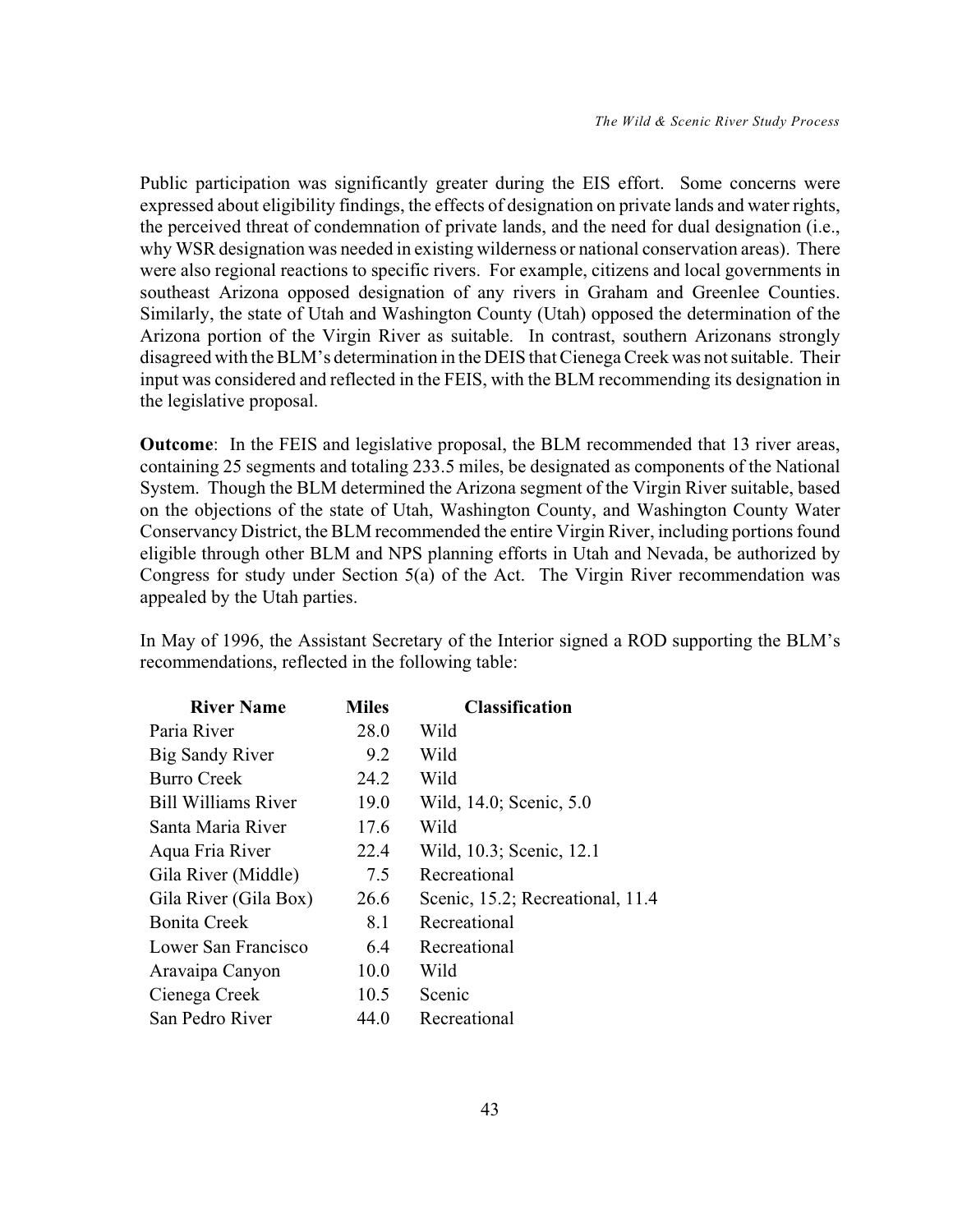The Secretary's ROD recommended authorization of the Virgin River as a 5(a) study river while continuing protective management on the 34.5-mile segment in Arizona. This alternative was determined the best approach to coordinate the efforts of federal, state and local governments, plus other interested parties, in evaluation of the Virgin River and its associated tributaries.<sup>32</sup> On April 17, 1997, these recommendation were formally transmitted by the President to Congress. Congress has taken no action on the legislative package to date.

#### **Observations:**

- Constituent and congressional interest in WSR study and designation, coupled with specifically appropriated funding, allowed the BLM to support a statewide WSR study team and initiative. A full-time EIS project leader, part-time core team, consistency review group, and strict schedule were established and maintained during development of the EIS. Elevating the EIS to the USDI resulted in one decision by the Secretary of the Interior, rather than waiting to aggregate the results from six separate RMP decisions. This approach proved to be an effective, efficient strategy and the best way to "accelerate" and ensure completion of the process.
- A consistent approach to suitability assessment, as well as consolidating efforts on a statewide basis, helped the public in their review of the pros and cons of designating various combinations of rivers in the state.
- The conservation community was initially unsupportive of the BLM's efforts to "follow" the process" due to concerns of delaying their "imminent" statewide bill proposal. However, a change in the membership and focus of the Arizona congressional delegation eliminated the potential for a near-term bill. The BLM recommendations, and associated interim protection, serve to protect identified river values pending future interest in adding Arizona rivers to the National System. If the process had not been completed in this manner, the BLM's statewide river study would likely have been uncoordinated, with no immediate deadline for completion.

 $32$  Three appeals from the state of Utah, Washington County, and the Washington County Water Conservancy District were received on the FEIS concerning the determination of the Arizona portion of the Virgin river as suitable. The appeals contested the BLM's eligibility determination and the adequacy of the FEIS relative to the Virgin River. The Interior Board of Land Appeals (IBLA) dismissed these appeals on March 4, 1999, for lack of standing of the protestants and lack of jurisdiction of the IBLA, as the BLM's recommendation in the FEIS were not actions implementing a final decision subject to their review.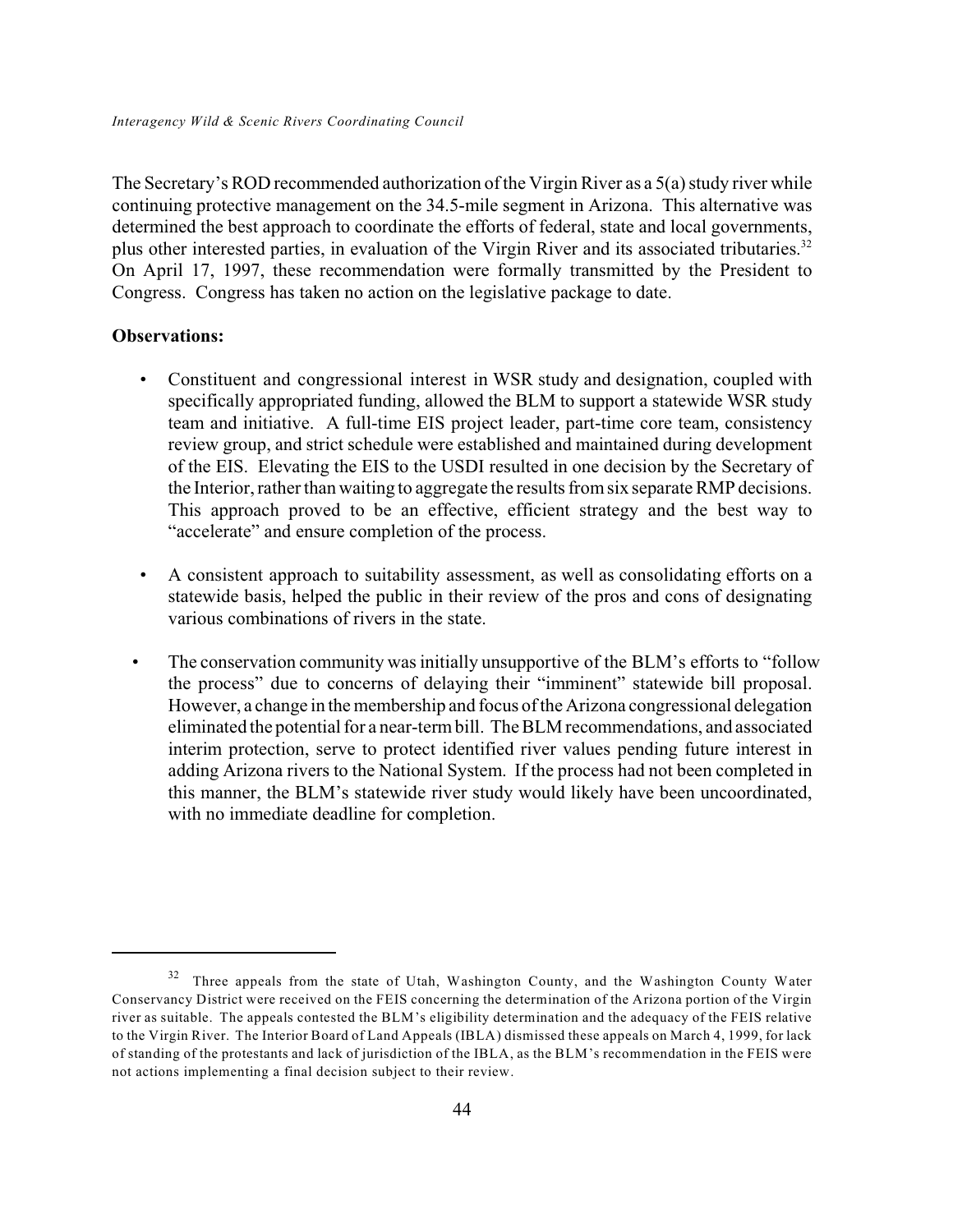#### **Mt. Baker-Snoqualmie National Forest**

**Location:** Mt. Baker-Snoqualmie National Forest, North Cascades, Washington

**Authority:** Section 5(d)(1); multi-river analysis completed in initial land and resource management plan (LRMP)

**Background:** The eligibility of 47 rivers or river segments in seven major drainages on the Mt. Baker-Snoqualmie NF was evaluated in the DEIS for the LRMP in 1987. Sixteen of these rivers were evaluated based on their inclusion in the NRI, with 31 added as a result of environmental or recreation user group interest. In the preferred alternative for the DEIS, five of these rivers were found eligible and suitable and recommended for designation into the National System.

Public comment on the DEIS indicated overwhelming support for WSR designation. Almost 2,000 letters, response forms, and petitions were received. There was strong support from the public and other federal and state agencies to re-evaluate rivers on the forest, specifically to recognize the potential national significance of values that were relatively common on the Mt. Baker-Snoqualmie NF. Four rivers were also added for evaluation based on public comment.

In development of the FEIS, eligibility was re-evaluated on 51 rivers. A group of USFS and non-USFS specialists was assembled to develop new eligibility criteria<sup>33</sup> and to review additional resource data. As a result, 47 rivers were found eligible and assigned an appropriate classification (a slightly different combination of eligible rivers than in the DEIS). To determine these eligible rivers' suitability, the forest assembled an IDT whose responsibility was to consider the focus of alternatives developed in the FEIS for the LRMP and determine their compatibility with potential WSR designation. The intent of a specific LRMP alternative dictated the recommendations of suitable rivers; the LRMP alternatives placing greater emphasis on protection and restoration of watersheds included a recommendation for designation of a greater number of rivers.

**Outcome:** The preferred alternative (Alternative J) in the LRMP recommended 30 rivers (river segments) as potential additions to the National System (1990). As a result of successful statewide legislation in Oregon (Omnibus Oregon Wild and Scenic Rivers Act of 1988), members of the Washington State congressional delegation expressed interest in similar legislation. The USFS consolidated the WSR recommendations resulting from development of the six USFS LRMPs in the state of Washington, preparing briefing materials for the interested

<sup>&</sup>lt;sup>33</sup> The efforts of Mt. Baker-Snoqualmie NF staff to develop a standardized approach to eligibility predated the development of the interagency eligibility criteria presented in the Required Findings section of this paper. Through the efforts of many agency staff and external partners, national criteria are now available for use in WSR assessments.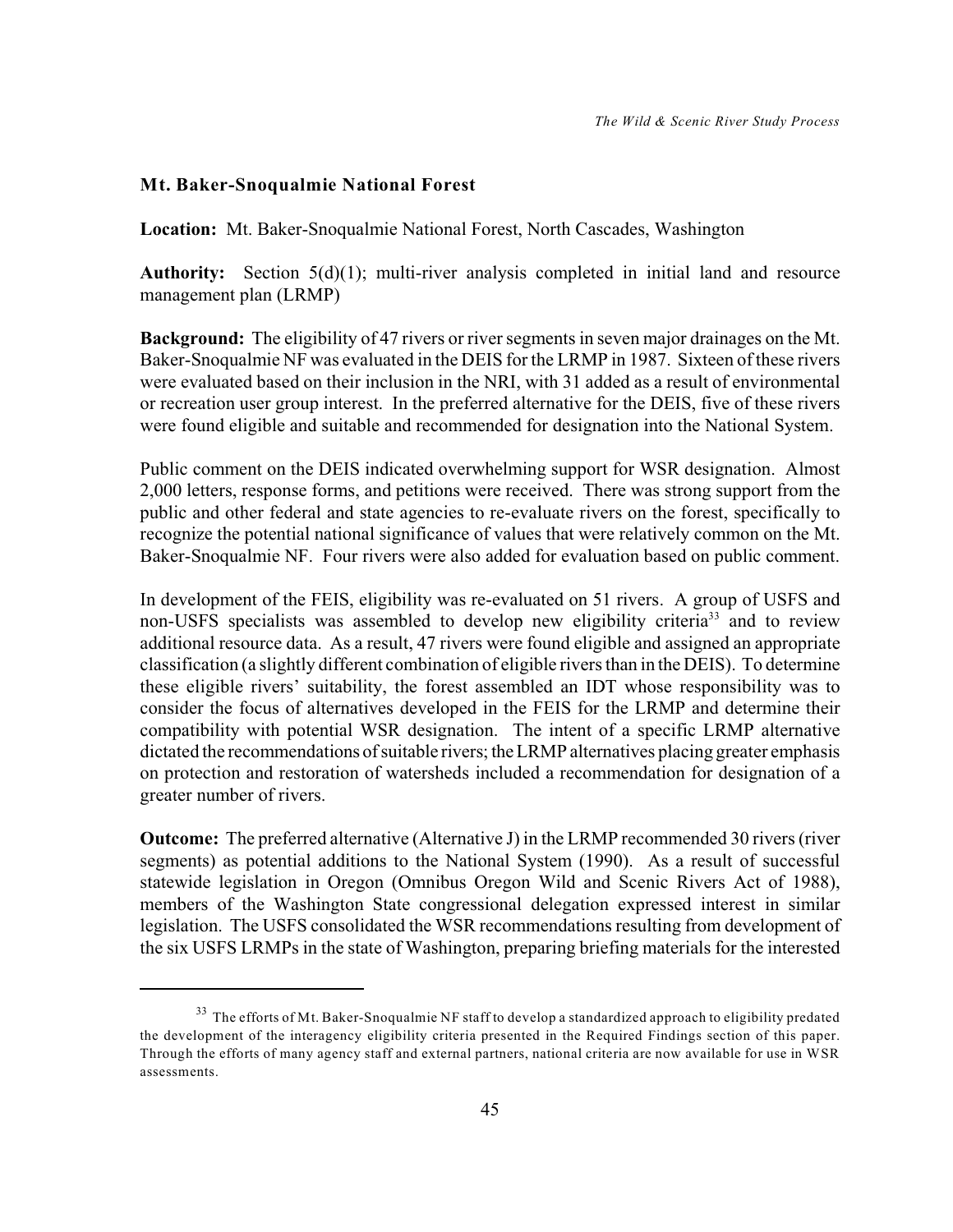congressmen. No bill was introduced, nor have the NF recommendations been forwarded through the Department of Agriculture and President to Congress. The 30 eligible rivers remain allocated as potential WSRs and, within the USFS's authority, afforded interim protection of their free flow, water quality, and ORVs.

### **Observations:**

- The region of comparison needs to include multiple scales. In addition to regional or statewide comparison, values must also be considered from a national perspective. For example, while multiple species of anadromous fish are relatively common in rivers on the Mt. Baker-Snoqualmie NF, this association of multiple species is uncommon nationally. This significance is evidenced by the declining populations of anadromous fish on the west coast and the recent listing of chinook salmon in Puget Sound (1999).
- Forest staff focused the WSR evaluation on river "systems," not river segments. This watershed approach provides an appropriate context for developing river protection strategies. The 47 eligible rivers include forks and principal tributaries of a number of major rivers on the Mt. Baker-Snoqualmie NF.
- This effort was one of the first comprehensive approaches to evaluating WSRs under Section  $5(d)(1)$  conducted in a USFS LRMP. The inclusive method of the analysis, coupled with considerable public involvement efforts, contributed to the fact that there were no appeals of the WSR study process. The USFS planning process also increased awareness of river values.
- Completing the entire river study process (i.e., eligibility and suitability) in the LRMP was atypical. Far more commonly, USFS staff completed eligibility in the initial LRMP and deferred suitability to a separate study process. The advantages of making recommendations for potential WSR designation in an initial LRMP (or LRMP revision) include: 1) having adequate context for the decision -- the river study is included as part of the resolution of forest-wide issues and contributes to the desired future condition for forest resources; and 2) saving staff time and money -- no separate analysis under the NEPA is required.

# **South Platte River System**

**Location**: Pike and San Isabel National Forests, Eastern Front, Colorado

**Authority:** Section 5(d)(1); single river system analysis completed in separate environmental document, subsequent to initial LRMP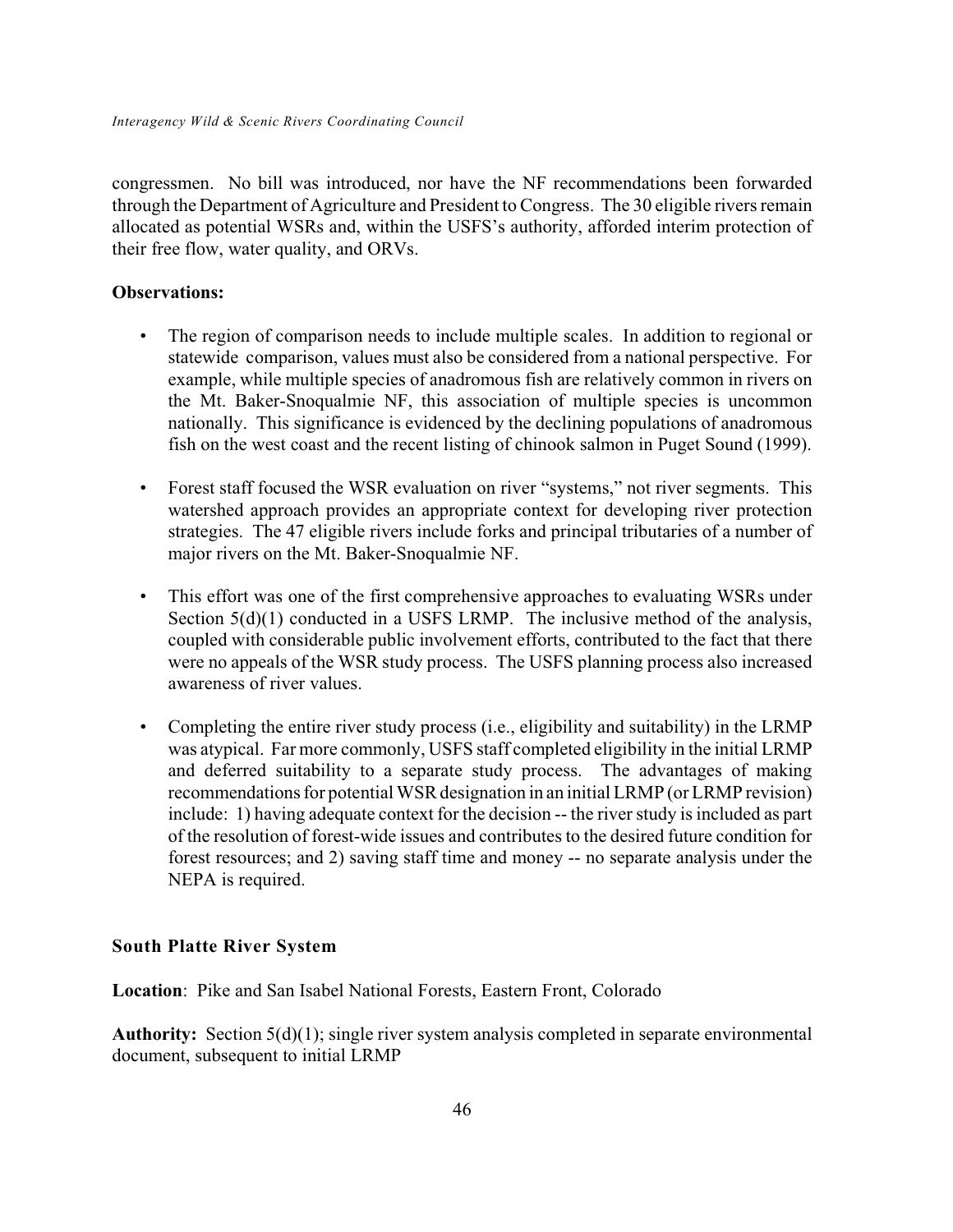**Background:** Three rivers identified in the NRI were evaluated in the 1984 Pike and San Isabel NF LRMP, with only portions of the South Platte River found eligible. Approximately 26.8 miles of its mainstem, from Elevenmile Dam to the slackwater of Cheesman Reservoir, was classified in three segments, with a specific LRMP management allocation established to protect its eligibility. The portion of the South Platte below Cheesman Reservoir and portions of the North Fork South Platte were not evaluated in the LRMP because of the proposed construction of the Two Forks Dam, which would have made them ineligible for WSR designation. The subsequent veto of the dam by the Environmental Protection Agency (1989) allowed reconsideration of the segments of the South Platte River not evaluated in the LRMP. Based on interest from Denver area water providers and others, Senator Ted Wirth (Colorado) urged the USFS to conduct a WSR study of the entire eligible river under Section 5(d)(1), and Congress appropriated money to the forest for this purpose in 1989.

The principal issues of the WSR study included: the potential for the South Platte to continue to provide water and to serve as water conveyance for the growing Denver metropolitan area; the potential to implement bank stabilization projects to restore structure and function to riparian areas negatively impacted by the increased flow regime associated with reservoir operation; and the ability of the river corridor to continue to provide traditional recreation use (e.g., off-road vehicle use). The South Platte is nationally recognized for its trout fishing and kayaking and is readily accessible for day use and camping to a population of over three million people.

In 1995, the USFS released a draft eligibility study report and notice of intent to conduct a suitability study through a LEIS. As a result of evaluation, five additional segments were found eligible, a total of 72.3 miles. The WSR study report/draft LEIS was released in 1997 with two proposed actions:

- "A2" A local alternative developed by the metropolitan Denver water providers, local governments, environmental organizations, and recreation, user and other interest groups. This alternative would effect a partnership for the river's management in lieu of WSR designation.
- "J" A recommendation for WSR designation for the South Platte. The North Fork South Platte was not recommended so as to accommodate future water needs, and three miles of the mainstem was classified as "scenic" to maintain the area for off-highway vehicle use.

Alternative A2, principally sponsored by Denver Water and suburban water providers, was further developed with submittal of the South Platte protection plan to the USFS (1998). The USFS reviewed A2 and developed a new alternative, A3, to reflect internal and public concerns with A2. Alternative A3 described how the local alternative would be implemented with USFS participation, and clarified the standards for development projects on National Forest System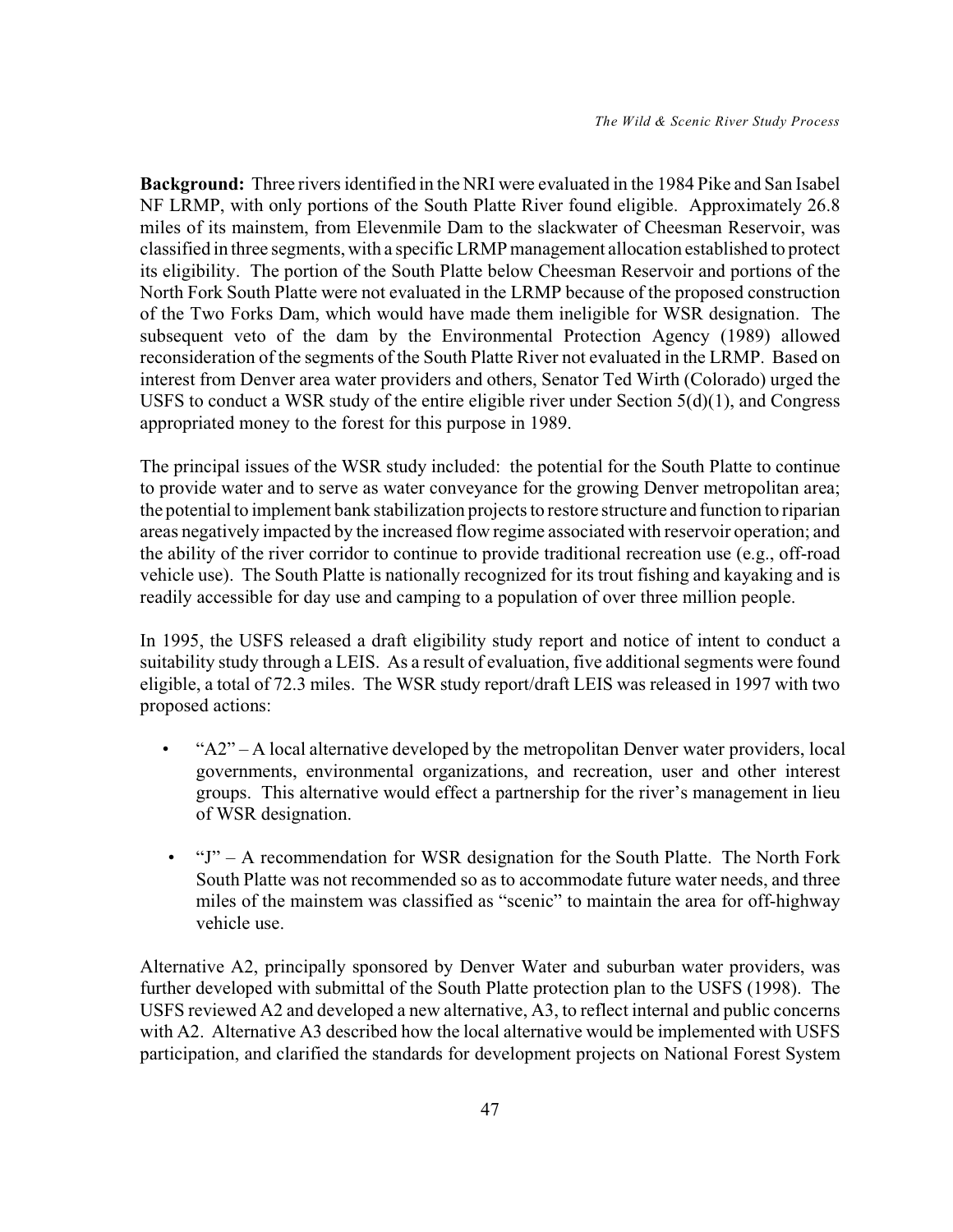Lands. The USFS chose to produce a supplemental draft LEIS to detail A2 and A3 (anticipated release, spring of 2000). After consideration of public comments, the forest will prepare a final LEIS and ROD.

**Outcome:** Anticipated final LEIS/ROD.

#### **Observations:**

- The WSR study process allowed all participating groups to establish a working relationship following the contentious legal issues surrounding the Two Forks Dam in the 1980's. More specifically, the USFS developed new and positive relationships with water providers, local governments, environmental and recreation groups.
- The costs of evaluating the South Platte through a separate study were high; however, the complexity of the study and divisiveness surrounding the issues were likely better evaluated in a separate study.
- The extensive public involvement focused on river resources and how best to provide public service, rather than on agency boundaries. The emphasis of the study was on alternative methods to achieve desired resource and recreation management within the river corridor.
- The alternatives considered in the South Platte WSR study required considerable definition for each alternative, i.e., enough detail to allow for comparison and evaluation of the "local" and other alternatives. This level of future management intent/direction is not typically included in a  $5(d)(1)$  study.

### **Tahoe National Forest**

**Location:** Tahoe National Forest, Sierra Nevada, California

**Authority:** Section 5(d)(1); multi-river analysis completed in separate environmental document, subsequent to initial LRMP

**Background:** In the 1990 Tahoe NF final LRMP, two rivers were found eligible, with four rivers determined ineligible. During the appeal period for the LRMP, river conservation groups contended that the USFS had not adequately inventoried rivers on the NF for possible inclusion in the National System. They questioned the Tahoe NF's methodology, thoroughness and adherence to procedures outlined in the *Wild and Scenic Rivers Evaluation Handbook* (Forest Service Handbook 1909.12, Chapter 8). Successful appeals of other California NFs, based on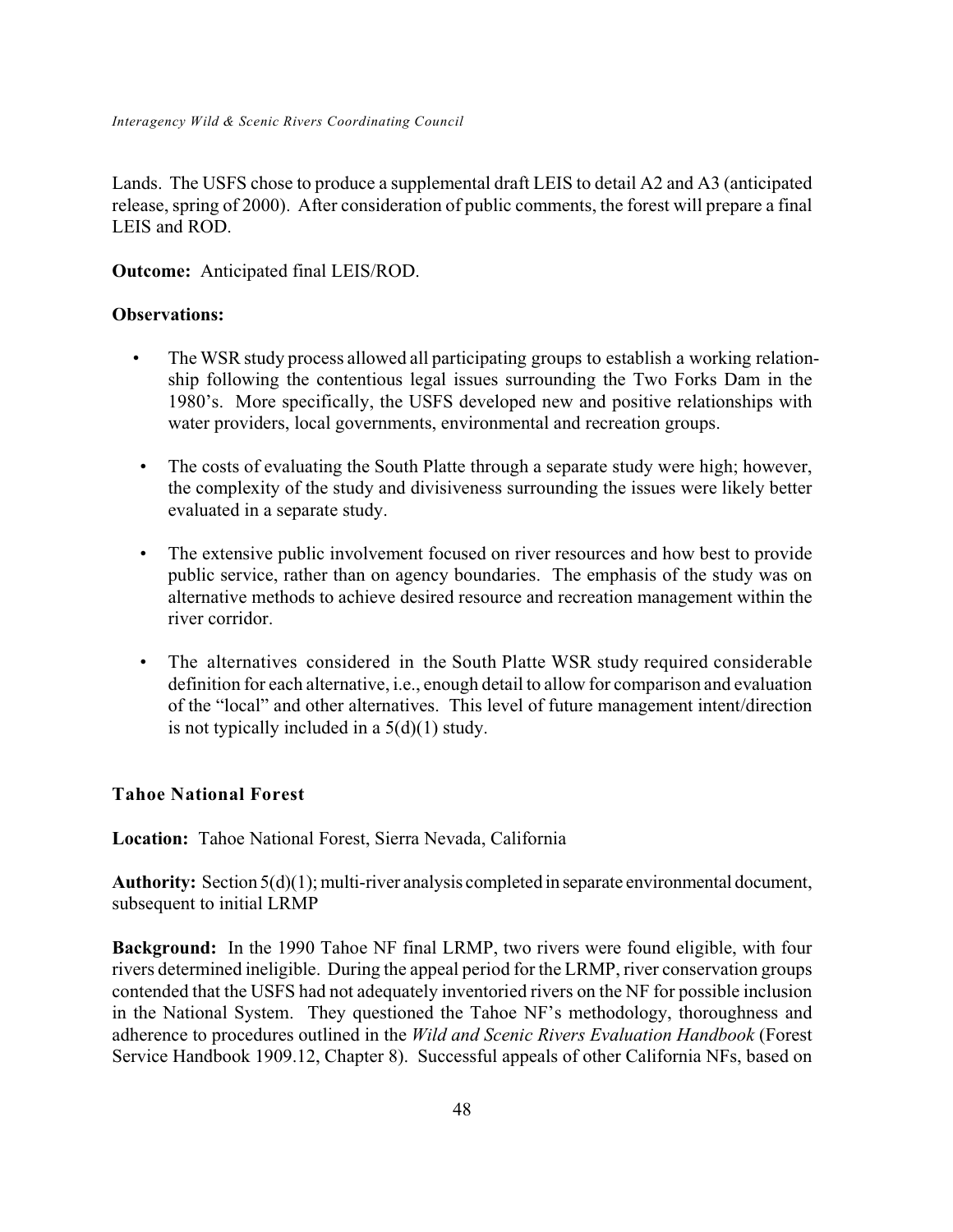inadequate WSR assessment, prompted Tahoe NF leadership to agree to an interdisciplinary analysis of potential WSRs subsequent to the LRMP. They also agreed to conduct a suitability study for eligible rivers within a reasonable time period.

In 1991, a forest-wide eligibility study was completed. The forest IDT, supported by district specialists, evaluated about 600 rivers and streams using forestwide resource information, as well as local field knowledge. From this screening process, 100 rivers were identified for more detailed study. Eligibility indicators were developed to help the IDT determine which rivers were eligible. These indicators defined local, regional and national significance for each resource.<sup>34</sup> Out of the 100 rivers and streams identified for more detailed study, 30 were found eligible. $35$ 

Suitability of these 30 rivers was evaluated in two studies—one for both the east and west sides of the NF. The rivers were grouped this way because of common issues and an opportunity to complete the Eastside Study in cooperation with the Bureau of Reclamation (BOR); the BOR was developing a water use plan for the Truckee River watershed containing all of the eastside rivers. Eight rivers were evaluated in the *Eight Eastside Rivers Wild and Scenic River Study* Report and FEIS (Eastside Study), a total of 59 miles.<sup>36</sup> The DEIS was completed in August 1994 and generated 413 letters largely in support of designating all eight rivers. The ROD for the FEIS, signed in February of 1999, recommended the Upper Truckee River as a wild river and Sagehen Creek as a scenic river, a total of fifteen miles. Upper Independence Creek and its entire watershed of 2,528 acres was recommended for designation as a Special Interest Area to protect Lahontan cutthroat trout, a threatened species.

The principal issue in the Eastside Study was which rivers were worthy of national designation. Land uses were largely compatible, and only one river had potential for future dam development for water storage. The majority of public comments supported designating all eight rivers, with some local groups opposed to any WSR designation because of concerns about impacts on traditional uses, including timber harvest, and perceived effects on private lands. An additional

<sup>&</sup>lt;sup>34</sup> The efforts of Tahoe NF staff to develop a standardized approach to eligibility predated the development of the interagency eligibility criteria presented in the Required Findings section of this paper. Through the efforts of many agency staff and external partners, national criteria are now available for use in WSR assessments.

 $35$  One additional river, the Middle Fork American River, was considered in a separate process with the Bureau of Reclamation, BLM, Army Corps of Engineers, California Department of State Parks, and Eldorado NF and found eligible. The Bureau of Reclamation has the lead for conducting suitability in coordination with various Auburn Dam proposals.

 $36$  One of the eligible eastside rivers was eliminated from further study because it was almost entirely on private land. This river was recommended for further consideration by the state of California if so desired. An additional river from the Lake Tahoe Basin Management Unit was included in the Eastside Study, bringing the total to eight. The Upper Truckee was added because it was part of the BOR water use study.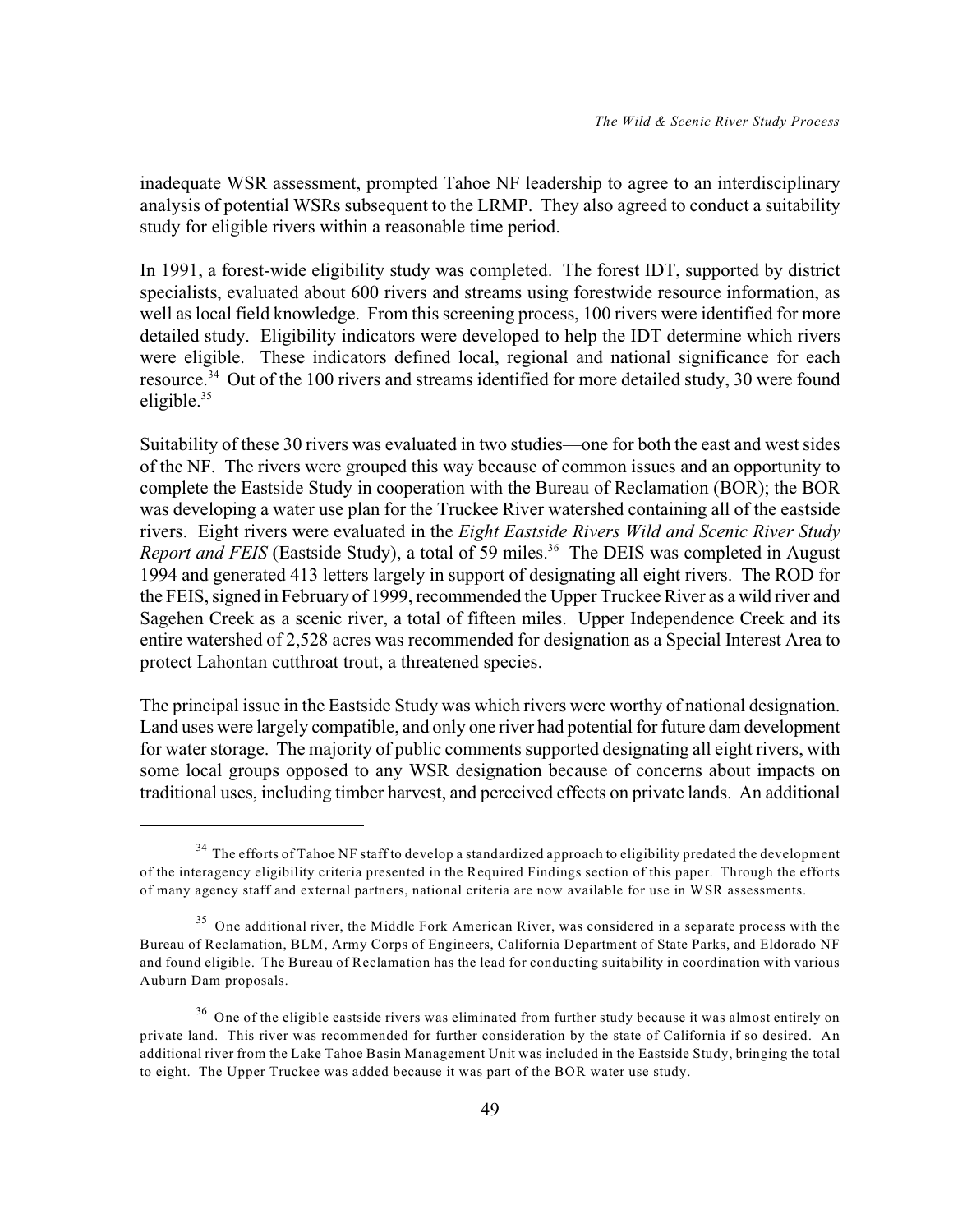issue identified early in the study of Sagehen Creek was the existence of a University of California research station along the stream. Researchers were concerned that designation would interfere with their research opportunities and operations. This issue was resolved through meetings with university officials and inclusion of direction in the study report that past and ongoing research activities were complementary to the ecosystem, native fisheries, botanical, and hydrological ORVs.

The 22 remaining rivers were evaluated in the *22 Westside Rivers Wild and Scenic River Study Report and FEIS* (Westside Study), a total of 297 miles. The BLM was a cooperator for the study of one of these rivers, the South Yuba. The California Department of State Parks was also an important partner in the South Yuba River study. The DEIS was completed in May of 1996; over 1,800 public letters were received, including approximately 1,300 form letters requesting additional rivers be determined suitable. The ROD for the FEIS was signed in May of 1999 and recommended three rivers for designation—the North Yuba (recreational and scenic segments), Canyon Creek (scenic), and the South Yuba (recreational and scenic), for a total of 114 miles.

The principal issues with the Westside Study included maintaining the option to develop dams for flood control and water storage within the study segments. Much of the focus of the Westside Study was on the South Yuba River and a proposed flood control dam. The USFS and BLM recommended designation of the Lower South Yuba River (39 miles) because other flood control and water storage options could still occur either downstream on the main Yuba River, on other branches of the Yuba River, or through levee improvements and existing dam reconfigurations. Concern was also expressed about the perceived effects of WSR designation on private lands and mining activities on federal lands.

**Outcome:** The RODs for the Eastside and Westside Studies amended the LRMP, providing interim protection for recommended rivers. The rivers determined unsuitable will continue to be managed as per LRMP direction. Both these decisions have been appealed, with appellants asserting that more rivers should have been determined suitable. Once the appeals have been resolved, the two studies will be forwarded to the USFS Washington Office. While the Westside Study was moving towards completion, local river groups and the Nevada County Board of Supervisors sponsored Senate Bill 496, a state WSR designation for the South Yuba River. The legislation has been signed by the governor, and the designation as a state WSR will take effect January 1, 2001.

#### **Observations:**

 • Conducting the WSR assessment separately from an initial LRMP or LRMP revision resulted in a far more time-consuming and costly process with high levels of public interest and involvement.